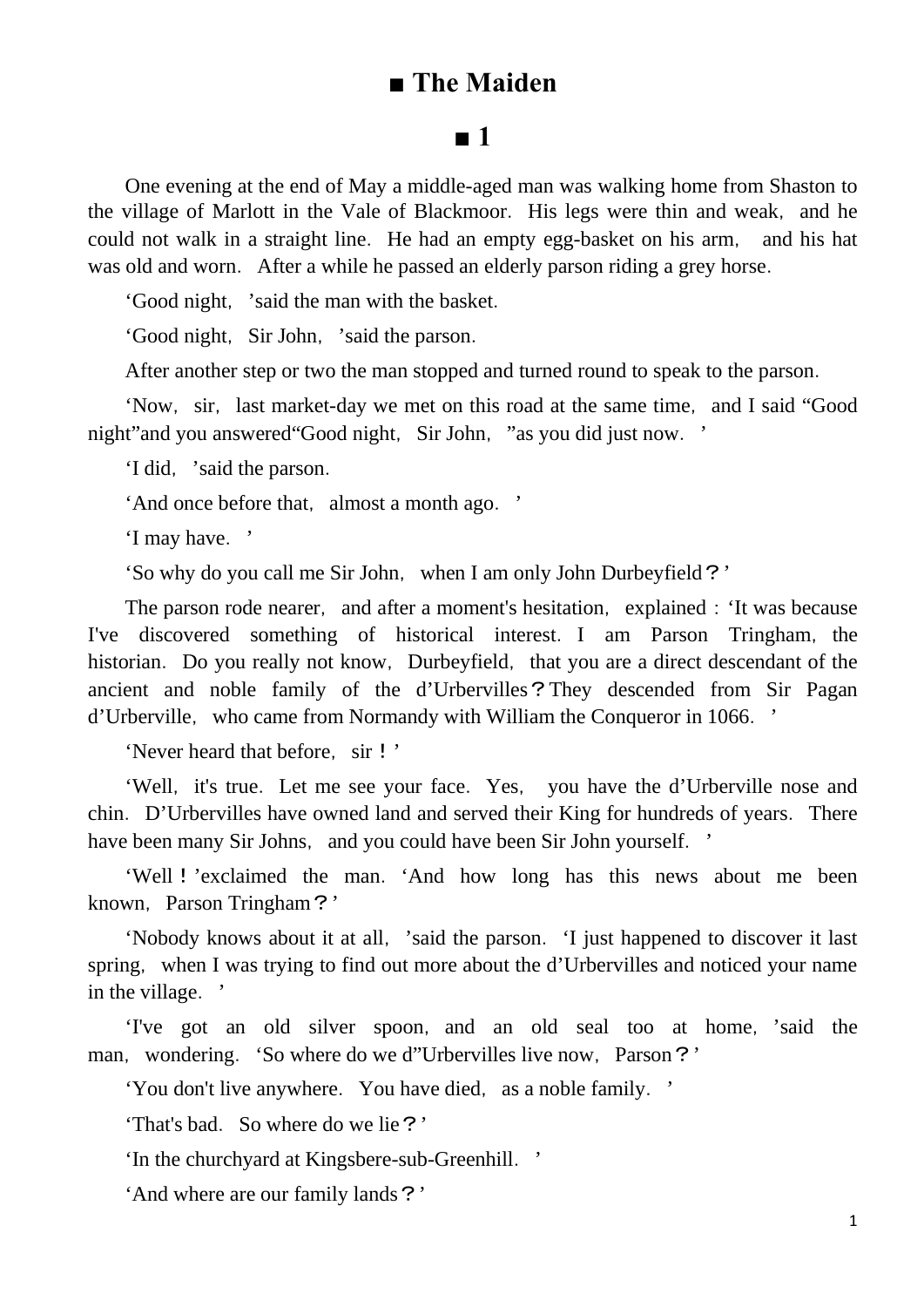'You haven't any.'

John Durbeyfield paused. 'And what should I do about it, sir?'

'Oh, nothing. It's a fact of historical interest, nothing more. Good night.'

'But you'll come and have some beer with me, Parson Tringham?'

'No, thank you, not this evening, Durbeyfield. You've had enough already. 'The parson rode away, half regretting that he had told Durbeyfield of his discovery.

Durbeyfield walked on a few steps in a dream, then sat down with his basket. In a few minutes a boy appeared. Durbeyfield called to him.

'Boy!Take this basket!I want you to go and do something for me.'

The boy frowned. 'Who are you, John Durbeyfield, to order me about and call me"boy"? You know my name as well as I know yours!'

'Do you, do you? That's the secret! Well, Fred, I don't mind telling you that the secret is that I'm one of a noble family. 'And Durbeyfield lay back comfortably on the grass. 'Sir John d'Urberville, that's who I am. And I've got the family seal to prove it!'

 $'Oh ?'$ 

'Now take up the basket, and tell them in the village to send a horse and carriage to me immediately. Here's a shilling for you. '

This made a difference to the boy's view of the situation.

'Yes, Sir John. Thank you, Sir John.'

As they spoke, sounds of music came through the evening air from the village.

'What's that?'said Durbeyfield.'Have they heard my news already?'

'It's the women dancing, Sir John.'

The boy went on his way and Durbeyfield lay waiting in the evening sun. Nobody passed by for a long time, and he could just hear the faint music in the distance.

The village of Marlott lies in the beautiful Vale of Blackmoor. Although this valley is only four hours away from London, it has not yet been discovered by tourists and artists. The best view of the vale is from the hills surrounding it; it looks like a map spread out. It is a quiet, sheltered part of the countryside, where the fields are always green and the rivers never dry up. To the south lies the great dividing line of hills. From here to the coast the hills are open, the sun pours down on the huge dry fields, the atmosphere is colourless.But here in the valley lies a completely different countryside, smaller and more delicate. The fields are tiny, the air makes you sleepy, the sky is of the deepest blue. Everywhere you can see a rich greenery of grass and trees, covering smaller hills and valleys. This is the Vale of Blackmoor.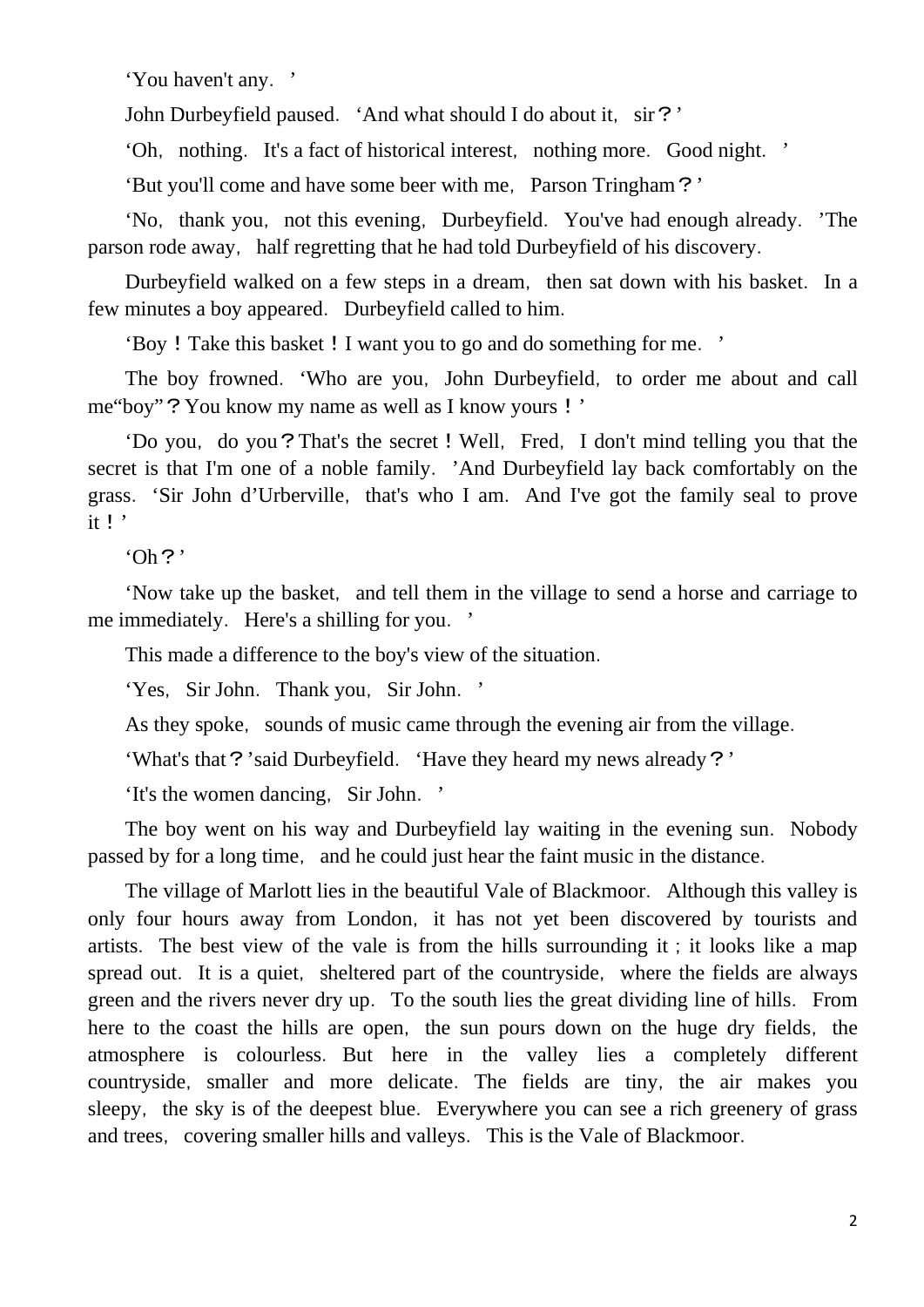And in the village of Marlott, following ancient custom, the young women gathered to dance every holiday. For this May-Day dance, all wore white dresses. There was a fine, handsome girl among them, with a red ribbon in her hair. As they danced, they noticed a carriage go by. Durbeyfield lay back in it, singing, 'I'm—Sir—John—and— I've—got—a—spoon—and—seal—and—my—family—lies—at—Kingsbere!'The girl with the ribbon, who was called Tess, turned red and said quickly to her friends, 'Father's tired, that's all. 'The other girls just laughed but stopped when Tess looked unhappy. The dancing went on.

In the evening the men of the village came to watch and later to join the dancers. Three young strangers, who were passing by, also stopped to look. They explained they were brothers on a walking tour. The older two continued their walk, but the youngest seemed more interested in the girls than his brothers were, and stayed to dance with several of them. As he left the dance, he noticed Tess, who seemed a little sad that he had not chosen her. He looked back from the road, and could still see her in her white dress, standing modestly apart from the dancers. He wished he had danced with her. He wished he had asked her name. But it was too late. He hurried on to join his brothers.

The young stranger had made an impression on Tess. But soon, worried by her father's strange appearance that afternoon, she decided to walk home. After the excitement of the dance, her parents'small cottage was a depressing sight. It was dark inside, as they had only one candle. The furniture was old and worn. There were six children crowded into the tiny space. Their mother was doing the washing at the same time as putting the baby to sleep.Looking after so many children had aged Joan Durbeyfield, but she still showed some of her early prettiness, which Tess had inherited.

'Let me help with the washing, mother, 'said Tess gently.

'Oh Tess,I'm glad you've come,'said her mother.'There's something I must tell you.'

'Is it anything to do with father making such a fool of himself this afternoon?'asked Tess, frowning.

'That's all part of the excitement!They've discovered we're the oldest family in the whole county, going back a long way! And our real name is d'Urberville! Doesn't that make you proud! That's why your father rode home in the carriage, not because he'd been drinking, as people thought. '

'I'm glad of that. Will it do us any good, mother?'

'Oh yes!Great things may come of it.No doubt our noble relations will be arriving in their carriages as soon as they find out. '

'Where is father now?'asked Tess suddenly.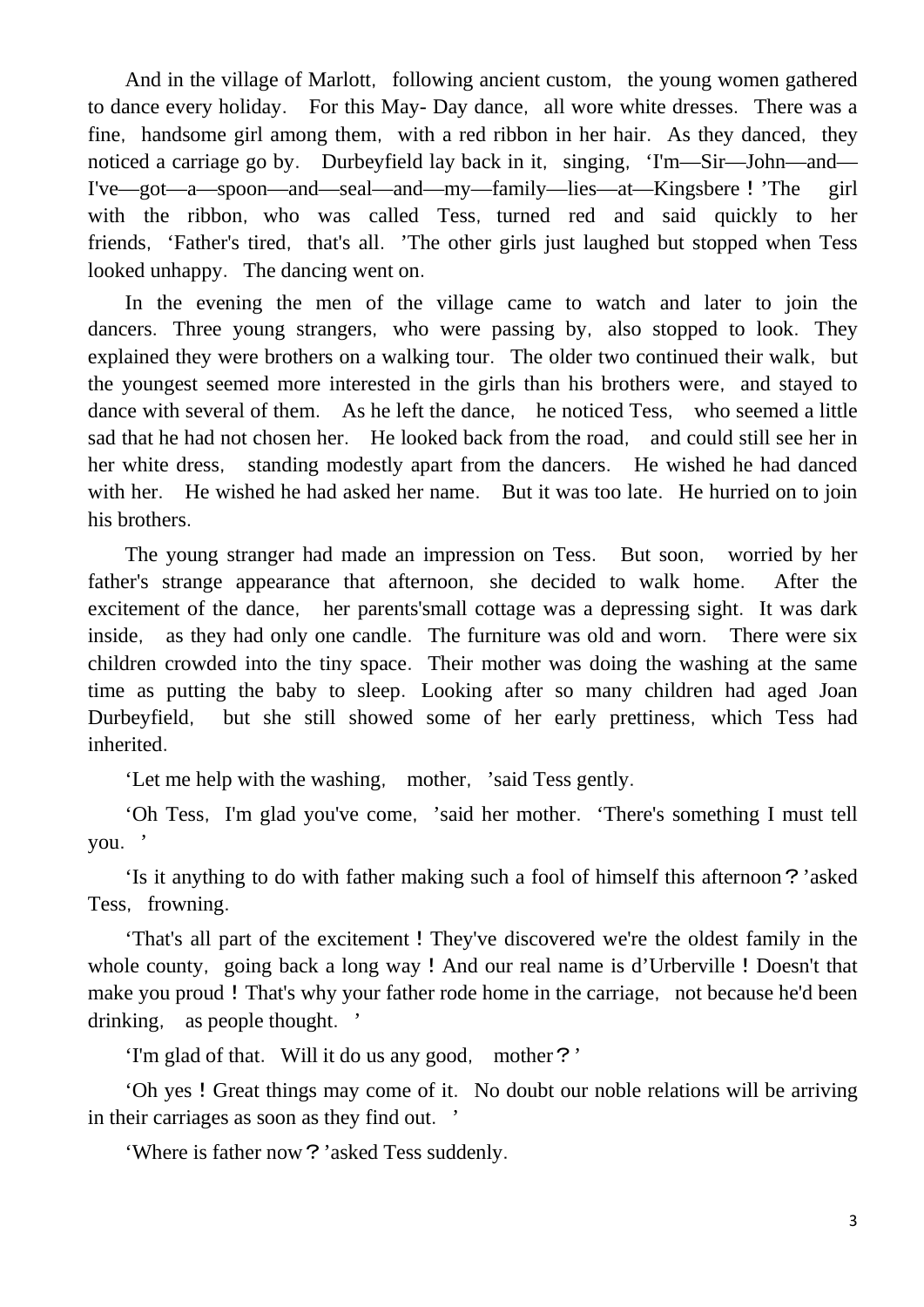Her mother did not answer directly. 'He saw the doctor today, you know. It's fat round the heart, he says. That's the cause of his illness. He might last ten years... might last ten months or days. '

Tess looked anxious.Her father, suddenly a great man, to die so soon!'But where is father?'she asked firmly.

'Now don't you get angry!'said Mrs Durbeyfield.'The poor man was feeling so weak after the news that he went to Rolliver's. He needs to build up his strength to deliver the beehives tomorrow, remember.'

'Oh my God!'cried Tess.'He went to a public house!And you agreed to it, mother!'

'No, I didn't, 'said Mrs Durbeyfield crossly. 'I've been waiting for you to look after the children while I fetch him. '

Tess knew that her mother greatly looked forwad to these trips to Rolliver's. There she could sit by her husband's side among the beer-drinkers, and forget that the children existed. It was one of the few bright moments in her hardworking life. Mrs Durbeyfield went out, and Tess was left with the children. They were very young, and totally dependent on the Durbeyfield couple: six helpless creatures who had not asked to be born at all, much less to be part of the irresponsible Durbeyfield family.

### **■ 2**

It was eleven o'clock before all the family were in bed, and two o'clock next morning was the latest time to set off with the beehives. It was a distance of twenty or thirty miles on bad roads to Casterbridge, where the Saturday market was held. At half-past one Mrs Durbeyfield came into the bedroom where Tess and all the children slept.

The poor man can't go, 'she whispered. Tess sat up in bed.

'But it's late for the bees already. We must take them today.'

'Maybe a young man would go?'asked Mrs Durbeyfield doubtfully.'One of the ones dancing with you yesterday?'

'Oh no, not for the world!'said Tess proudly. 'And let everybody know the reason? I'd be so ashamed! I think I could go if little Abraham came with me. '

Tess and Abraham dressed, led out the old horse Prince with the loaded waggon, and set off in the dark. They cheered themselves up with bread and butter and conversation.

'Tess!'said Abraham, after a silence.

'Yes, Abraham.'

'Aren't you glad that we're a noble family?'

'Not particularly.'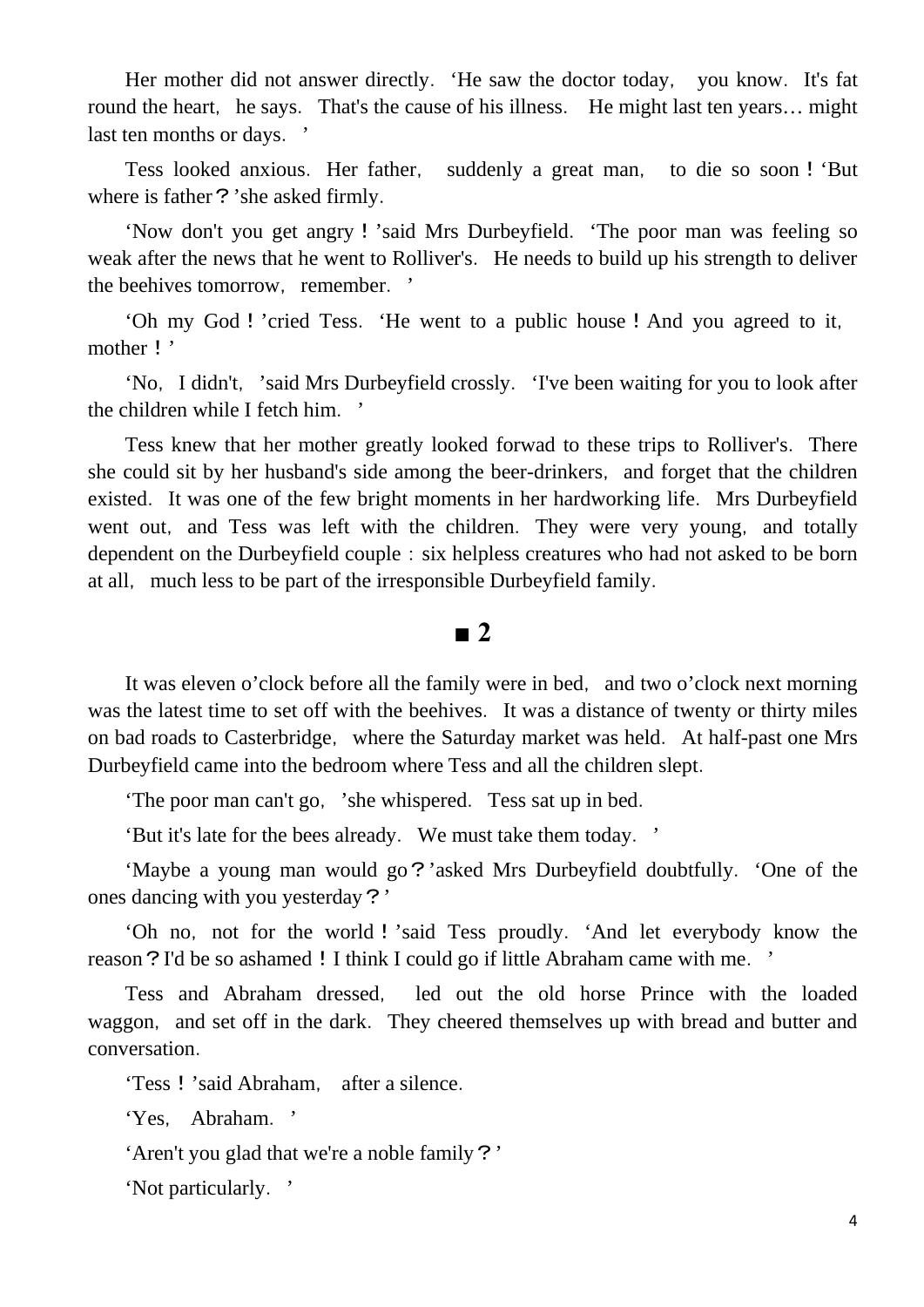'But you're glad you're going to marry a gentleman?'

'What?'said Tess, lifting her face.

'Our noble relations are going to help you marry a gentleman.'

'Me? Our noble relations? We haven't any. Whatever put that into your head?'

'I heard them talking about it at home.There's a rich lady of our family out at Trantridge, and mother said that if you claimed relationship with her, she'd help you marry a gentleman. '

His sister became suddenly silent. Abraham talked on, not noticing her lack of attention.

'Did you say the stars were worlds, Tess?'

'Yes.'

'All like ours?'

'They seem like our apples—most of them good, a few bad.'

'Which do we live on?A good one or a bad one?'

'A bad one. '

'If we lived on a good one, how would things be different?'

'Well, father wouldn't be ill and cough as he does, and mother wouldn't always be washing. '

'And you would have been a ready-made rich lady, and not have to marry a gentleman.'

'Oh, Aby, don't—don't talk of that any more!'

Abraham finally went to sleep on the waggon.Tess drove the horse. Gradually she fell into a dream. She could see her father, foolish in his pride, and the rich gentleman of her mother's imagination laughing at the poor Durbeyfield family.

Suddenly she awoke from her dream to noise and violent movement. Something terrible had happened. She jumped down and discovered that the post carriage, speeding along the dark road, had driven into her slow and unlighted waggon.Poor Prince was seriously hurt, and as she watched he fell to the ground.

'You were on the wrong side,'said the post driver.'I must go on with the post, but I'll send somebody to help you as soon as I can.You'd better stay here with your waggon.'

He went on his way, while Tess stood and waited, tears pouring down her cheeks. Daylight came. Prince lay there, unmoving, his eyes half open.

'It's all my fault,'cried Tess.'What will mother and father live on now? Aby, Aby, wake up! We can't go on with our beehives—Prince is dead! 'When Aby realized what had happened, his face looked like an old man's.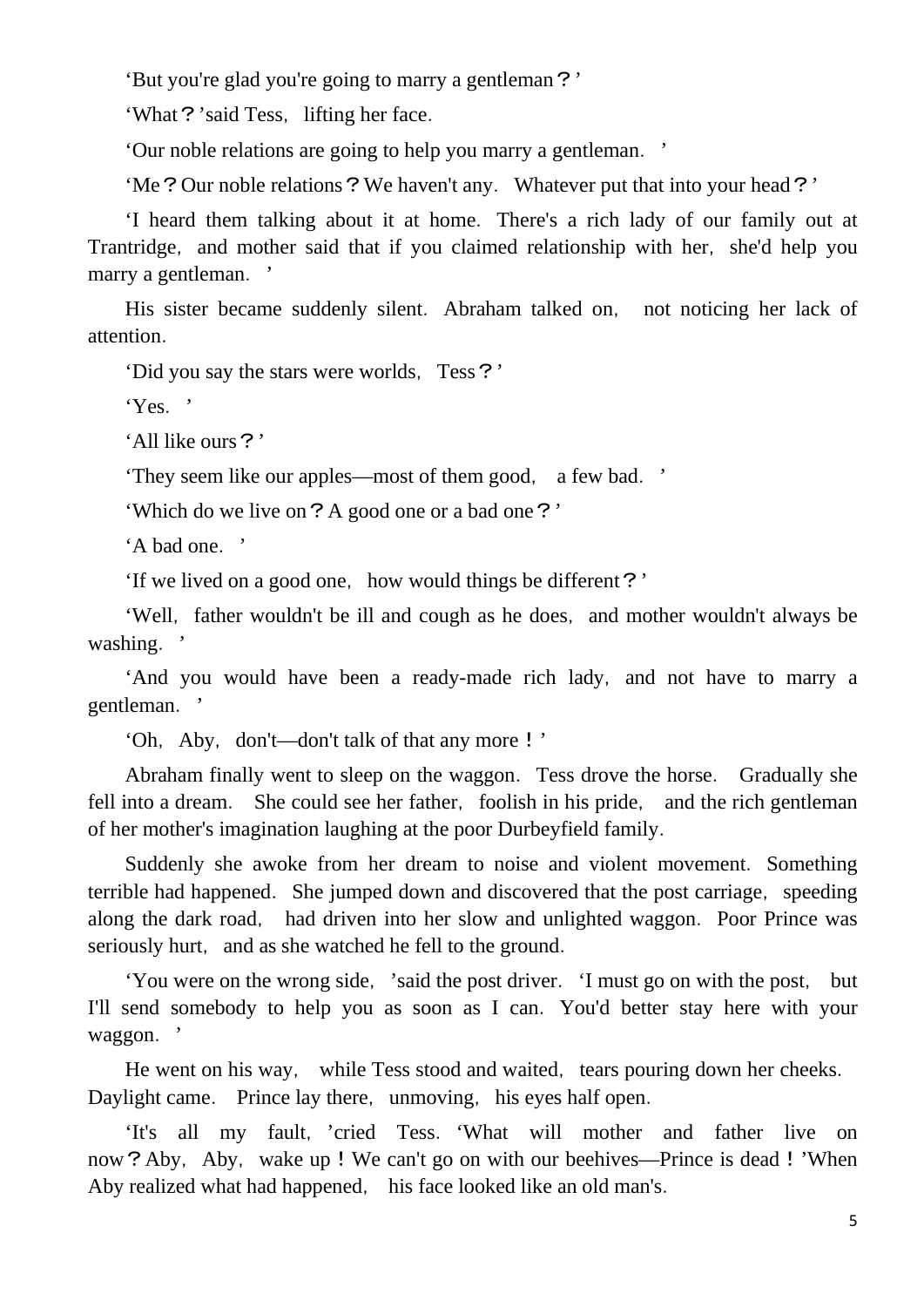'It's because we live on a bad star, isn't it, Tess?'he said through his tears.

Finally a man arrived with a horse, to take the waggon on to Casterbridge to deliver the beehives, and then collect Prince on the way back. When they got home, Tess broke the news to her parents. They were not angry with her, but she blamed herself completely.

When Durbeyfield heard he would only get a few shillings for Prince's dead body, he rose to the occasion.

'We d'Urbervilles don't sell our horses for cat's meat!'he insisted.And the following day he worked harder than usual in digging a grave, where Prince was buried. All the children cried:

'Has he gone to heaven?'asked Abraham in tears. But Tess did not cry. Her face was dry and pale. She felt she had murdered a friend.

### **■ 3**

Life now became rather difficult for the Durbeyfields. Without Prince to carry loads, John Durbeyfield could not buy and sell as he used to. He had never worked hard or regularly, and now he only occasionally felt like working. Tess wondered how she could help her parents. One day her mother made a suggestion.

'It's lucky we've found out about your noble blood,Tess.Do you know there's a very rich lady called Mrs d'Urberville living on the other side of the wood? She must be our relation. You must go to her and claim relationship with her, and ask for same help in our trouble. '

'I wouldn't like to do that, 'said Tess. 'If there is such a lady, it would be enough to be friendly. We can't expect help from her. '

'You could persuade anybody, my dear. Besides, something else might happen. You never know. 'And her mother nodded wisely.

'I'd rather try to get work, 'said Tess sadly.

'What do you say, Durbeyfield?' said his wife, turning to him.

'I don't like my children asking for help, 'said he proudly. 'I'm the head of the oldest branch of the family and a noble family like ours shouldn't have to ask for help.'Tess could not accept his reasons for not going.

'Well, as I killed the horse, mother, I suppose I ought to go. But don't start thinking about her finding a husband for me.

'Who said I had such an idea?'asked Joan innocently.

'I know you, mother. But I'll go. '

Next morning Tess walked to Shaston, a town she hardly knew, and went on by waggon to Trantridge. The Vale of Blackmoor was her only world, and she had never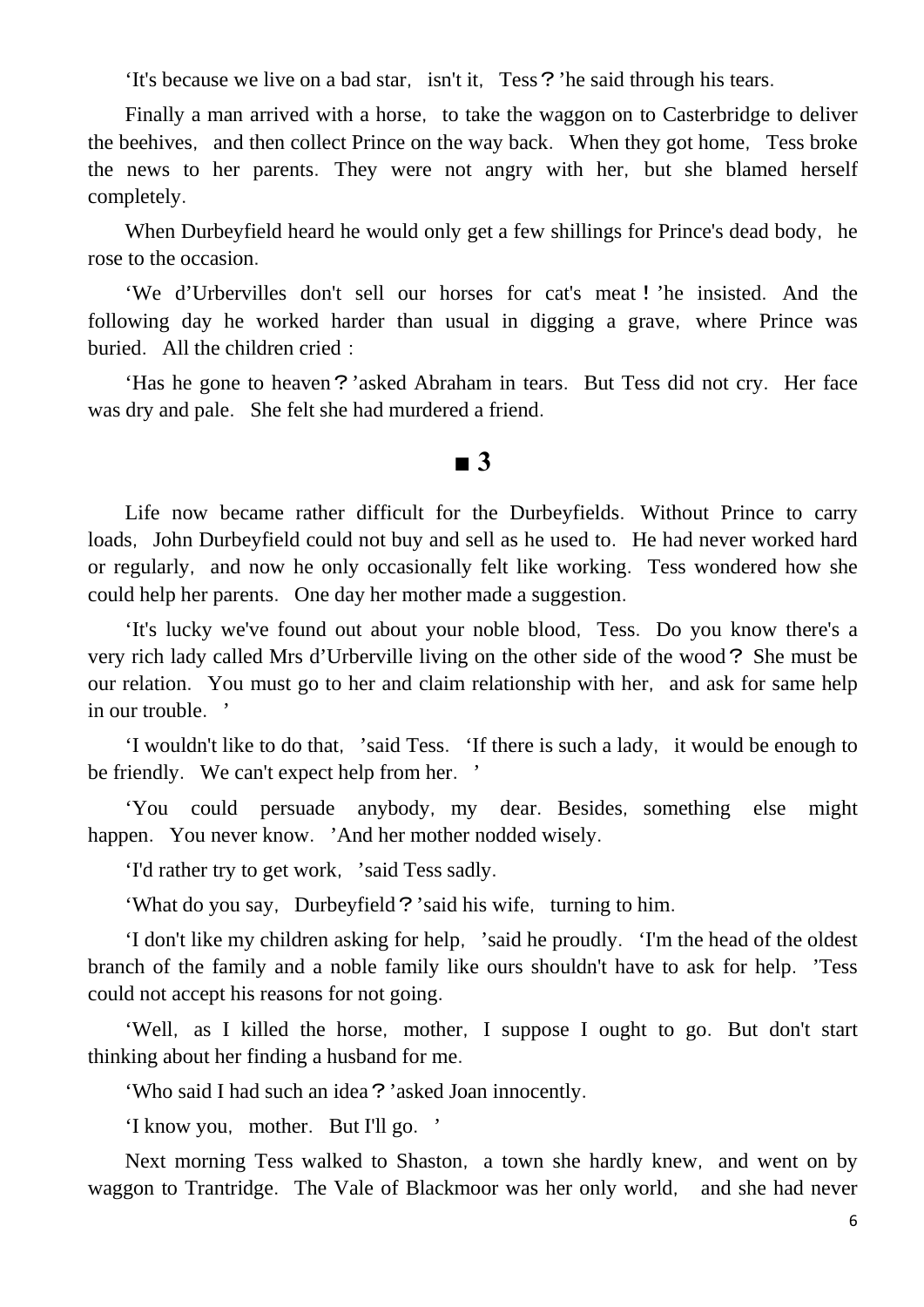been far outside the valley. All the knowledge she had came from her lessons in the village school, which she had left a year or two earlier. As soon as she left school she had tried to earn a little money by helping in the fields or milking cows or making butter. She blamed her mother for thoughtlessly producing so many children. Joan Durbeyfield was like a child herself, and never thought about the future. It was Tess who worried and worked and felt responsible for her little brothers and sisters. So naturally it was Tess who should represent her family at the d'Urberville home.

From Trantridge she walked up a hill, and turning a corner, saw the house. She stoppd in amazement. It was large and almost new, a rich red against the green of the bushes around it. Behind it lay the woods called The Chase, an ancient forest. There were greenhouses and well-kept gardens. There was no lack of money here. Tess hesitated, almost frightened.

'I thought we were an old family!'she said to herself,'but this is all new!'She wished she had not come.

She was right in a way. All this was owned by the d'Urbervilles, or the Stoked'Urbervilles as they called themselves at first.The Stokes were a northern business family who took an old-sounding name to add to their own when they moved into the south. So Tess was more of a d'Urberville than any of them, but did not know it.

A young man appeared in the garden. He looked about twenty-four, and was tall and dark, with full red lips and a black moustache curled at the ends.

'Well,my beauty,what can I do for you?'he said, looking interestedly at her. 'I'm Mr d'Urberville.'

It needed all Tess's courage to reply. 'I came to see your mother, sir.'

'I'm afraid you can't see her. She's ill.What do you want to see her about?'

'I…I…it seems so foolish!'

'Never mind, 'said he kindly. 'I like foolish things. Try again, my dear.'

'I came, sir, to tell you we are of the same family as you.'

'Aha!Poor relations?'

'Yes.'

'Stokes?'

'No. d'Urbervilles. '

'Oh yes, of course, I mean d'Urbervilles.'

'We have several proofs that we are d'Urbervilles. We have an old silver spoon and a seal at home. But mother uses the spoon to stir the soup. Mother said we ought to tell you, as we are the oldest branch of the family and we've lost our horse in an accident.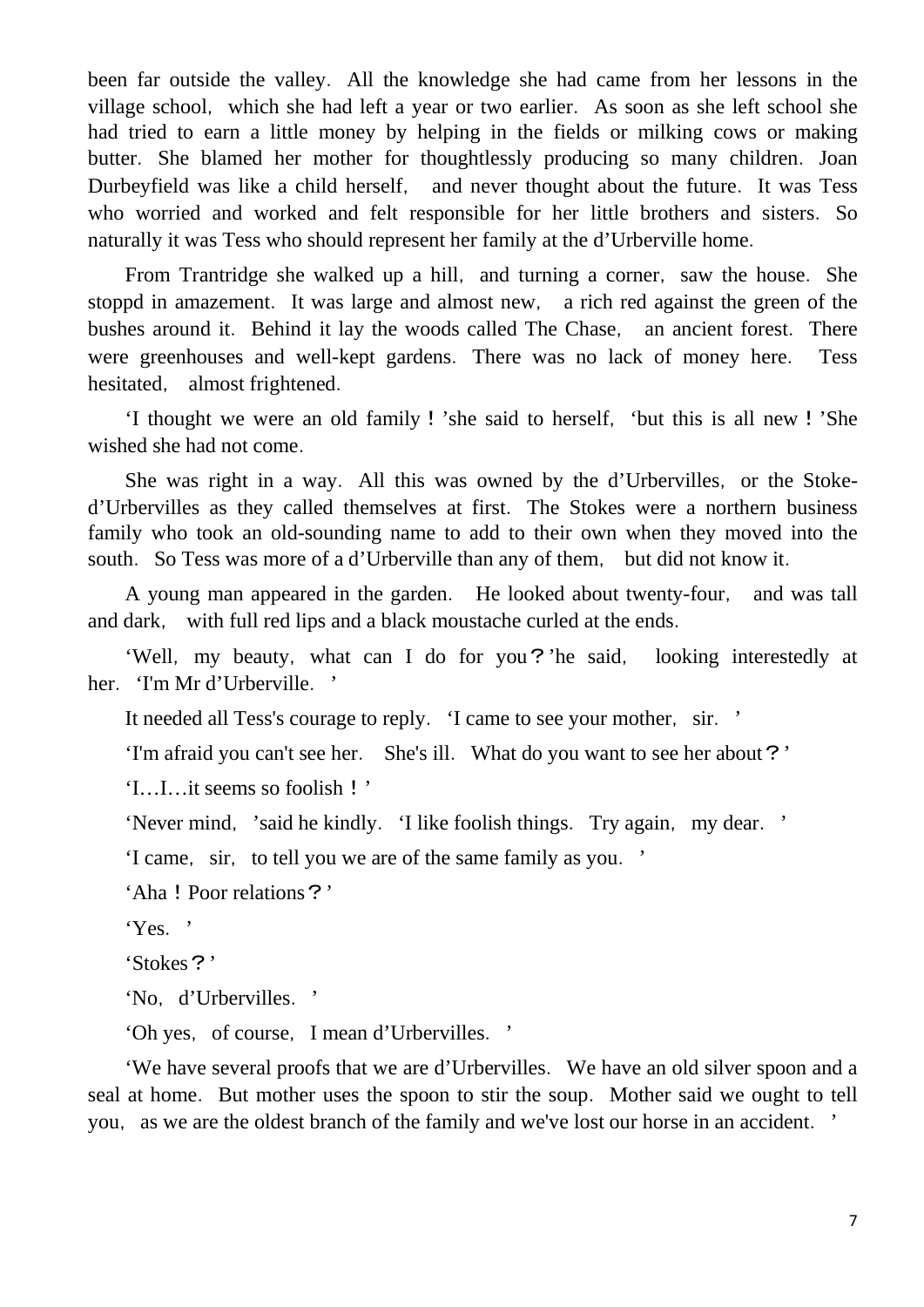'Very kind of your mother,'said Alec d'Urberville,'and I certainly don't regret it. 'He looked admiringly at Tess, whose face blushed a deep pink. 'And so you've come on a friendly visit?'

'I suppose I have,'murmured Tess, looking uncomfortable.

Let us walk round the gardens until you have to go home, my pretty cousin. 'Tess' wanted to leave as soon as possible, but the young man insisted. He took her to the greenhouses.

'Do you like strawberries?'he asked.

'Yes, 'said Tess, 'when they are ready.'

'These are ready now, 'and so saying, d'Urberville picked one and held it to her mouth.

'No no!'she said. 'I'd rather take it myself.'

But Alec put it into her mouth. He put roses into her hair and filled her basket with strawberries and flowers. He gave her food to eat, and watched her, while he quietly smoked a cigarette. She looked more adult and womanly than she really was. Alec could not take his eyes off her. She did not know as she smiled innocently at the flowers that behind the cigarette smoke was the cause of future sorrow in her life.

'What is your name?'asked Alec.

'Tess Durbeyfield. We live at Marlott. '

'I must see if my mother can find a place for you.'They said goodbye and she set off home carrying her strawberries and flowers.

This then was the beginning. Why did she have to meet the wrong man, and one who was so strongly attracted to her? Yet to the right man, she was only a half-forgotten impression from an evening's dancing in a country field. In life, the right man to love hardly ever comes at the right time for loving. Nature does not often answer a call for love, until the caller is tired of calling. In this case, as in millions, it was not the two halves of a perfect whole who met. A missing half wandered somewhere else, arriving much later. This delay was to have tragic results.

#### **■ 4**

When Tess arrived home the following afternoon a letter had already been received by her mother. It appeared to come from Mrs d'Urberville, and offered Tess work looking after chickens. Joan Durbeyfield was delighted.

'It's just a way of getting you there without raising your hopes. She's going to recognize you as family. I'm sure of it. '

'I would rather stay here with father and you,'said Tess,looking out of the window.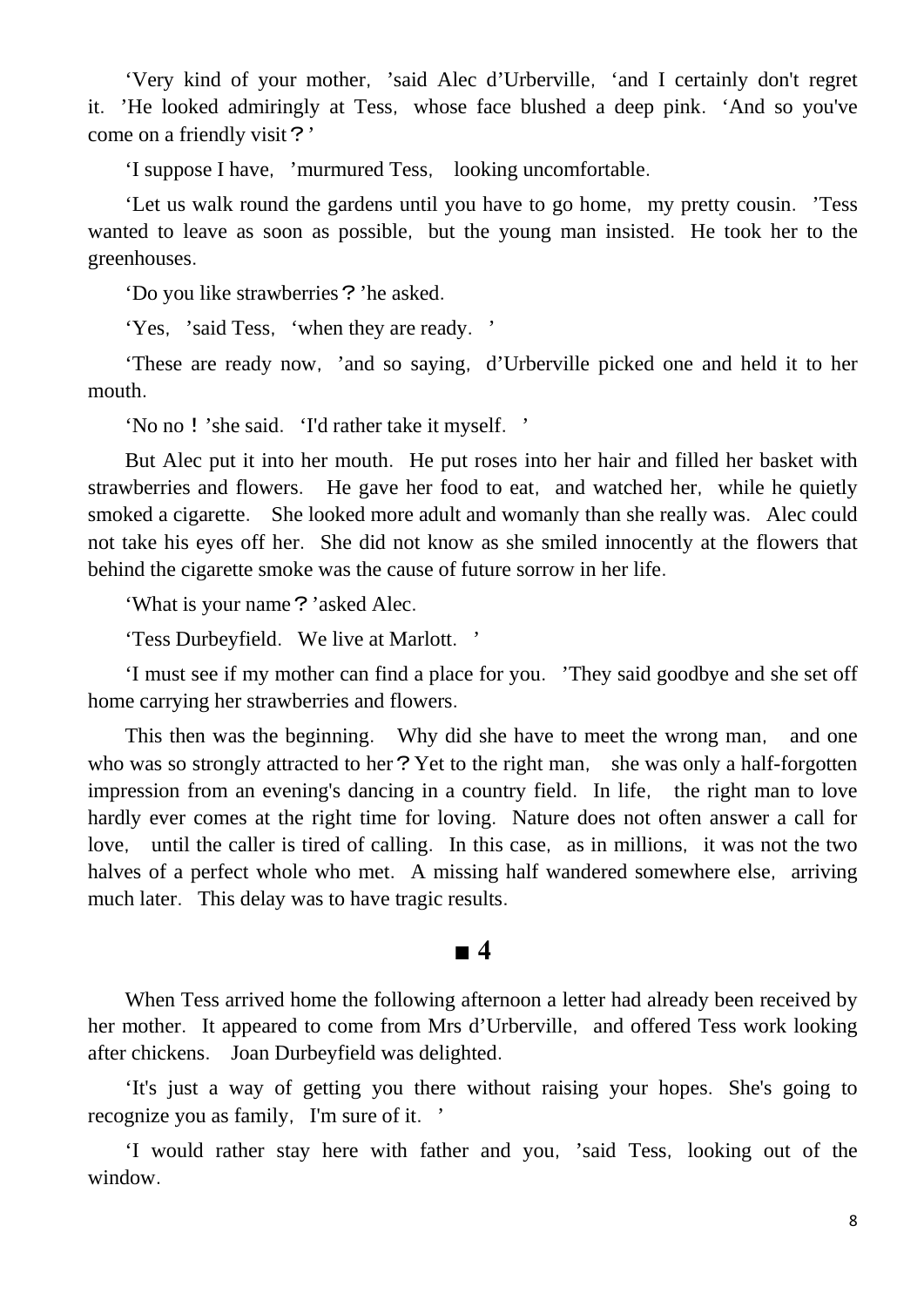'But why?'

'I'd rather not tell you, mother.I don't really know.'

A few days later when Tess came back from looking for work, the children came running out and danced round her.

'The gentleman's been here!'they shouted.

Joan was full of smiles. Mrs d'Urberville's son had called, and asked if Tess could come or not.

'He's a very handsome man!'said Mrs Durbeyfield.

'I don't think so,'said Tess coldly.'I'll think it over.'She left the room.

'He's in love with her, you can see that, 'said Mrs Durbeyfield to her husband. 'No doubt he'll marry her and she'll be a fine lady.'

John Durbeyfield had more pride in his new-found blood than energy or health. 'That's what young Mr d'Urberville is trying to do! Improve his blood by marrying into the old line!'

Persuaded by her mother and the children, Tess finally agreed to go. Mrs Durbeyfield secretly made wedding plans. Then the day came when Tess, wearing her best Sunday clothes on her mother's orders, said goodbye to her family.

'Goodbye, my girl, 'said Sir John, waking from a short sleep. 'Tell young d'Urberville I'll sell him the title, yes, sell it, at a reasonable price.'

'Not for less than a thousand pounds!'cried Lady Durbeyfield.

'No, tell him he can have it for a hundred! No, fifty, no—twenty! Yes, twenty pounds, that's the lowest. Family honour is family honour and I won't take any less!'

Tess felt like crying but turned quickly and went out. Her mother went with her to the edge of the village. There she stopped and stood waving goodbye, and watched her daughter walking away into the distance. A waggon came to take her bags, and then a fashionable little carriage appeared. It was driven by a well-dressed young man smoking a cigar. After a moment's hesitation, Tess stepped in.

Joan Durbeyfield, watching, wondered for the first time if she had been right in encouraging Tess to go. That night she said to her husband,'Perhaps I should have found out how the gentleman really feels about her.'

'Yes, perhaps you ought, 'murmured John, half asleep. Joan's natural trust in the future came back to her.

'Well, if he doesn't marry her before, he'll marry her after. If she plays her cards right. '

'If he knows about her d'Urberville blood, vou mean?'

'No, stupid, if she shows him her pretty face.'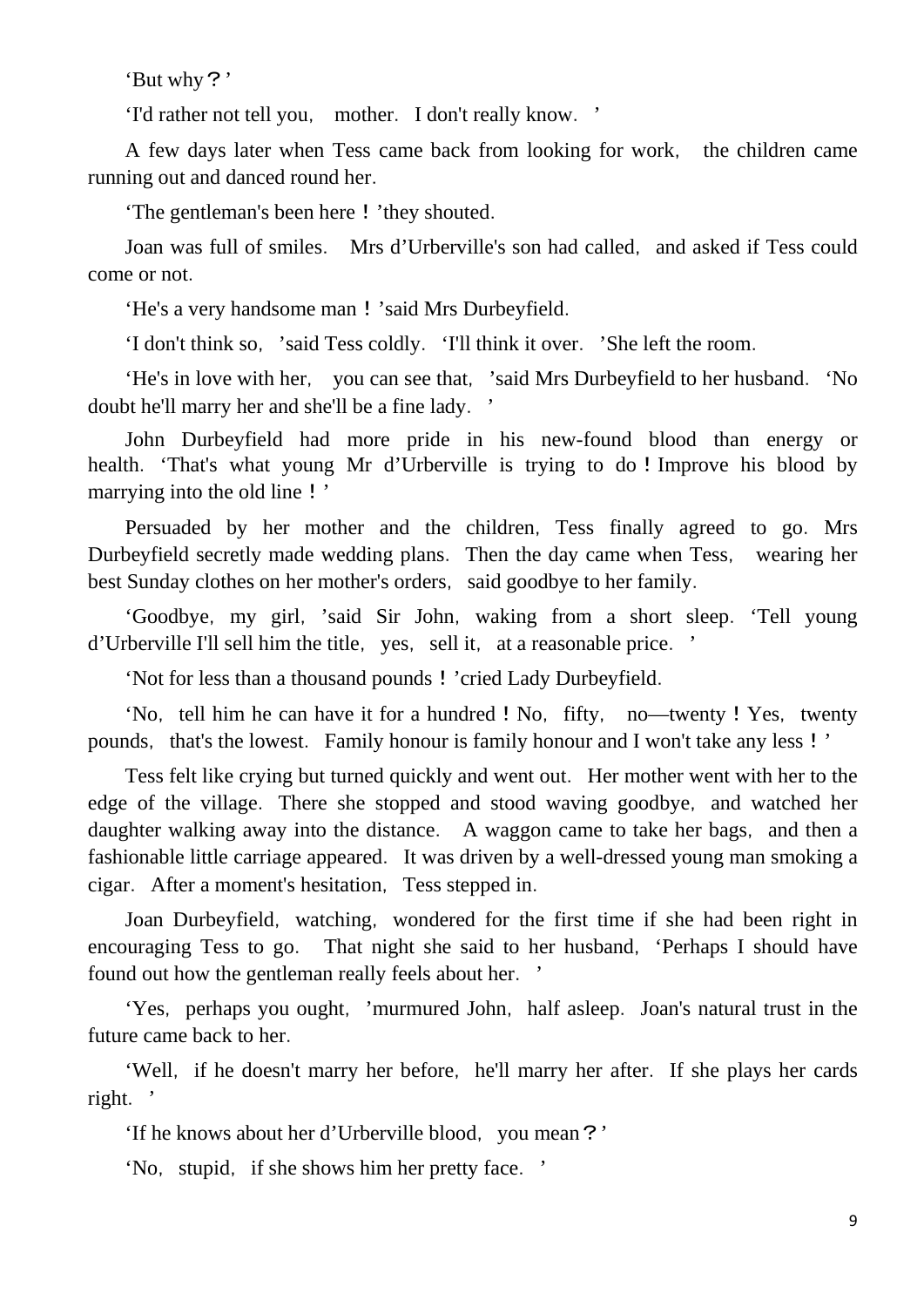Meanwhile Alec d'Urberville was whipping his horse and driving the carriage faster and faster downhill. The trees rushed past at great speed. Tess was feeling thoroughly frightened. He took no notice when she asked him to slow down. She cried out and held on to his arm in fear.

'Don't touch my arm, hold on to my waist!'he shouted. At the top of another hill he said, laughing, 'Put your arms around me again, my beauty!'

'Never!' said Tess independently.

'Let me give you one little kiss, Tess, and I'll stop!'

'Will nothing else do?'cried Tess in despair. 'Oh, very well!'

As they raced on, he was on the point of kissing her, when she suddenly moved aside, so that he almost fell off.

'I'll break both our necks!'he swore passionately.

'I thought you would be kind to me, 'said Tess, her eyes filling with tears. 'I don't want to kiss anybody ! '

But he insisted, so in the end she sat still and d'Urberville kissed her. No sooner had he done so than she wiped the place on her cheek with her handkerchief. Just then her hat blew off into the road and d'Urberville stopped the horse. Tess jumped down to get it. then turned triumphantly to Alec.

'I shall walk from here, 'she said firmly.

'But it's five or six miles more.'

'I don't care. '

'You made that hat blow off on purpose! You did, didn't you?'

She was silent. He swore angrily at her.

'Don't use such bad words!'cried Tess.'I shall go back to mother!I hate you!'

D'Urberville suddenly started laughing.

'Look, I promise never to do that again, 'he said. 'Come, let me take you in the carriage. '

But she refused, and began to walk in the direction of Trantridge. So they progressed slowly, d'Urberville driving the carriage beside Tess.

### **■ 5**

The chickens for which Tess was responsible lived in an old cottage on Mrs d'Urberville's land. On her first day Tess had to take some of the chickens to show to their owner. She immediately realized the old lady was blind. Mrs d'Urberville held each bird and felt it carefully to see that it was in good health. At the end she suddenly asked Tess a question.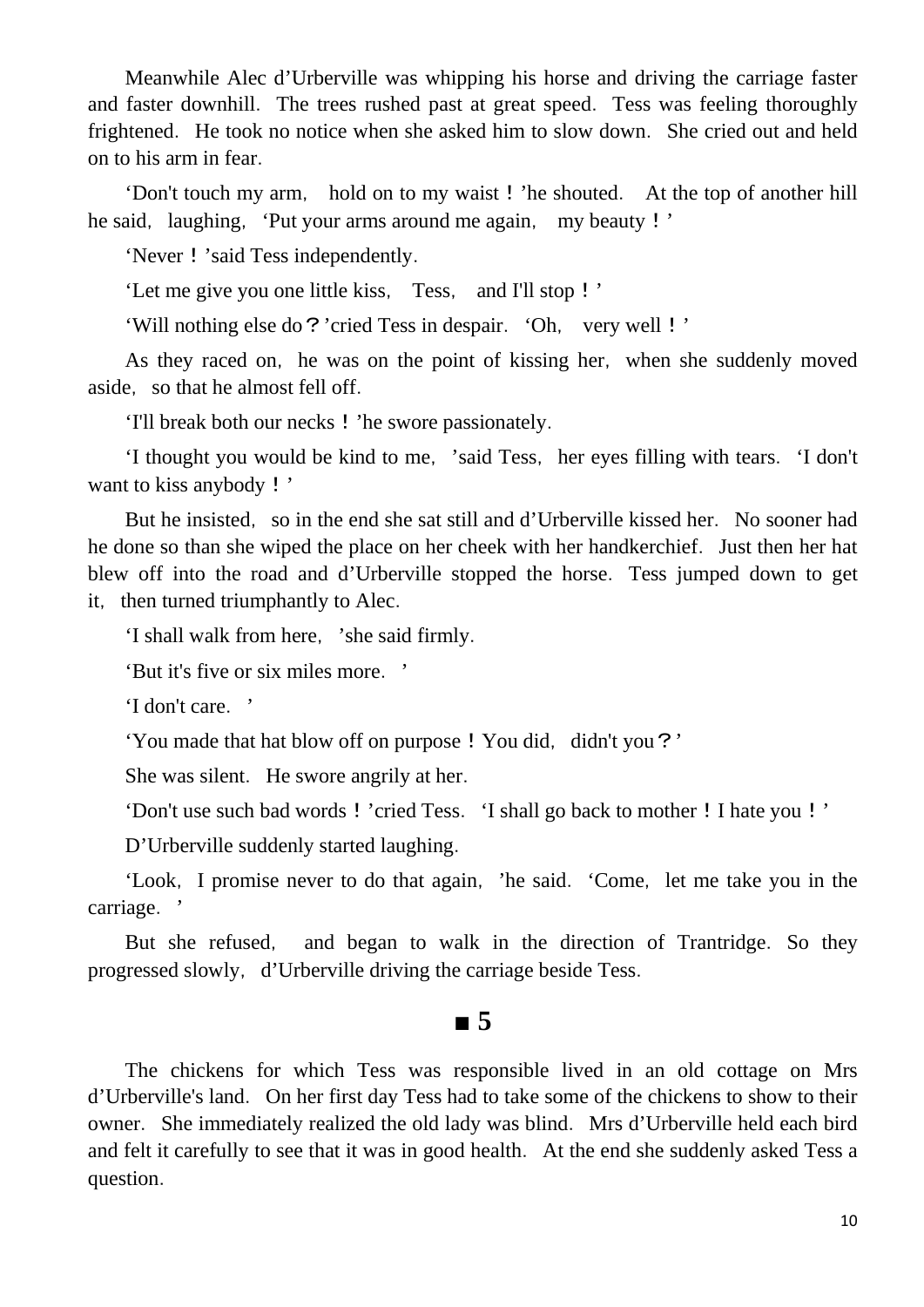'Can you whistle?'

'Whistle, Ma'am?'

'Yes, whistle tunes. I want you to practise and whistle to my birds every day.'

'Yes. Ma'am. '

Tess was not surprised at Mrs d'Urberville's cold manner, and did not expect any more of such a great lady. However, she did not realize that the old lady had never even heard about the family connection.

Tess began to enjoy her new work with the chickens, and the next day in the cottage garden she decided to practise whistling as instructed. She was shocked to find that she had completely forgotten how to whistle. Suddenly she noticed a movement behind a tree near the wall. It was Alec d'Urberville.

'Well, cousin Tess, 'he said, 'I've never seen such a beautiful thing as you! I've been watching you from over the wall. Look, I can give you a lesson or two. '

'Oh no you won't!' cried Tess, going back towards the door.

'Don't worry,I won't touch you.Just look…'and he showed her how to whistle. From that moment Tess found she could whistle tunes to the birds just as Mrs d'Urberville wanted. And as the weeks passed, she often met d'Urberville in the garden and began to lose her shyness of him.

Every Saturday night the other farm workers from the surrounding area used to go to drink and dance in the market town two or three miles away. On Sundays they would sleep late. For a long time Tess did not go with them. But after a while she wanted a change from her routine and began to go on the weekly trips regularly. She always came home with the others at night, preferring the protection of being in a group. One Saturday night she was in the town looking for her companions as it was time to go home, when she met Alec d'Urberville.

'What, my beauty? Here so late?'he said, smiling at her.

'I'm just waiting for my friends, 'she answered.

'I'll see you again,'he said as she moved away.

She became worried when she realized the workers were still dancing wildly and would not be going home soon. Again she caught sight of Alec, waiting in a doorway, his cigar glowing red in the dark. Eventually she joined a group wandering home. They had all been drinking, but she felt safer with them than alone. But after a while she became involved in a quarrel with them, and was trying to get away from the angry group, when Alec d'Urberville rode by. He offered to take her home on the back of his horse. She hesitatedt, then accepted.

Together they rode along in the dark, Tess holding on to Alec. She was very tired: every day that week she had got up at five. So she did not notice that they were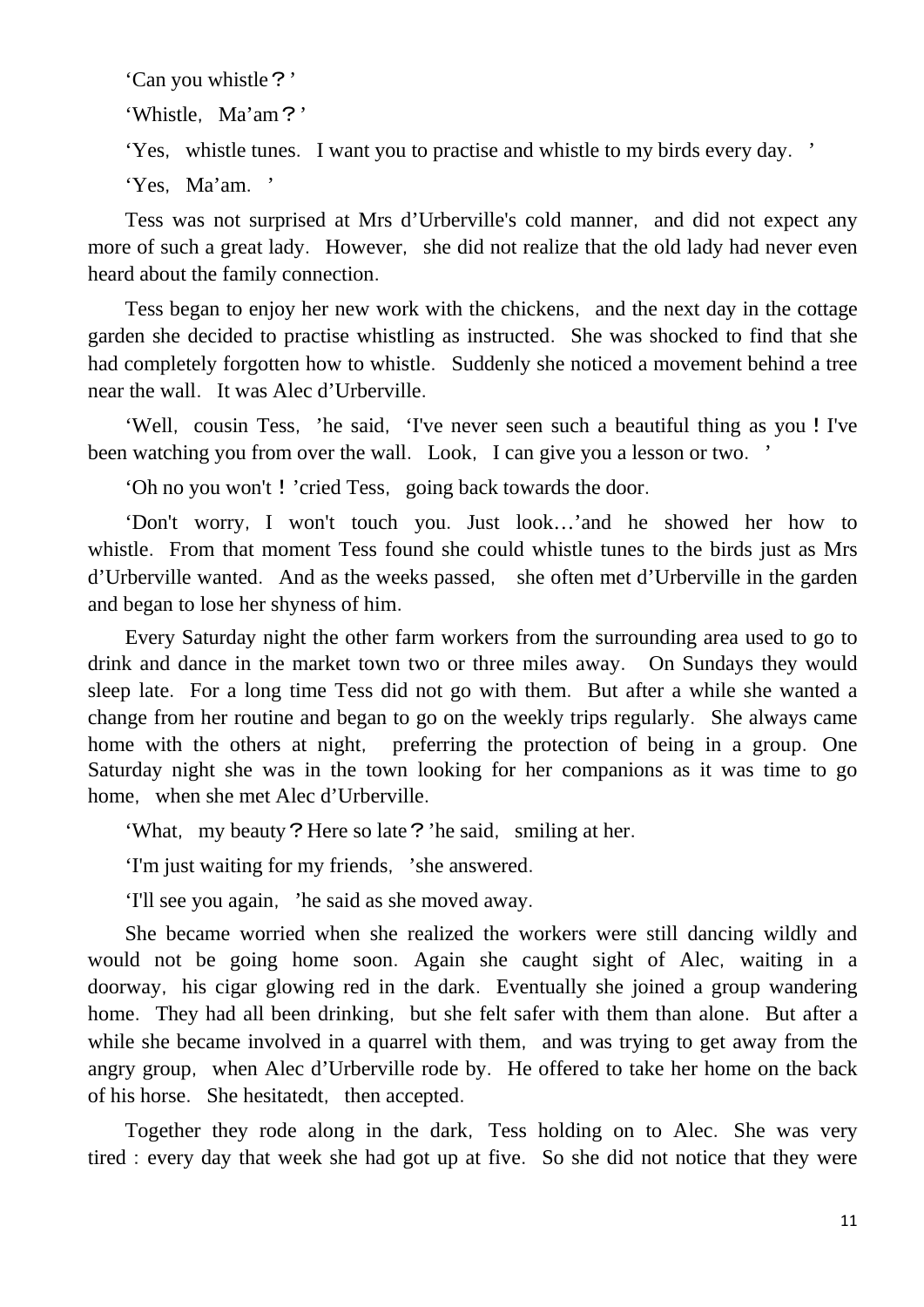riding off the main road and into The Chase, the oldest wood in England. It began to get foggy, and finally Alec admitted honestly that he was lost.

'Put me down here, sir, 'cried Tess at once. 'Let me walk home from here. How wrong of you to bring me away from the main road ! I knew I shouldn't trust you!'

'Don't worry,my beauty,'laughed Alec.'I thought you would enjoy a longer ride on such a lovely night. But I can't let you go. The fog is so bad now that you couldn't possibly find your way. I'll leave you here and go to find out where we are. When I come back, I'll tell you, and you can come with me on horseback or go alone on foot—just as you like.'

She agreed to this. 'Shall I hold the horse?'she asked.

'No, he'll stay quiet, 'answered Alec. 'By the way, your father has a new horse today. And the children have some new toys. '

'Was it…was it you who gave them? Oh, how good of you!'murmured Tess with a heavy heart. 'I almost wish you hadn't!'

'Tessy, don't you love me just a little now?'

'I'm grateful, 'she admitted, 'but I'm afraid I don't…' and slowly she started to cry.

'Now don't cry, my dear. Sit here and wait for me. 'He made a bed for the tired girl among the dead leaves, and covered her with his coat. He set off into the fog to find out where he was, and came back to find Tess fast asleep. He saw her in her white dress among the leaves, a pale, shining figure in the dark. He bent down and touched her cheek with his.Everywhere there was darkness and silence.The birds and animals slept, safe in and under the trees. But who was looking after Tess? Who was protecting her innocence?

'Tess!'said d'Urberville, and lay down beside her. The girl was not strong enough to resist him.

Why was Tess's girlish purity lost? Why does the wrong man take the wrong woman?Why do the bad so often ruin the good? Why is beauty damaged by ugliness?Thousands of years of philosophy cannot give us the answers to these questions.These things happen, and have always happened. Perhaps in the past, rolling home after a battle, Tess's ancestors, the real d'Urbervilles, had done the same, even more cruelly, to young country girls. But we cannot accept that that is Tess's fault, and should happen to her. As the people of her village say, 'It was to be. 'And from now on, Tess's life was to be completely different.

# **■ Maiden No More**

**■ 6**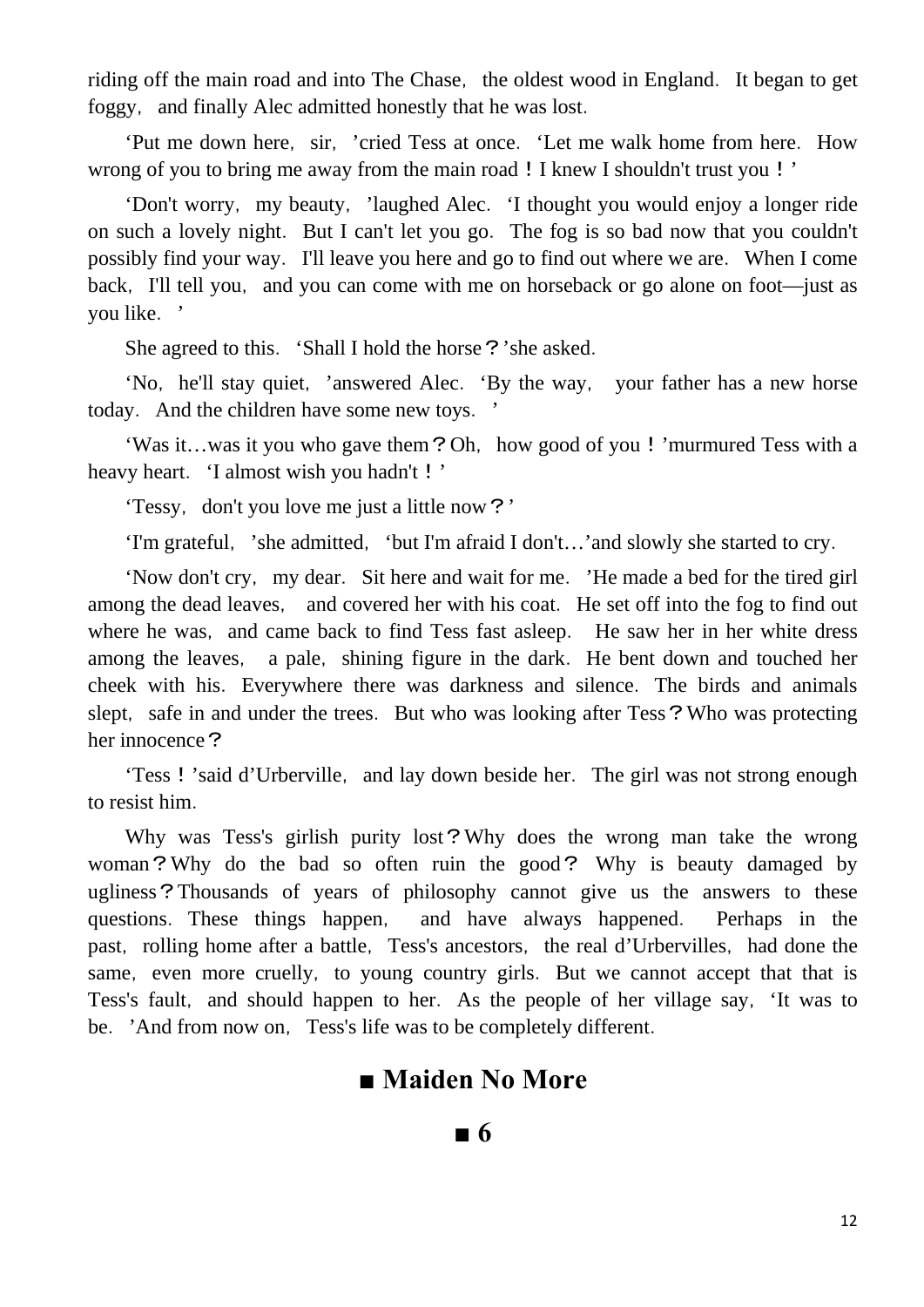It was a Sunday morning in late October about four months after Tess's arrival at Trantridge, and a few weeks after the night ride in The Chase. Carrying a heavy basket and bundle. Tess was walking towards the hills which divided her from the Vale, her place of birth. The scenery and people on this side were very different from those in her village. Marlott people mainly thought and travelled northward and westward, while on this side people were interested in the east and the south. She walked up the same hill which d'Urberville had driven down so wildly that June day. On reaching the top of the hill, Tess paused and looked for a long time at the familiar green world of home. It was always beautiful from here, but since she had last seen it, her view of life had changed. She had learnt that wickedness exists, even where there is beauty, and now she could hardly bear to look down into the Vale.

Then she looked behind her and saw a carriage coming up the same hill that she had just climbed, with a man leading the horse. Soon he caught up with her.

'Why did you slip away in secret like that?' asked d'Urberville breathlessly.'I've been driving like mad to catch up with you. Just look at my horse! You know nobody would have prevented you from going. I'm going to drive you the rest of the way, if you won't come back with me.

'I won't come back, 'she said quietly. 'I thought so! Well, let me help you up. Give me your basket.

She stepped up into the carriage and sat beside him. She had no fear of him now.The reason for this was also the reason for her sorrow. They drove along, d'Urberville making conversation and Tess thinking her own thoughts. When they approached the village of Marlott a tear rolled down her cheek.

'Why are you crying?'he asked coldly.

'I was only thinking I was born over there.'

'Well. we must all be born somewhere. '

'I wish I had never been born, there or anywhere else! 'she said quietly.

'Well, you shouldn't have come to Trantridge if you didn't want to You didn't come for love of me, anyway.'

'That's quite true. If I had ever loved you, if I loved you still, I could not hate myself for my weakness as much as I do now. '

He did not look at her.

She added, 'I didn't understand your intention until it was too late. '

'That's what every woman says.'

'How dare you say that ! 'she cried angrily, her eyes flashing at him. 'My God ! I could hit you! Did you never think that some women may not only say it but feel it?'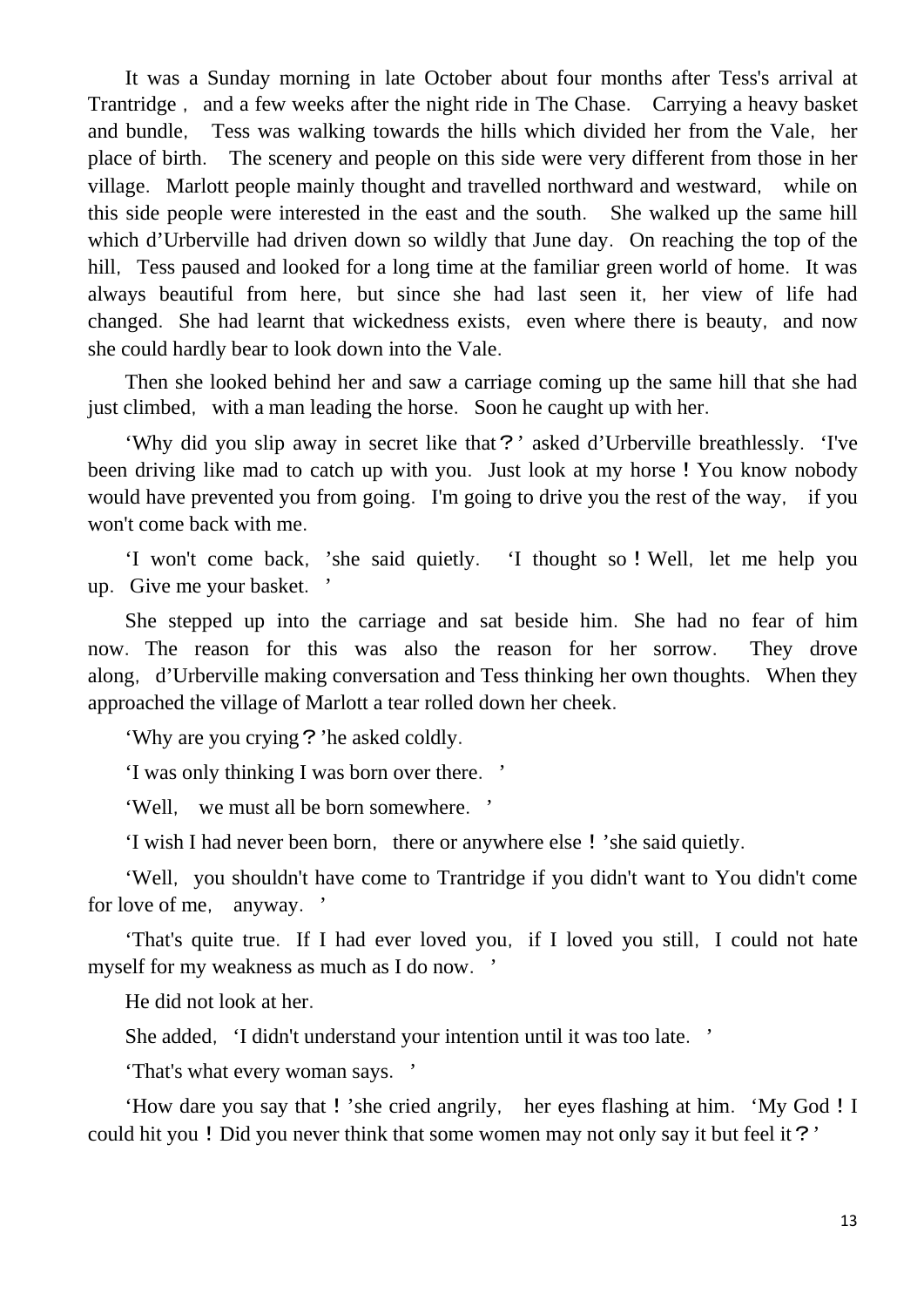'All right,'he said laughing,'I am sorry to hurt you.I did wrong—I admit it. Only don't keep accusing me. I am ready to pay for it. You need never work on the farms again. '

Her lip lifted slightly as she replied, 'I will not take anything from you! I cannot!'

'One would think you were a queen as well as being one of the real d'Urbervilles! Well, Tess dear, I suppose I'm a bad sort of man. I've always been one, and I always will be one. But I promise I won't be bad to you again. And if anything should happen—you understand—if you are in any trouble or need anything, just drop me a line and I'll send by return whatever you want.

She stepped down from the carriage and was going to leave him, when he stopped her and said, 'You're not going to turn away from me like that, dear?Gome, let me kiss you!'

'If you wish, 'she answered coldly. She offered her cool cheek to him, but her eyes rested on a distant tree as if the kiss had nothing to do with her.

'You don't give me your lips, Tess. I'm afraid you'll never love me.'

It's true. I have never loved you, and I never can. 'She added sadly, 'Perhaps I should tell a lie and then I could lead a comfortable life. But I have enough honour not to tell that lie. If I loved you, I might have a very good reason to tell you so. But I don't. '

Alec sighed heavily, as if this scene were depressing him.

'well, you're very sad, Tess, and you have no reason to be. You're still the prettiest girl for miles around. Will you come back with me? Say you will!'

'Never, never! I've made up my mind, and I won't come. '

'Then goodbye!'and Alec jumped up into his carriage and drove off.

Tess did not watch him go, but continued her walk alone. It was still early in the day and the sun was not yet giving any warmth. Tess felt even sadder than the autumn sadness which surrounded her.

But soon a man came up behind her, a man with a pot of red paint in his hand.

'Good morning,'he said, and offered to carry her basket.

'You're up early on a Sunday,'he continued.

'Yes, 'said Tess.

'A day of rest for most people, although I do more real work today than in the rest of the week put together.  $\cdot$ 

'Do you?'

'In the week I work for man, but on Sunday I work for God. That's better work, don't you think? Wait a moment, I have something to do here. 'He stopped at a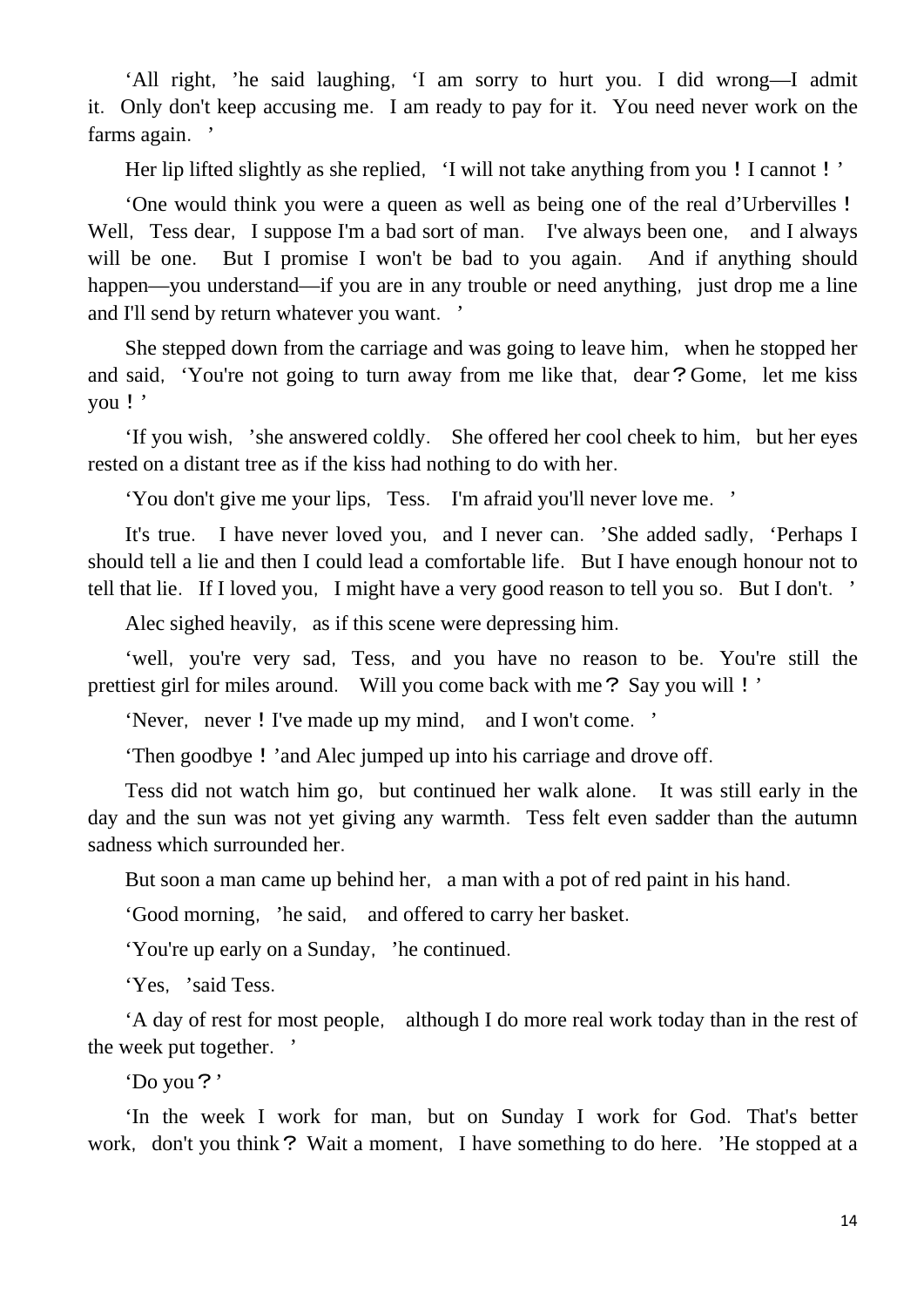gate, and in large red letters on the middle bar of the gate he painted some words from the Bible:

#### PUNISHMENT AWAITS YOU

In the soft air, against the gentle green of the trees and the peaceful fields, these great red words stared at Tess. They pointed a finger at her.This man was a stranger and could not know her story, but the words accused her.

'Do you believe what you paint?'she asked in a low voice.

'Do I believe those words?Do I believe I am alive!'

'But, 'she whispered, trembling, 'suppose you were forced to do wrong?'

He shook his head. 'I can't answer that question. I paint the words and leave others to think about them in their own hearts. '

'I think they are horrible words!'cried Tess.'I'll take my basket and go on now, and she walked away from him, her heart beating fast. 'I don't believe God said those things! 'she thought, as she reached her village.

There was smoke coming from her father's chimney, but seeing the inside of the cottage made her heart ache. It was as poor as ever. Her mother jumped up, surprised to see her.

'Well, my dear Tess!'she said, kissing her. 'How are you? Have you come home to be married?'

'No, not for that, mother.'

'What, isn't your cousin going to marry you?'

'He's not my cousin, and he's not going to marry me.'

Her mother looked at her closely. 'Come, you haven't told me everything.'

Then Tess went up to her mother, put her head on Joan's shoulder, and told her the whole story.

'And you haven't persuaded him to marry you!'cried Joan. 'What's the good of going there? Why didn't you think of doing some good for your family instead of thinking only of yourself?'

Tess was confused. Alec had never mentioned marriage to her. But even if he had, she would never have accepted him, because she did not love him. This made her hate herself for what she had done. She would certainly never love him in the future. She did not quite hate him, but did not wish to marry him, even to remain respectable.

'You ought to have been more careful if you didn't want to marry him!'

'Oh mother!'cried the poor girl,her heart breaking.'Why didn't you warn me about men?I was a child when I left home!I didn't know how dangerous they can be, and you didn't tell me!'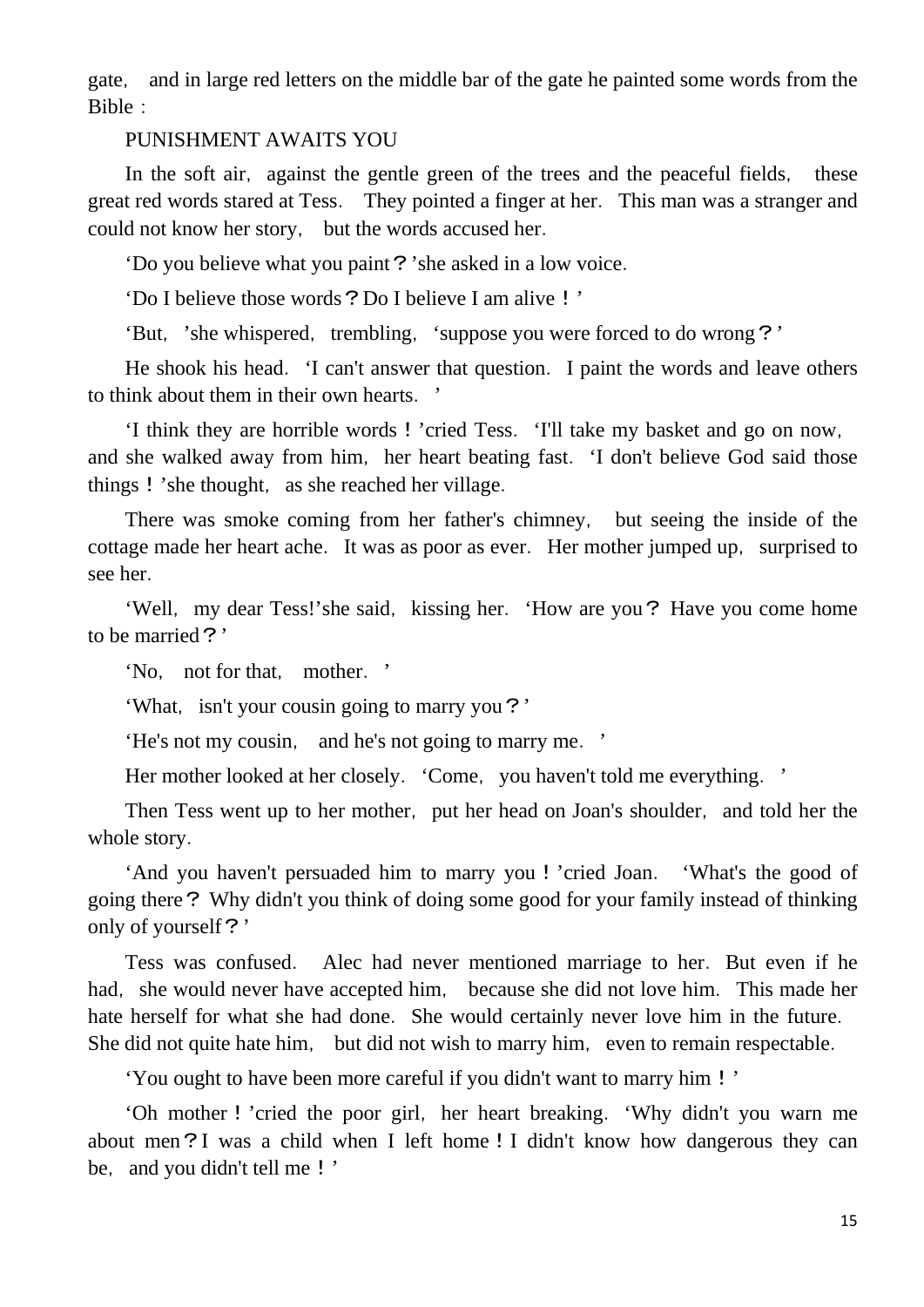'Well, we must make the best of it, 'said her mother. 'It's only human nature, after all. '

That afternoon the little cottage was full of Tess's friends, girls who lived in the village and who had missed her while she had been away.They whispered to each other that Tess was sure to marry that handsome gentleman. Fortunately Tess did not hear them. She joined in their laughing and talking, and for a short time almost forgot her shame.

But the next day was Monday, the beginning of the working week, when there were no best clothes and no visitors. She awoke with the innocent children asleep around her, she who had lost her innocence. She looked into her future, and grew very depressed. She knew she had to travel on a long, stony road, without help or sympathy. She had nothing to look forward to, and she wanted to die.

In the next few weeks, however, she became more cheerful, and went to church one Sunday morning. She loved listening to the well-known tunes, and gave herself up to the beauty of the music. She wondered at the composer's power. From the grave he could make a girl like her, who had never known him, feel extremes of emotion. She sat in a quiet, dark corner listening to the service. But when the village people arrived at church they noticed her and started whispering to each other. She knew what they were saying and realized she could come to church no more.

So she spent almost all her time in her bedroom, which she shared with the children. From here she watched the wind, the snow, the rain, beautiful sunsets and full moons, one after another. People began to think she had gone away. She only went out after dark, to walk in the woods and the fields. She was not afraid of the dark or the shadows; it was people she was anxious to avoid. She was at home on the lonely hills, but she felt guilty surrounded by innocent nature. When it rained, she thought nature was crying at her weakness, and when the midnight wind blew she thought nature was angry with her. But she did not realize that although she had broken an accepted social rule, she had done nothing against nature. She was as innocent as the sleeping birds in the trees, or the small field animals in the hedges.

#### **■ 7**

One day in August the sun was rising through the mist. In a yellow cornfield near Marlott village it shone on two large arms of painted wood. These, with two others below, formed the turning cross of the reaping-machine. It was ready for today's harvest. A group of men and a group of women came down the road at sunrise. As they walked along, their heads were in the sun while their feet were in the shadow of the hedge. They went into the field.

Soon there came a sound like the love $-making$  of the grasshopper. The machine had begun, and three horses pulled it slowly along the field. Its arms turned, bright in the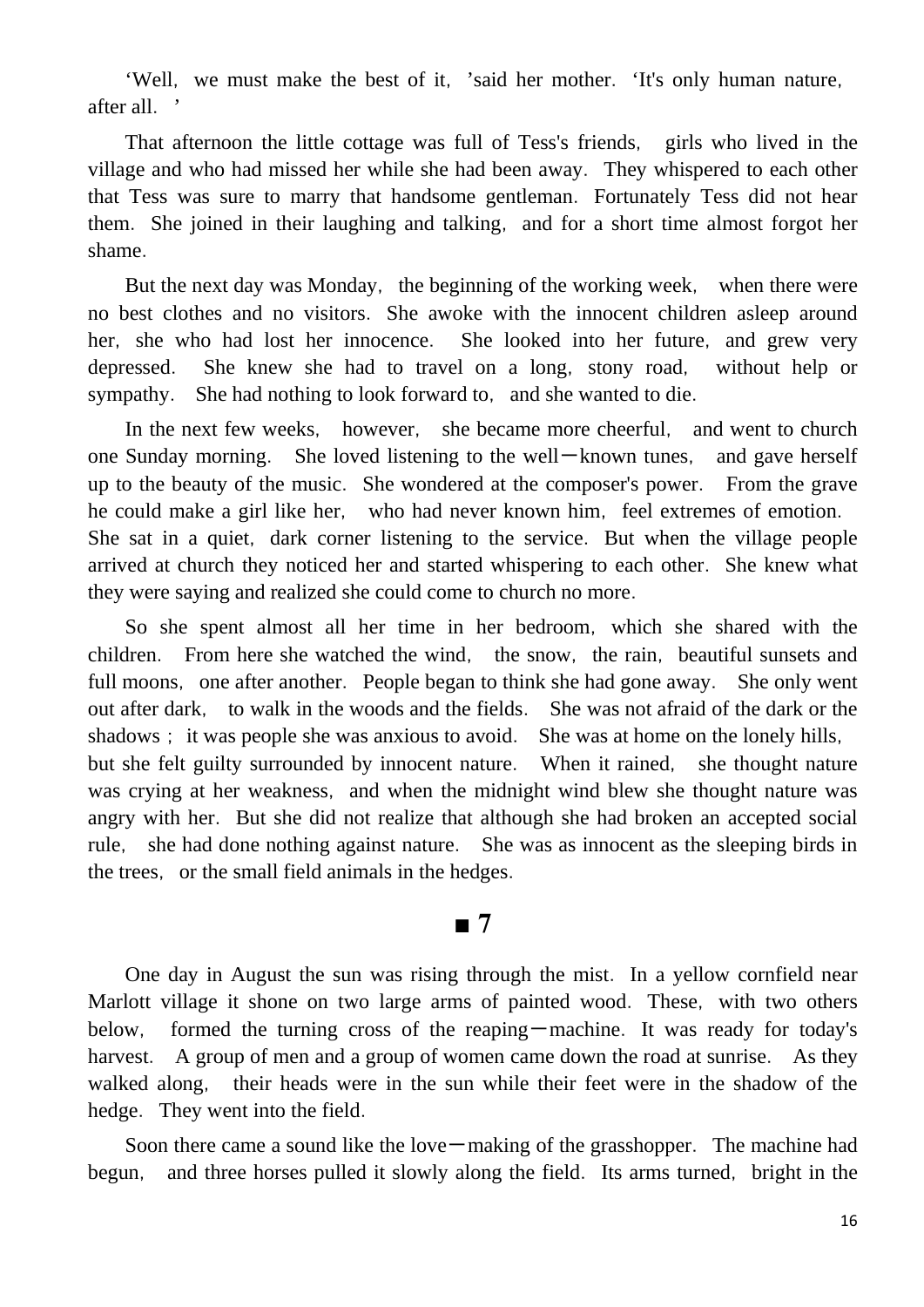sunlight. Gradually the area of standing corn was reduced. So was the living space of the small field animals, who crowded together, not knowing that they could not escape the machine in the end.

The harvesters followed the machine, picking and tying up bundles of corn. The girls were perhaps more interesting to look at.They wore large cotton hats to keep off the sun, and gloves to protect their hands from the corn. The prettiest was the one in the pale pink jacket, who never looked around her as she worked. She moved forward, bending and tying like a machine. Occasionally she stood up to rest. Then her face could be seen: a lovely young face, with deep dark eyes and long heavy curling hair. Her cheeks were paler, her teeth more regular, and her red lips thinner than most country girls'.

It was Tess Durbeyfield, or d'Urberville, rather changed, living as a stranger in her home village. She had decided to do outdoor work and earn a little money in the harvest.

The work continued all morning, and Tess began to glance towards the hill. At eleven o'clock a group of children came over the hill. Tess blushed a little, but still did not pause in her work. The eldest child carried in her arms a baby in long clothes. Another brought some lunch. The harvesters stopped work, sat down and started to eat and drink.

Tess also sat down, some way from the others. She called the girl, her sister, and took the baby from her. Unfastening her dress, and still blushing, she began feeding her child. The men kindly turned away, some of them beginning to smoke. All the other women started to talk and rearrange their hair. When the baby had finished Tess played with him without showing much enthusiasm. Then suddenly she kissed him again and again, as if she could not stop. The baby cried out at the violence of her kisses.

'She loves that child, though she says she hates him and wishes they were both dead, 'said one of the women, watching the young mother.

'She'll soon stop saying that,'replied another.'She'll get used to it.It happens to lots of girls.  $\cdot$ .

'Well, it wasn't her fault. She was forced into it that night in The Chase. People heard her sobbing. A certain gentleman might have been punished if somebody had passed by and seen them.  $\cdot$ 

'It was a pity it happened to her, the prettiest in the village. But that's how it happens! The ugly ones are as safe as houses, aren't they, Jenny?'and the speaker turned to one who was certainly not beautiful.

Tess sat there, unaware of their conversation. Her mouth was like a flower, and her eyes were large and soft, sometimes black, blue or grey, sometimes all three colours together. She had spent months regretting her experience and crying over it, but suddenly decided that the past was the past. In a few years her shame, and she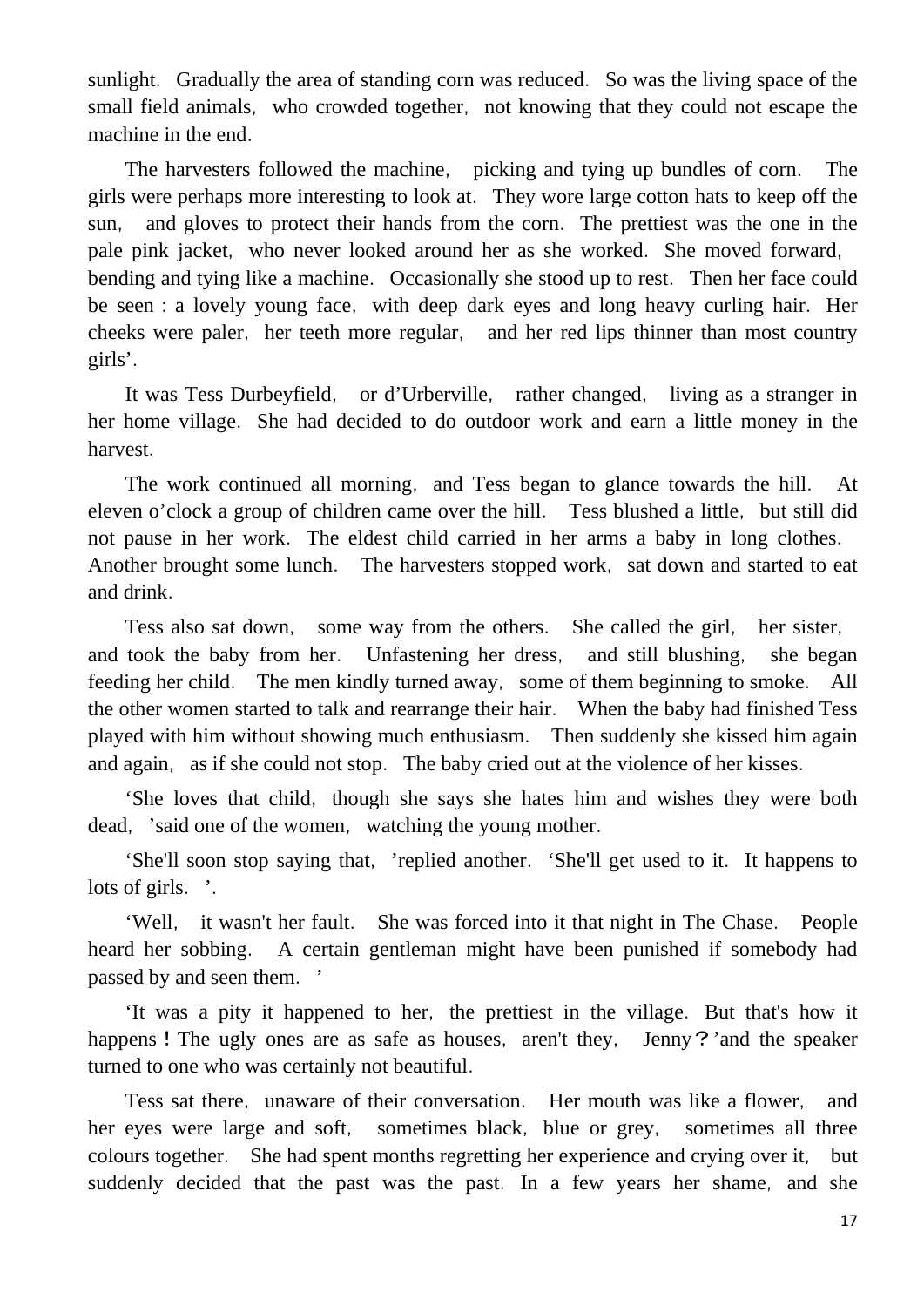herself, would be forgotten. Meanwhile the trees were just as green, and the sun shone just as brightly, as before. Life went on.

She most feared what people thought of her, and imagined that they talked constantly about her behind her back. In fact she was not often discussed, and even her friends only thought about her occasionally. Other things of more importance took up their time. If there had been no people around her, Tess would not have made herself so unhappy. She would have accepted the situation as it was. She was miserable, not because she felt unhappy, but because she imagined herself rejected by society.

Now she wanted to be useful again, and to work. So she dressed neatly, and helped in the harvest, and looked people calmly in the face, even when holding her baby in her arms.

Having eaten her lunch quickly, Tess went back to work with the harvesters in the cornfield until it was dark. They all came home on one of the largest waggons, singing and laughing together.

But when Tess reached home, she discovered that the baby had fallen ill that afternoon. He was so small and weak that illness was to be expected, but this still came as a shock to Tess. She forgot the shame surrounding his birth, and only wished passionately to keep him alive. However, it became clear that he was dying. Now Tess had a greater problem. Her baby had not been baptized.

Her ideas on religion were not very developed. She had more or less accepted that she would go to hell for her crime, and did not much care what would happen to her after death. But fo her baby it was different. He was dying, and must be saved from hell.

It was nearly bedtime, but she rushed downstairs and asked if she could send for the parson. Her father had just returned from the public house, and was at his most sensitive to the shame brought upon his noble name by Tess. He refused to allow the parson in, and locked the door.

The family went to sleep. As the night passed, Tess realized, in great misery, that the baby was close to death. She walked feverishly up and down the room, until an idea came to her.

'Ah!Perhaps baby can be saved!Perhaps it will be just the same!'

She lit a candle, and woke her young brothers and sisters. Having poured some water into a bowl, she made them kneel around, with their hands together as in church. The children were hardly awake and watched Tess with big round eyes.

She looked tall in her long white nightdress, her long dark hair hanging down her back to her waist. Her enthusiasm lit up her face, giving it a beautiful purity—the face which had caused her shame.

She picked up the baby. One of the children asked, 'Are you really going to baptize him, Tess? What's his name going to be?'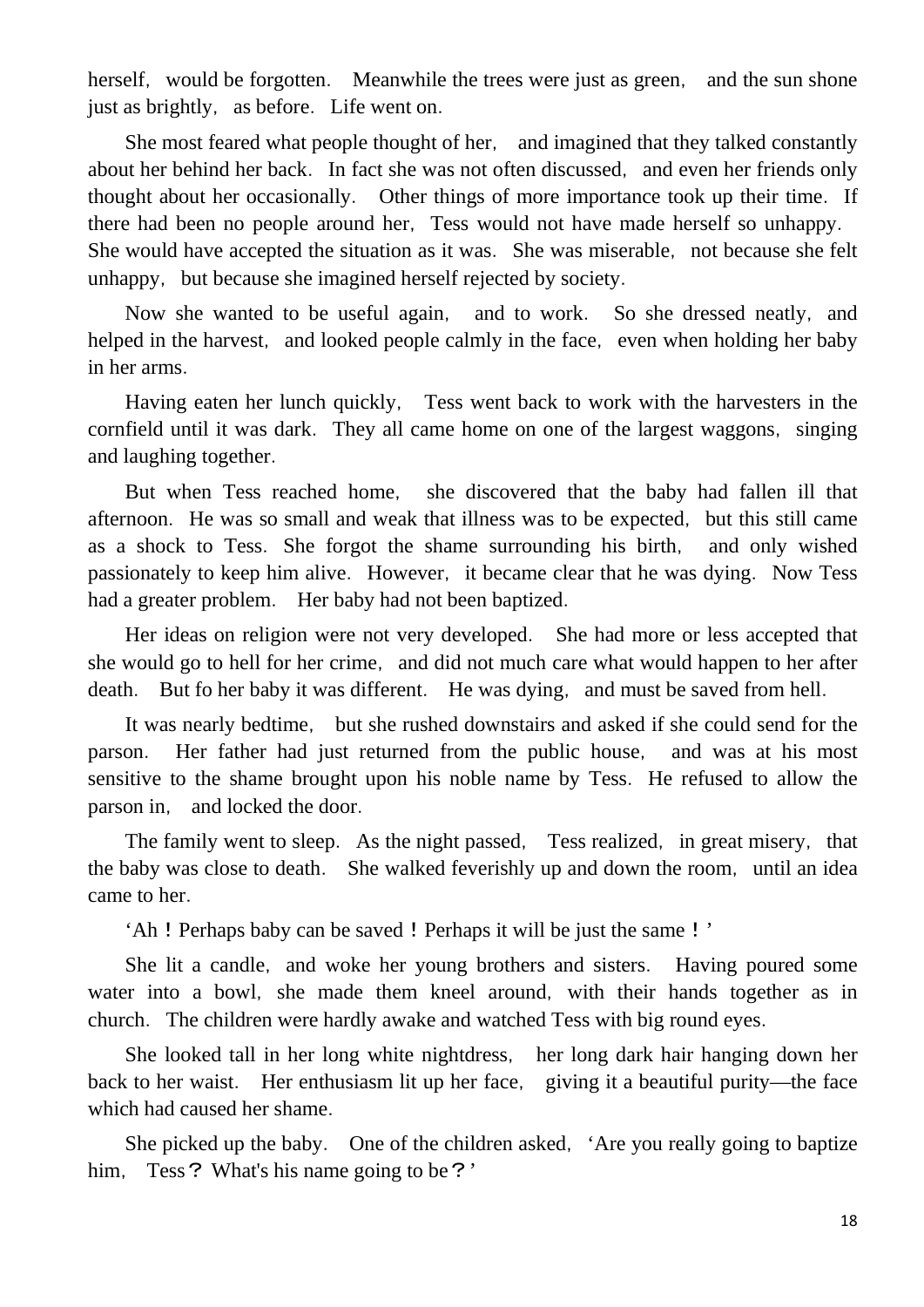She had not thought of that, but remembered the story of Adam and Eve in the Bible. Because they did wrong together, God said they would live in sorrow for the rest of their lives.

She said firmly, 'SORROW, I baptize you in the name of the Father, and of the Son, and of the Holy Ghost. '

She splashed some water on the child, and there was silence.

'Say Amen, children.'

'Amen, 'they replied.

Tess put her hand into the water, and drew a huge cross upon the baby with her finger. She continued the service in the well-known words, asking for the baby to be protected against the world and against wickedness. Her belief gave her hope; her sweet warm voice rang out the thanks that follow the baptism. The single candle was reflected in her shining eyes like a diamond. The children asked no more questions, but looked up at her in amazement. She seemed almost like a god to them.

Poor Sorrow's fight against the world and wickedness was a short one, fortunately perhaps, taking into account his situation. In the blue light of the morning he breathed his last. Tess had been calm since the baptism and she remained calm. She was no longer worried about Sorrow's afterlife. If God did not accept the baptism, she did not value His Heaven, either for herself or for her child.

Tess thought a good deal about the baptism, however, and wondered if it might mean that Sorrow could be buried in the churchyard, with a church service. She went to the parson's house after dark, and met him near his gate.

'I should like to ask you something, sir. My baby was very ill, and I wanted you to baptize him, but my father refused to allow it. So I baptized him myself. Now sir, can you tell me this, 'and she looked him straight in the eyes, ' will it be just the same for him as if you had baptized him?'

The parson wanted to say no. She had done what should have been his job. But the girl's strong feeling impressed him. The man and the parson fought inside him, and the man won.

'My dear girl, 'he said, 'it will be just the same.'

'Then will you bury him in the churchyard?' she asked quickly.

The parson felt trapped. It was a difficult question to answer. 'Ah, that's a different matter, 'he said. '1'm sorry, I cannot.'

'Oh sir!'She took his hand as she spoke.

He took it away, shaking his head.

'Then I'll never come to church again!'she cried.'But perhaps it will be the same for him? Tell me, have pity on me, poor me, tell me what you really think!'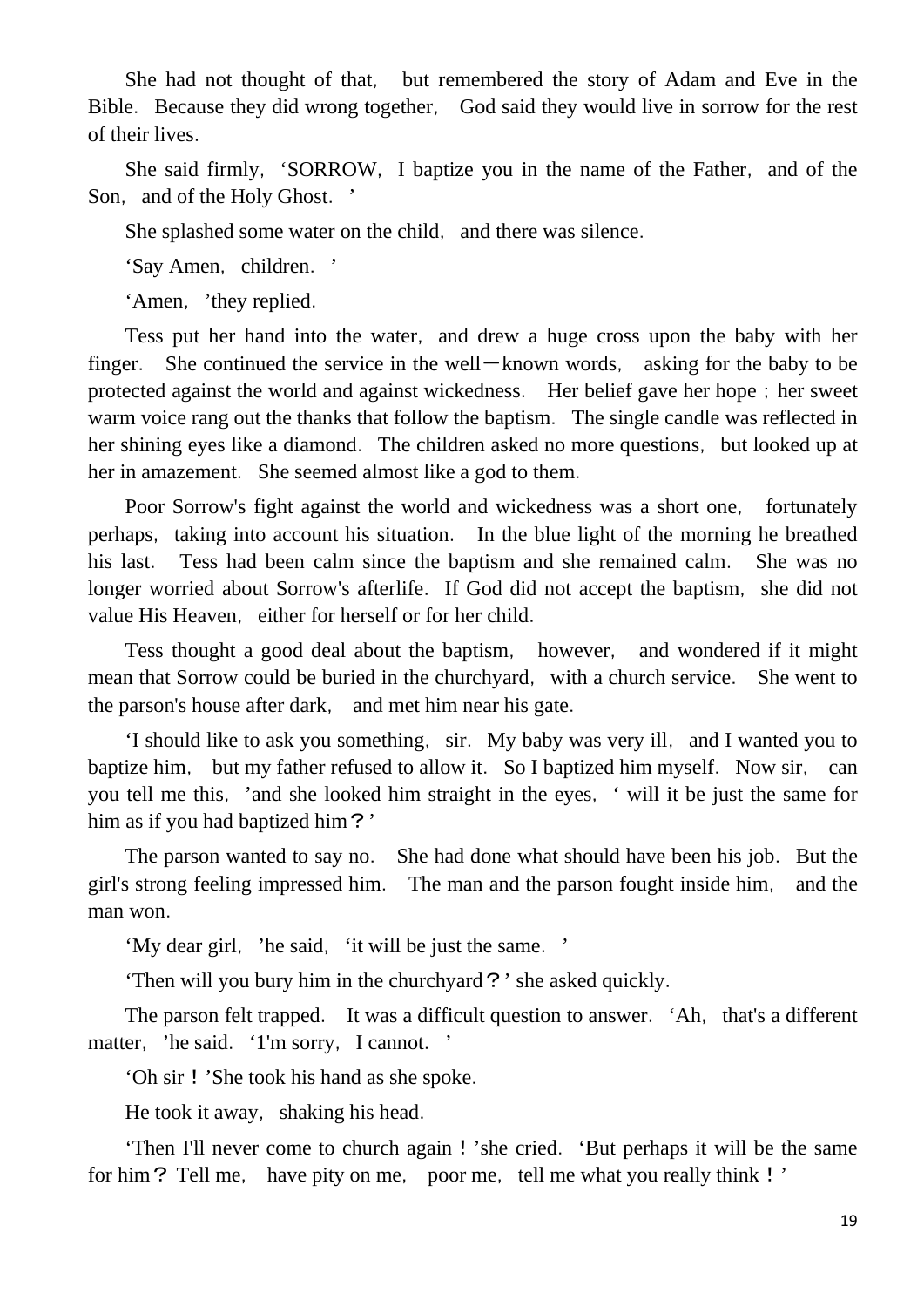The parson was deeply touched by her emotion. For a surprising moment he forgot the strict rules of his church.

'It will be just the same, 'he answered kindly.

So the baby was carried in a cheap wooden box to the churchyard at nignt. There is a corner of the churchyard where the grass grows long, and where the suicides, drunks, unbaptized babies and other supposed criminals are laid. Sorrow was buried here, at the cost of a shilling and a pint of beer for the gravedigger.Tess bravely made a little cross and put it at the head of the grave one evening, when she could enter the churchyard without being seen.

It is all very well saying that we learn from experience. Tess had certainly learnt from experience, but could not see how to use her knowledge, so painfully gained.

So she stayed in her parents' home during the winter, helping to look after the children, making clothes for them and earning a little money whenever she could. Important dates came round again: the night of her shame in The Chase, the baby's birth and death, her own birthday. One day when she was looking at her pretty face in the mirror, she thought of another date, even more important—her own death. When it came it would swallow up all her prettiness and everything that had happened to her. When was it? It was a day lying hidden among all the other days of the year, so that she noticed nothing when it came round, and did not know what week, month, season or year it would be.

In a flash Tess changed from simple girl to complicated woman. Her face was often thoughtful, and there was sometimes a tragic note in her voice. Her eyes grew larger and more expressive. She became a beautiful woman. She had suffered, but had gained a certain self-confidence from her experiences.

Although the village people had almost forgotten her trouble, she decided she could never be really happy in Marlott. Trying to claim relationship with the rich d'Urbervilles seemed so foolish and shameful to her. She thought her family would never be respected there again. Even now she felt hope rise within her, hope of finding a place with no family connections and no memories. In escaping from Marlott she intended to destroy the past. Perhaps now she could make up for her crime against society.

Consequently she looked hard for work away from Marlott. She finally heard that a dairyman some miles to the south needed a good milkmaid for the summer. Having decided to go there, she promised herself there would be no more hopeless dreams. She would simply be the dairymaid Tess, and nothing more. Even her mother no longer talked about their connection with the noble d'Urbervilles.

But in spite of Tess's decision to forget her ancestors, the dairy, called Talbothays, especially attracted her because it was near the former lands of the old d'Urberville family. She would be able to look at them, and not only observe that the noble d'Urberville family had lost its greatness, but also remember that a poor descendant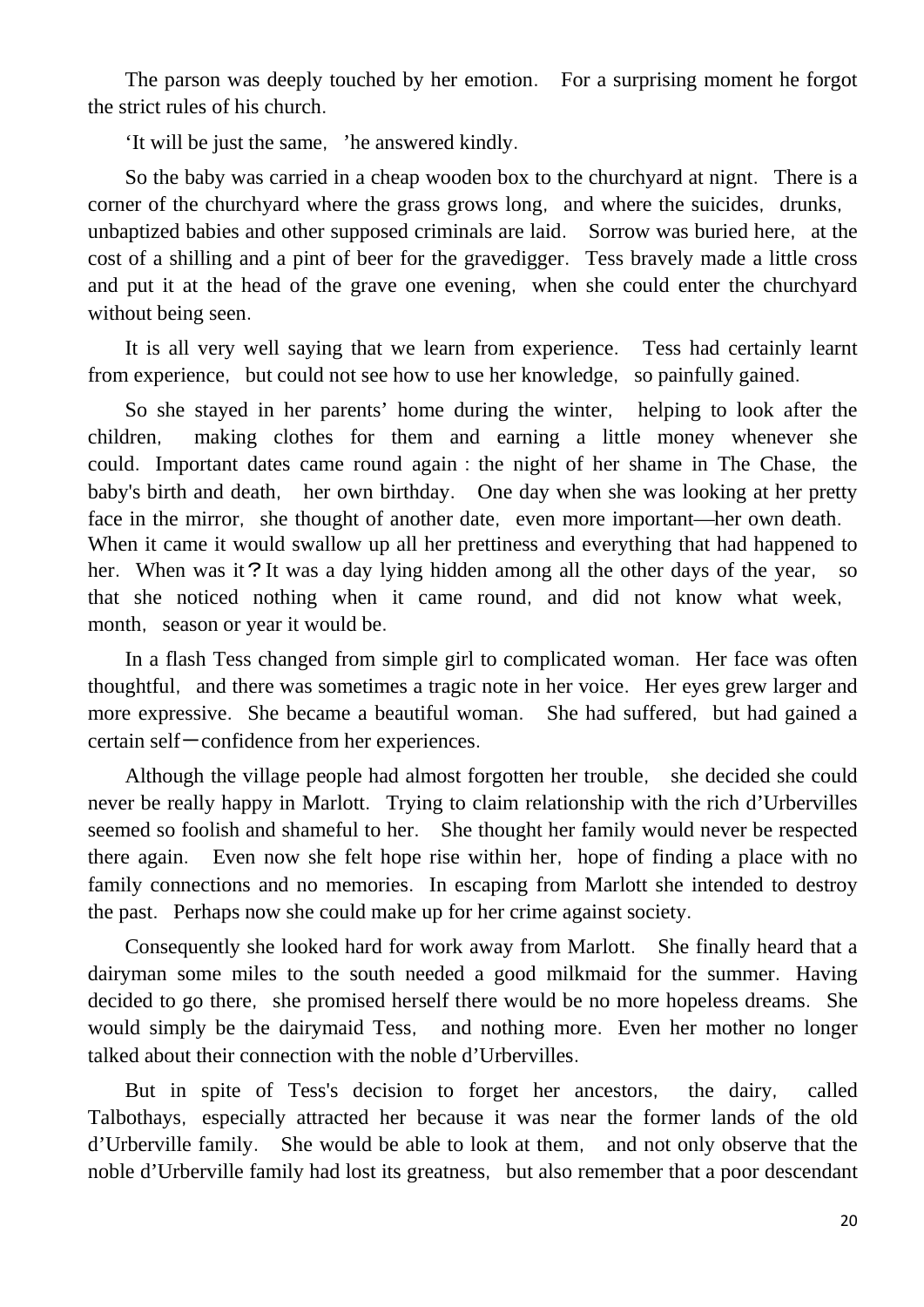had lost her innocence. She wondered if some good might come of being in the land of her ancestors. Hope and youthful energy rose up in her again, like leaves on a young tree in spring.

# ■ **A** New Life

#### **■ 8**

And so it was that on a beautiful morning in May, two to three years after her return from Trantridge, Tess Durbeyfield left home for the second time. She was going in the opposite direction this time. When she reached the first hill, she looked back at Marlott and her father's house with sadness in her heart.

She travelled partly by carriage and partly on foot, carrying her basket. Not far to her left she could see the trees which surrounded Kingsbere, with its church where her ancestors lay in their tombs. She could no longer admire or respect them. She almost hated them for ruining her life. Nothing of theirs was left except the old seal and spoon.

'Huh! I have as much of mother as father in me!'she said.

'All my prettiness comes from her, and she was only a dairymaid.'

Her walk took two hours, until she reached the hill overlooking the Valley of the Great Dairies. This valley was watered by the river Froom, and produced huge amounts of milk and butter, more even than Tess's Vale of Blackmoor, which was known as the Vale of Little Dairies.

As she stood and looked, she realized the valleys were quite different. Here the fields and farms were much larger. She saw more cows at a glance than she had ever seen before. The evening sun shone on their red, white and brown bodies. She thought that this view was perhaps not as beautiful as a view of Blackmoor Vale, which she knew so well. There the sky was deep blue, the smell of the earth was heavy in the air, the streams ran slowly and silently. But this view was more cheerful. Here the air was clear and light, and the river Froom rushed as fast as the shadow of a cloud.

Either the change in the quality of the air, or the feeling that she was going to start a new life here, made her feel much happier. She ran along, her hopes and the sunshine warming her.

She looked at her best as she ran laughing into the warm wind. The desire for pleasure, which is in every living thing, had finally won over Tess. She was, after all, only a young woman of twenty, who had not finished growing up. No event, however unpleasant, could have marked her for ever. She was young and strong and beautiful, and could not remain sad for long.

Her hopes rose higher than ever. She wanted to show how grateful she was for this second chance. She started singing love songs, but found they were not enough to express her feelings. She remembered the Sunday mornings of her girlhood, and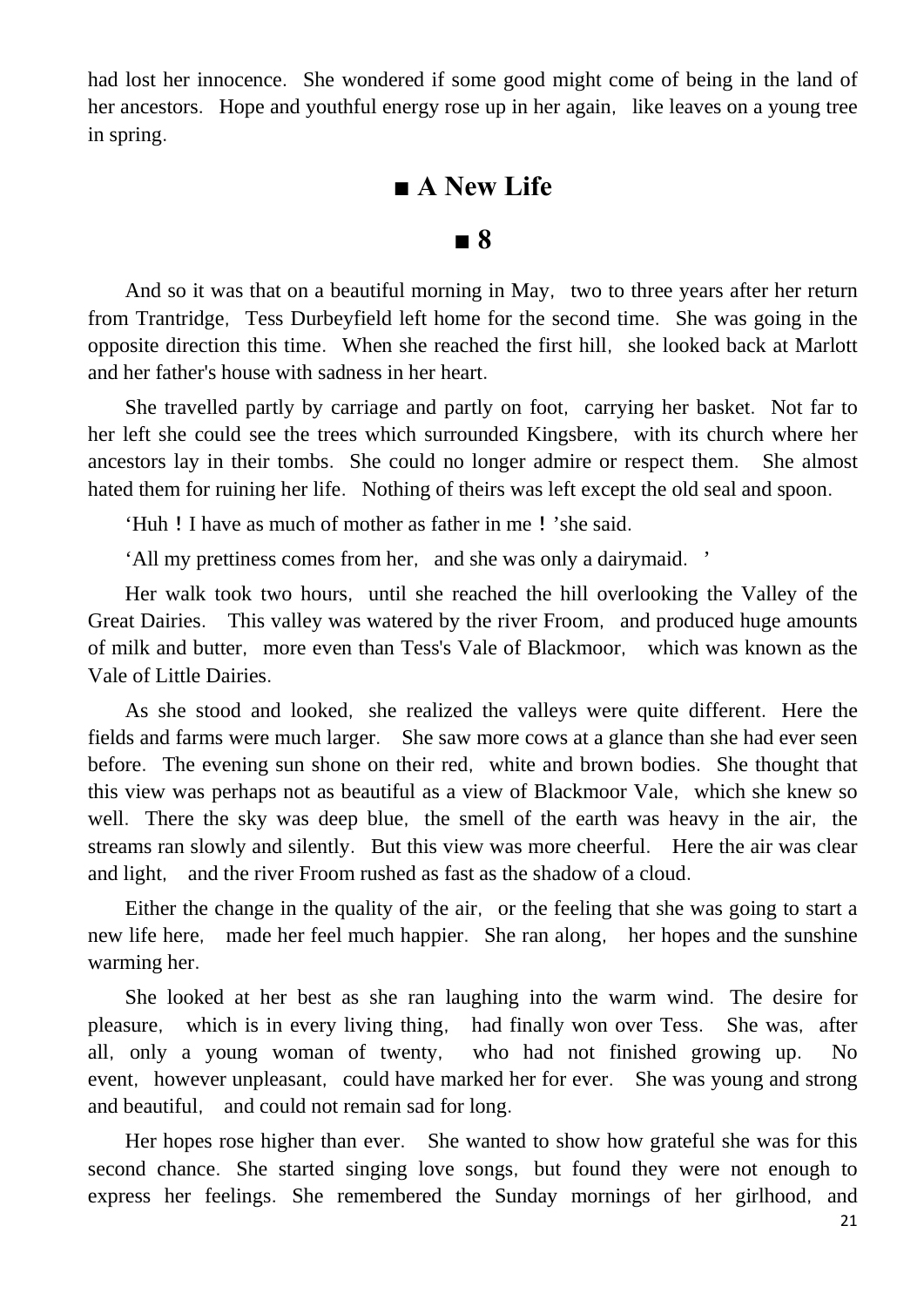sang: 'Oh sun and moon... Oh stars... Oh children of men... Praise the Lord! Praise Him for ever! 'until she stopped suddenly and murmured, 'But perhaps I don't quite know the Lord yet.  $'$ 

This was probably a pagan feeling in a religious form. People who live in the country and are close to nature, like Tess, keep many of the pagan ideas of their ancestors in their souls. Religion learned in church comes much later, and does not touch them deeply.

Tess was happy to be making her way independently in life. She really wanted to live honestly and work hard, unlike her father. Tess had her mother's energy and the energy of her youth to help her recover from her experience. Women do usually live through such experiences. 'Where there's life there's hope' is still true for most'betrayed'women.

As Tess, full of enthusiasm, came downhill towards the dairy, she suddenly heard the milking call, again and again, from all parts of the valley. It was half-past four, when the dairy people brought in the cows. Tess followed the red and white animals, with their great bags of milk under them, into the farmyard. She saw the long sheds, and the wooden posts, shining and smooth where the cows had rubbed against them over the years. She saw the cows between the posts, the sun throwing their shadows on the wall as carefully as a painter paints a beautiful king or queen. As the cows waited for their turn, the milk fell in drops on the ground.

The dairymaids and men had come from their cottages as they saw the cows arriving from the fields. Each girl sat on her three  $-\log$  ged stool as she milked, her right cheek resting on the cow's body, watching Tess arrive. The men milked with their hats low over their eyes and did not see her. One of them was a middle $-$ aged man, the head-dairyman she was looking for. He worked six days a week in his white milking clothes, milking and butter-making, and on the seventh he wore his best suit to take his family proudly to church. Because of this people nearby used to say:

Dairyman Dick

All the week,

On Sundays Mister Richard Crick.

Most dairymen are usually bad — tempered at milking time, but Mr Crick was glad to get a new dairymaid at this busy time of the year. So he received Tess warmly and asked her how her family were.

'When I was a boy I knew your part of the country very well,'be said.'An old woman of ninety—she's dead now but she used to live near here—she once told me there was an ancient noble family of a name like yours, who came from here originally. But I didn't take any notice of an old woman like that.

'Oh no, that's just a story, 'said Tess.

Then Mr Crick turned to business. 'You can milk well, my girl?I don't want my cows drying up, especially just now. '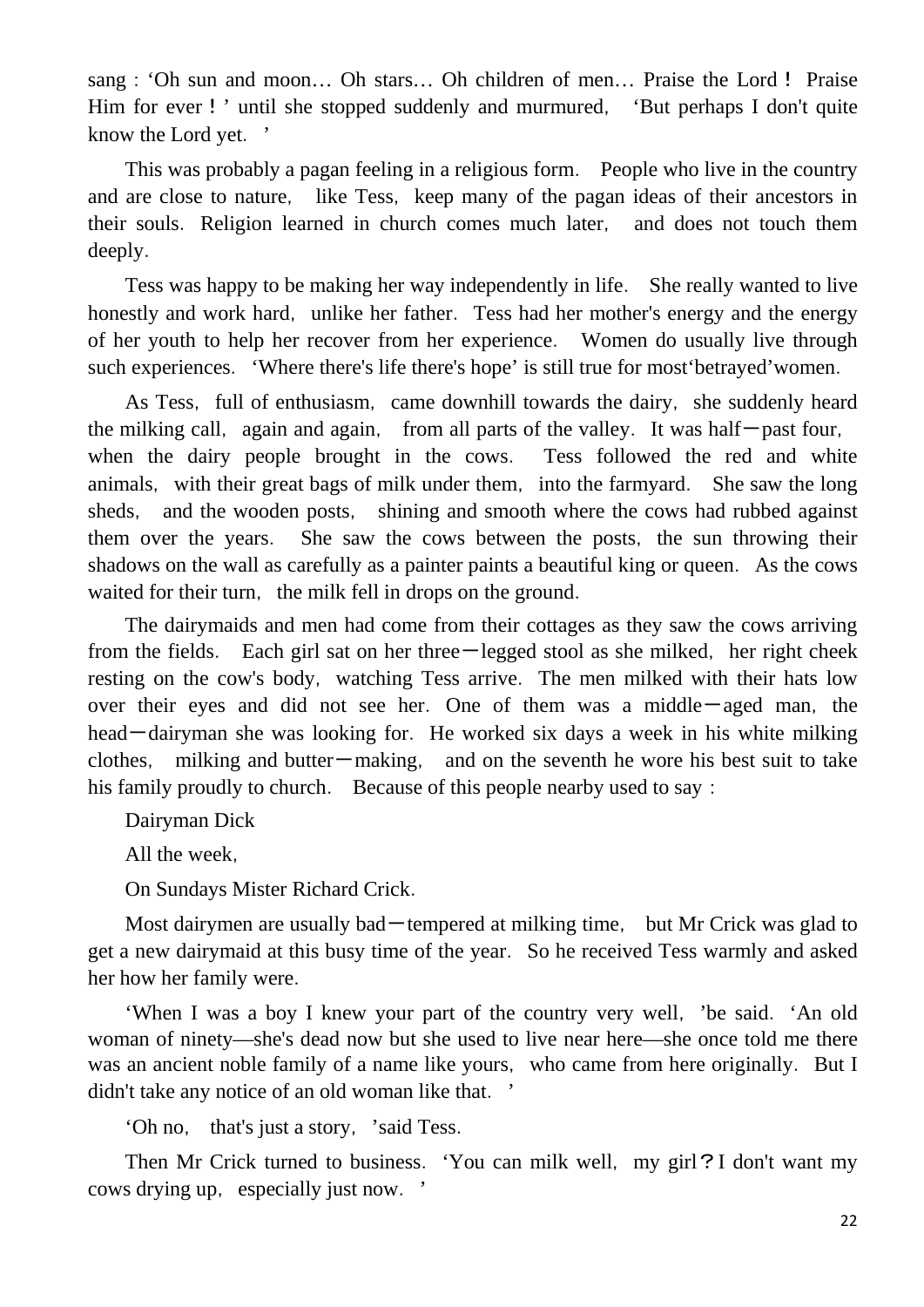'Oh yes, I can, 'answered Tess.

He looked at her delicate hands and pale face.

'Quite sure you're strong enough for this sort of life? It's comfortable enough here for rough country people but it's hard work. '

'Oh yes, I'm strong enough. I'm used to hard work, 'Tess insisted.

'Well, have some tea and something to eat. You've had a long journey, 'he said kindly.

'No, I'd rather begin milking straight away, 'said Tess. 'I'll just drink a little milk first. '

This surprised Dairyman Crick, who appeared never to have thought of milk as a drink.

'Oh, if you can swallow it, have some, 'he said, holding the bucket for her to drink from. 'I haven't touched any for years. It would lie in my stomach like a stone, so it would. Now, try that one and see how you get on. 'And he pointed to the nearest cow.

As soon as Tess was on her stool under the cow, and the milk was pouring between her fingers into the bucket, she really felt that her new life was beginning. As she relaxed, she looked around her.

It was a large dairy. There were nearly a hundred milking cows. Dairyman Crick milked six or eight of the difficult ones with his own hands. He could not trust them to the dairymaids, because if the cows were badly milked their milk would simply dry up.

For a while there was no more talk among the milkers. Suddenly Mr Crick got up from his stool.

We're not getting as much milk from them as usual, 'he said. 'We'd better sing them a song, friends, that's the only thing to do. 'So the group of milkers started singing, to encourage the cows to give more.

Mr Crick went on, 'But I think bulls like music better than cows. Did I tell you all about William Dewy? On his way home after a wedding he found himself in a field with an angry bull. He took his violin and played some Christmas church music and down went the bull on his knees! Just like the animals around baby Jesus! And so William was able to escape.  $\cdot$ 

'It's a curious story. It takes us back to the past, when belief in God was a living thing.'This unusual remark came from under a cow.

'Well, it's quite true, sir, believe it or not. I knew the man well, 'said Mr Crick.

'Oh yes, I'm sure it's true,'said the man behind the brown cow.Tess could not see his face, and could not understand why the head-dairyman himself should call him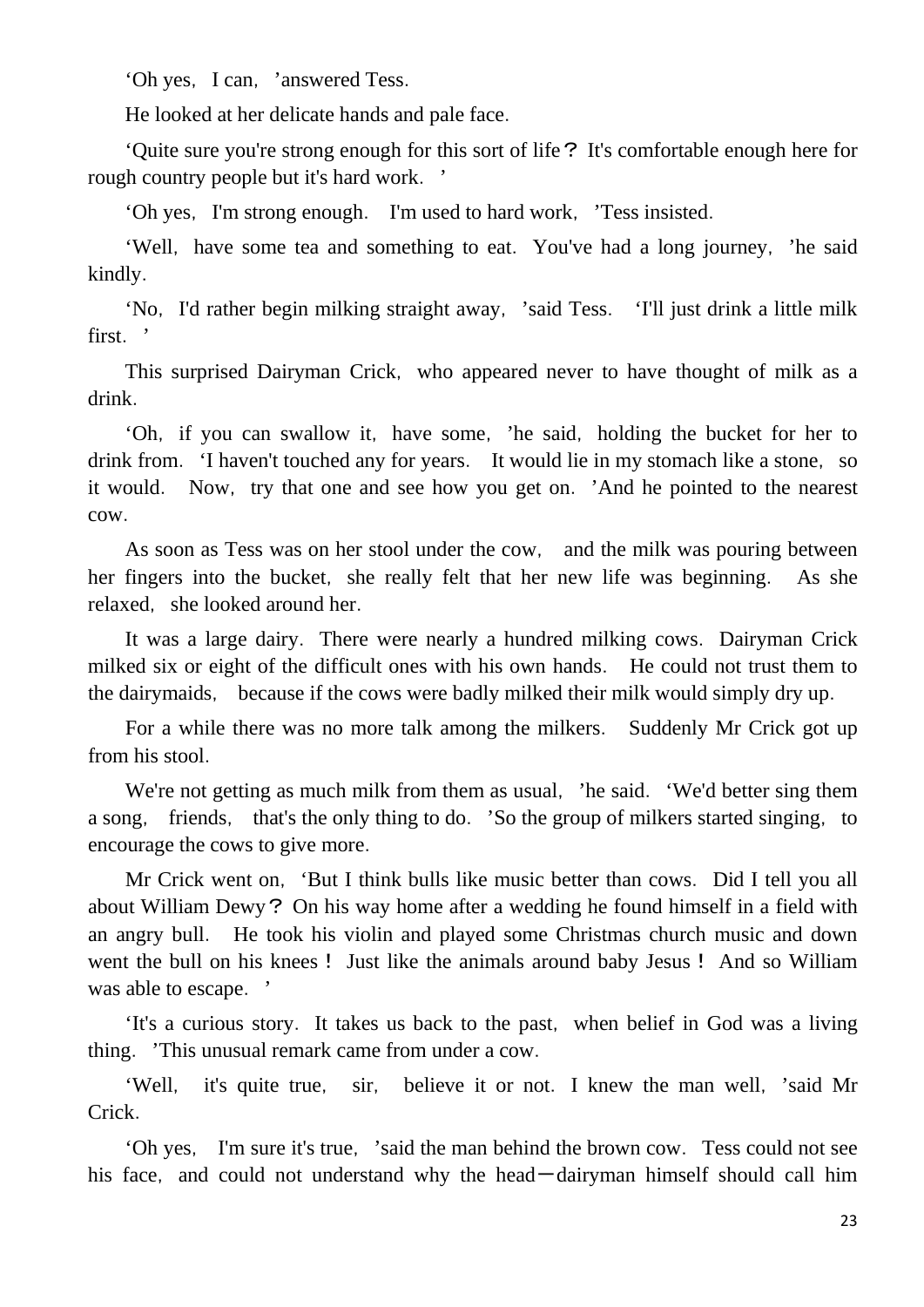sir. The man stayed under the cow long enough to milk three, at times saying something angrily to himself. Then he stood up, stretching his arms. Tess could now see him clearly. He wore the clothes of a dairyman but underneath he was quite different. He looked educated and gentlemanly.

But now she realized that she had seen him before. He was one of the three walking brothers who had stopped their walk to admire the May-Day dance in Marlott a few years before. He had danced with some of the other girls but not with her. He had not noticed her and had gone on his way. For a moment she was worried that if he recognized her he might discover her story. But she soon saw he did not remember her at all. Since she had seen him in Marlott, his face had grown more thoughtful. He now had a young man's moustache and beard. From the time he had spent milking one cow, he was clearly a beginner at dairy work.

Tess discovered that only two or three of the dairymaids slept in the house, besides herself. They all shared a big bedroom near the cheese room. That night one of the girls insisted on telling Tess about all the people at the dairy. To Tess, half asleep, the whispers seemed to be floating in the air.

'Mr Angel Clare—he's the one who's learning milking— he's a parson's son and thinks a lot and doesn't notice girls. His father is parson at Emminster, some way from here. His sons, except Mr Clare, are going to be parsons too.'

Tess gradually fell asleep.

### **■ 9**

Neither Angel Clare nor his family had originally chosen farming as a profession for him. When he was a boy, people admired his great qualities. Now he was a man, something vague and undecided in his look showed that he had no particular purpose in life. He was the youngest son of a poor parson. One day when he was studying at home, his father discovered that Angel had ordered a book of philosophy, which questioned the Church's teaching. How could his son become a priest if he read such books? Angel explained that he did not in fact wish to enter the Church like his brothers, because the Church's views were too strict and did not allow free thinking. The simple parson was shocked. He was a man of fixed ideas and a firm believer. And if Angel did not want to become a priest, what was the use of sending him to study at Cambridge? For the parson the whole point of going to university was to become a minister of God.

'I want to use my mind,'Angel insisted.' I want to read philosophy.I want to question my belief, so that what is left after I have questioned it, will be even stronger. '

'But Angel, your mother and I have saved and saved to send you to university like your brothers. But how can we send you there if it is not in the service of God?'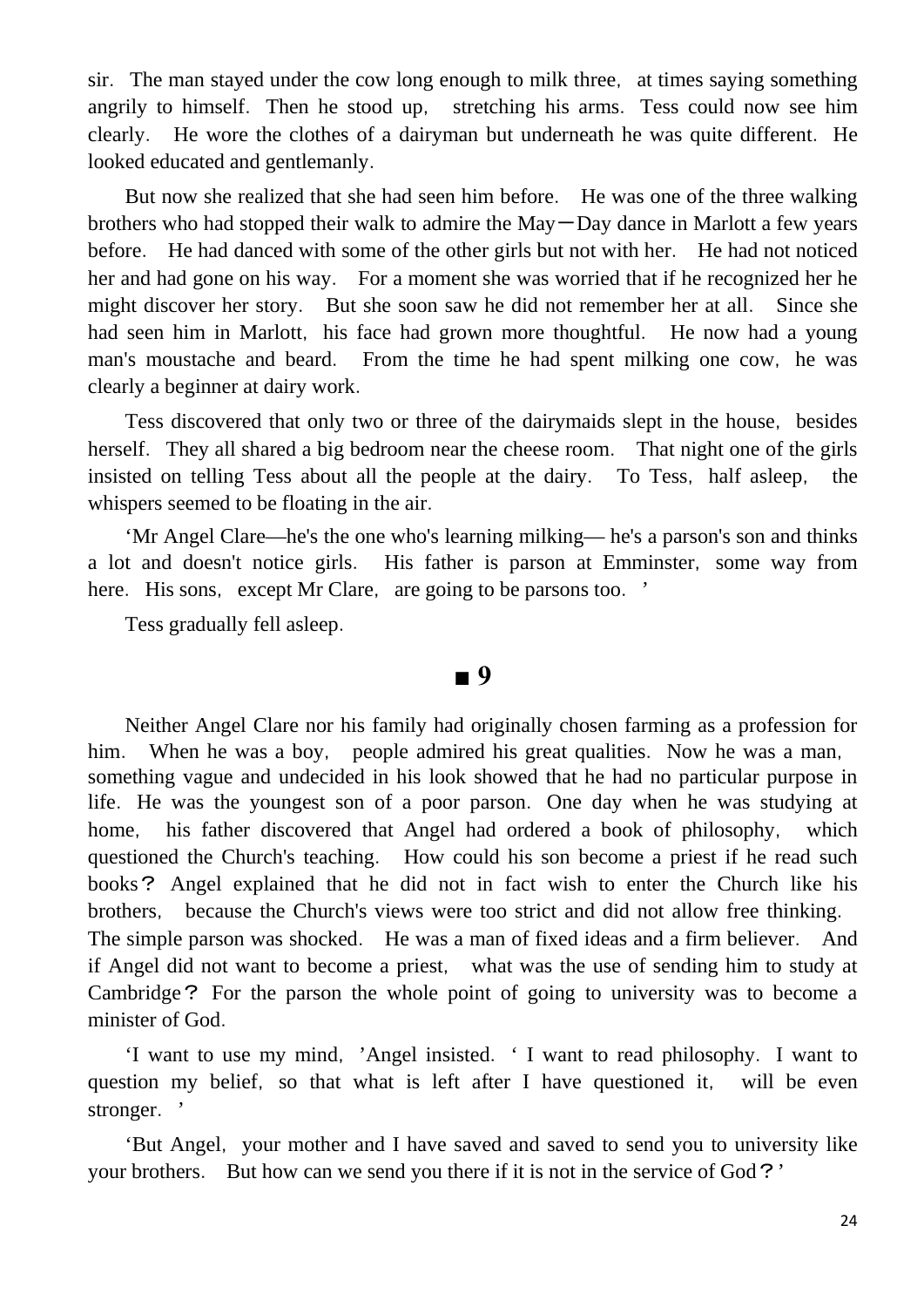So Angel did not have the advantage of a university education. After some years studying at home he decided to learn farming. He thought this kind of work could give him what he most valued, independence and freedom to think. So he came to Talbothays at twenty  $-\text{s}$ ix, as a student.

At first he stayed up in his room most of the time in the evenings, reading and playing his harp. But he soon preferred to read human nature by taking his meals in the general  $dining$ -room with the dairy people. The longer he stayed, the more Clare liked living with these simple country people. No longer did he see them as lacking in intelligence. He realized they were no different from him: he and they were all people walking on the dusty road which ends in death. He began to like working outside. He was learning about nature and about life. He came to know the changing seasons, morning and evening, different winds, waters and mists, shade and silence, and the voices of nature. All this he had never known before.

For several days after Tess's arrival, Clare, sitting reading a book, hardly noticed she was there. But one morning at breakfast he was reading music and listening to the tune in his head, when he heard a musical voice which seemed to become part of his tune. He looked round at Tess, seated at the table.

'What a fresh and pure daughter of nature that dairymaid is!'thought Angel. He seemed to remember something about her, something which took him back into a happy past, before decision made his life difficult. This memory made him look more often at Tess than the other dairymaids.

### **■ 10**

Dairyman Crick insisted that all the dairy people should milk different cows every day, not just their favourites. He was worried that a dairymaid might leave the dairy, and then her cows would not like being milked by a stranger. However, Tess began to find that the cows which came to her usually happened to be her favourites. This made her milking much easier. But she soon realized that it was not by chance, as it was Angel Clare who sent the cows in for milking.

'Mr Clare, you have sent me my favourite cows!'she accused him one morning, blushing.

'Well, it doesn't matter, ' said he. ' You will always be here to milk them. '

'Do you think so?I hope I shall. But I don't know. 'Afterwards she was angry with herself. She had spoken too seriously to him, as if he were involved in her staying or leaving. In the evening after milking she walked in the garden alone, thinking about it.

It was a typical summer evening in June. The air was delicate and there was a complete, absolute silence. It was broken by the sound of a harp. The notes floated in the still air, strong and clear. Tess listened like a fascinated bird. She drew near to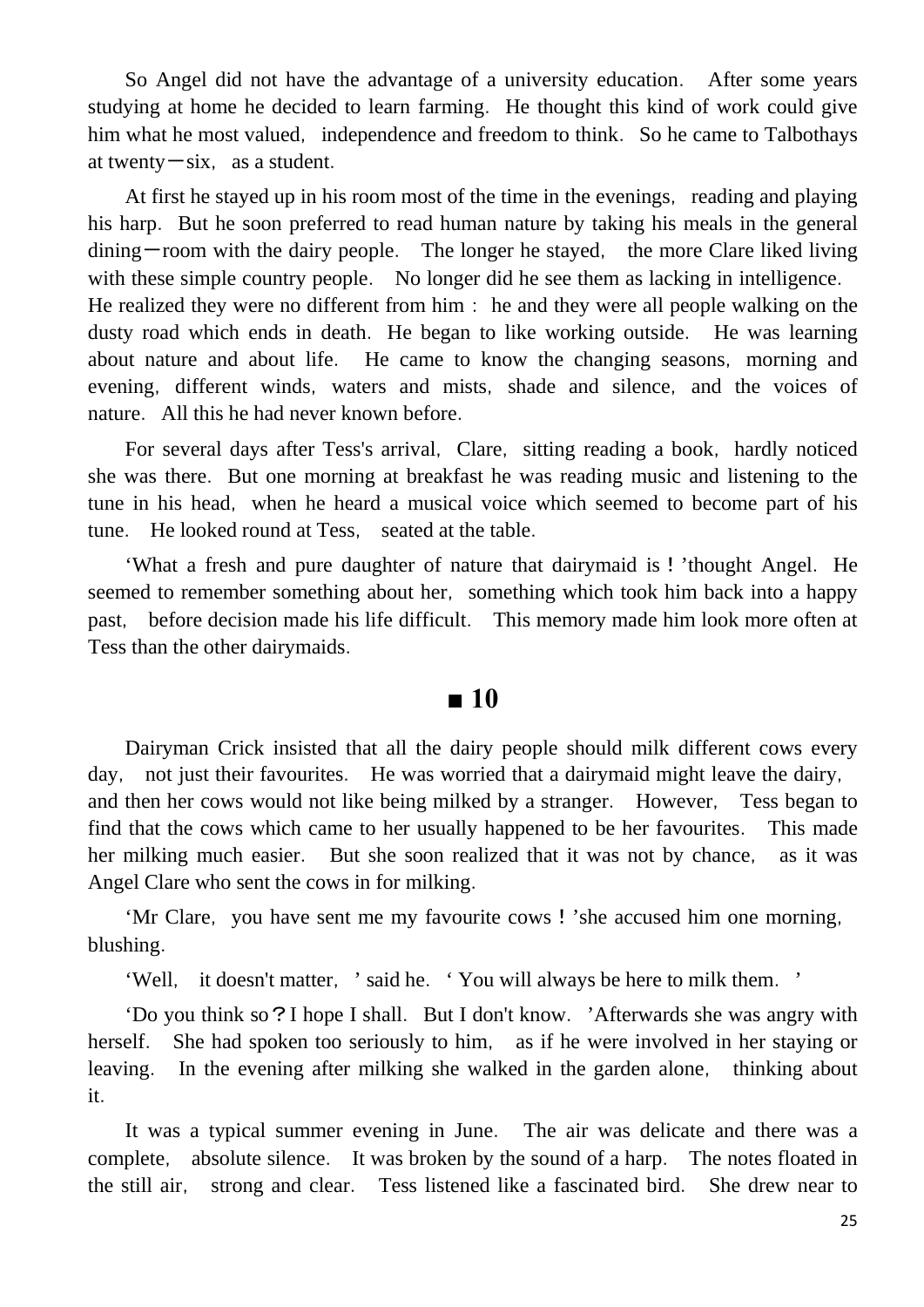Clare, who still had not seen her. She was conscious of neither time nor space. The tune moved through her mind and body, bringing tears to her eyes. The waves of colour of the wild flowers mixed with the waves of sound.Angel finished playing, and caught sight of her. She blushed and moved away.

'Why are you going, Tess?'he asked. 'Are you afraid?'

'Oh no, sir, not of outdoor things.'

'But indoors?'

'Well, yes, sir.'

'Life in general?'

'Yes, sir.'

'Ah, so am I, very often. Being alive is rather serious, don't you think so?'

'It is, now you put it like that. '

'All the same, I wouldn't expect a young girl like you to feel that. Why? Come, tell me.  $\cdot$ 

After a moment's hesitation she answered, 'The trees ask questions with their eyes, don't they? And you seem to see hundreds of tomorrows all in a line, the first big and clear, the others getting smaller. But they all look fierce and cruel. But you can drive away all these ideas with your music, sir!'

He was surprised to find that this dairymaid had such sad thoughts. She was expressing in her own words the ache of modern life. This sadness made her more interesting to him. He did not know that her experience had given her great strength of feeling. Tess, on the other hand, could not understand why a man of religious family, good education and financial independence should feel sorry to be alive. How could this admirable and poetic man have felt, as she did two or three years ago, that he would rather die? It was true that he was not at present living among gentlemen. But he was studying what he wanted to know, and would become a rich farmer in time. So, as they neither understood each other's secrets, they were both puzzled and waited to find out more.

At first Tess regarded Angel as an intelligence rather than a man. She became quite depressed as she realized the distance between her own knowledge and his. One day he asked her why she looked so sad.

'Oh, it's only that I feel I've been wasting my life! When I see what you know, I feel what a nothing I am!'

'Well, my dear Tess,' said Angel with some enthusiasm,'I shall be only too glad to help you study history, for example…'

'I don't know. What's the use of learning that I'm one of a long row, and that my past and future are like thousands of other people's? But there's one thing I'd like to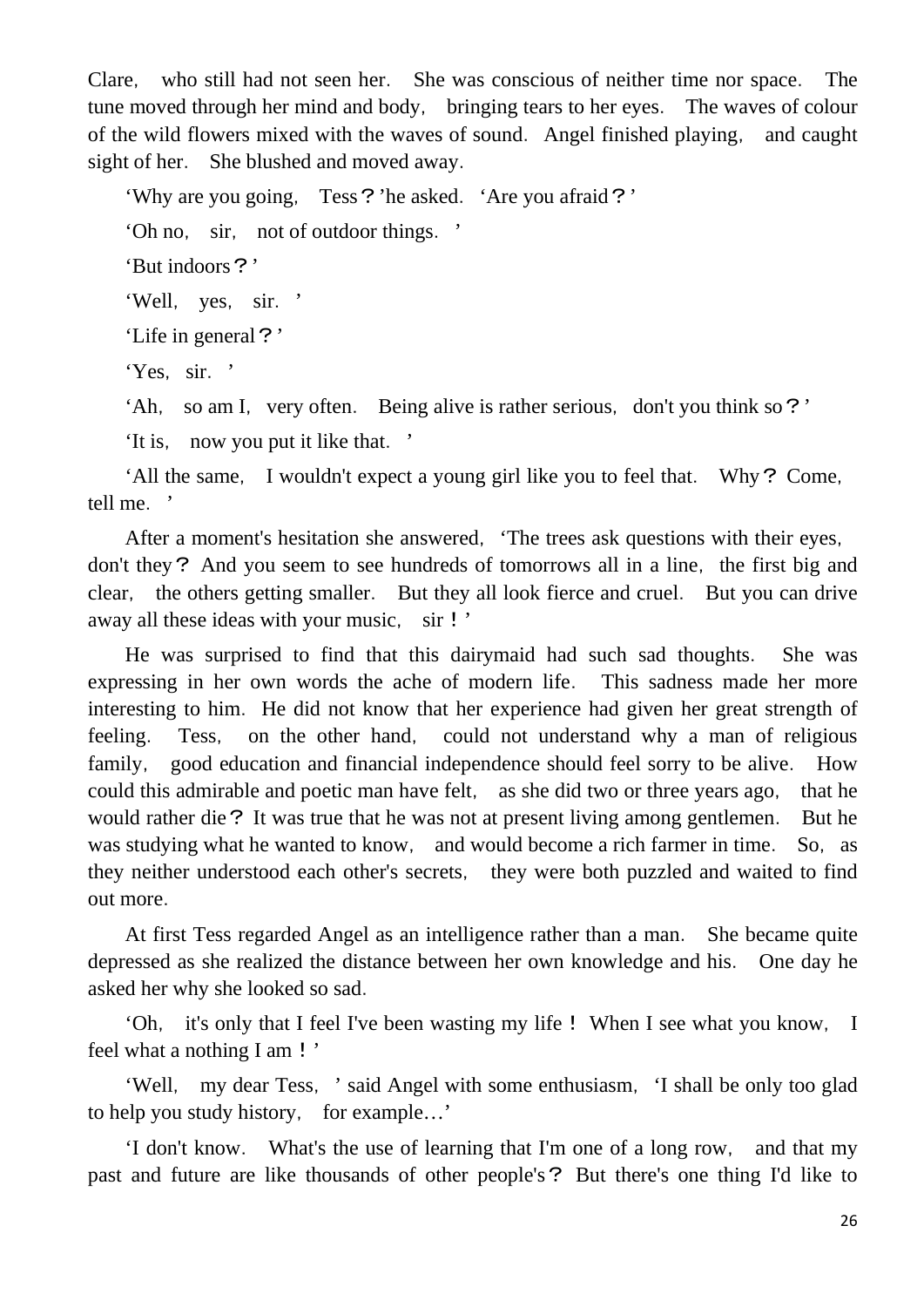know—why the sun shines on the good and the bad just the same, ' she said, her voice trembling.

'Oh, Tess, don't be bitter!' Of course he had wondered this himself in the past. But as he looked at her innocent lips, he thought this pure child of nature could only have picked up the question from others. She could not possibly have any guilt in her past.

When he had gone, Tess felt again how stupid she must appear to him. She wondered whether she could gain his respect by telling him of her d'Urberville blood. She first asked the dairyman if Mr Clare was interested in old families who had lost their money and land.

'No,'said Mr Crick firmly. 'He's a rebel, and the one thing he hates is an old family. 'After hearing this not very accurate view of Clare's opinions, poor Tess was glad she had not mentioned her ancestors.

That summer, Tess and Clare unconsciously studied each other, balanced on the edge of a passion, yet just keeping out of it. But all the time, like two streams in a valley, they were destined to join. Tess had never been so happy as she was now, and perhaps never would be so again. They met continually. They could not help it. They met daily in the half-light, at three o'clock in the morning, just before milking. They felt they were the first two up in the whole world, like Adam and Eve. Tess seemed like a queen to Clare, perhaps because he knew that she was the most beautiful woman walking about at this time of day. Lovely women are usually asleep at midsummer sunrise. But Tess was near, and the rest were nowhere. In the strange light she was no longer a milkmaid, but a vision of woman, the whole of womanhood in one form.

One day just after breakfast they all gathered in the milkhouse. The milk was turning in the churn, but the butter would not come. Dairyman Crick was worried.

'Maybe someone in the house is in love, 'suggestea his wife. 'That sometimes causes it. D'you remember that maid years ago, and the butter didn't come…?'

'Ah yes, but that wasn't being in love,'replied Mr Crick.'That was damage to the churn.'He turned to Clare to tell the story.

'Jack Dollop, one of our milkers, got a girl into trouble. One day her mother came looking for him with a great heavy umbrella in her hand. Jack hid in the churn, but she found him and turned it round and round. "Stop, stop!" cried Jack. "If you promise to marry my daughter! "shouted the mother. And so he did. '

Tess, very pale, had gone to the door for some fresh air. Fortunately the butter suddenly came. But Tess remained depressed all afternoon. To the others the story was funny. She alone could see the sorrow in it, and it reminded her of her experience.

Tess was first in bed that night, and was half asleep as the other girls undressed. She saw them standing at the window looking at someone in the garden with great interest.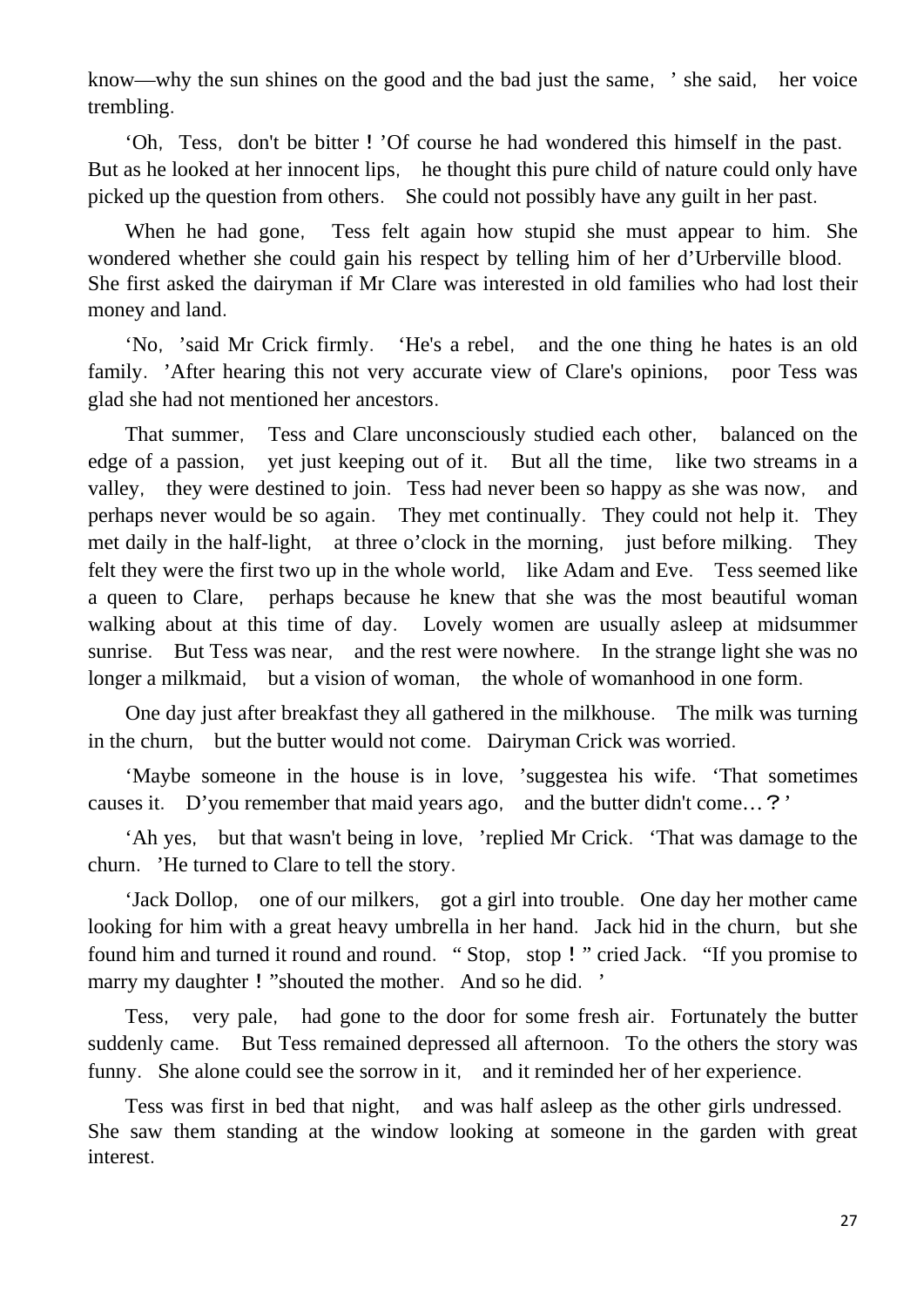'It's no use you being in love with him any more than me, Retty Priddle, ' said Marian, the eldest.

'There he is again! 'cried lzz Huett, a pale girl with dark hair. 'I would just marry him tomorrow if he asked me, 'said Marian, blushing.

'So would I, and more,'murmured Izz.

'And I too, 'whispered Retty shyly.

'We can't all marry him, 'said Izz.

'We can't anyway, 'said Marian. 'He likes Tess Durbeyfield best. I've watched him every day and found it out. '

There was a thoughtful silence.

'How silly this all is!'said Izz impatiently. 'He's a gentleman's son. He won't marry any of us or Tess either! 'They all sighed, and crept into their beds, and fell asleep. But Tess, with her deeper feelings, could not sleep. She knew Angel Clare preferred her to the others. She was more attractive, better educated and more womanly. She could keep his affection for her. But should she? Perhaps the others should have a chance of attracting his attention, and even of marrying him. She had heard from Mrs Crick that Mr Clare had spoken of marrying a country girl to help him farm, milk cows and reap corn. Tess had promised herself she would never marry and would never be tempted to do so. She ought to leave the field open for the other girls.

Next morning Dairyman Crick sent all the dairy people out into a field to search for garlic plants. One bite by one cow was enough to make the whole day's butter taste of garlic. It was not by accident that Clare walked next to Tess.

'Don't they look pretty?'she said to him.

'Who?'

'Izzy Huett and Retty.'She had decided that either would make a good farmer's wife.

'Pretty? Well, yes, I have often thought so.

'They are excellent dairywomen.

'Yes, though not better than you. 'Clare observed them.

'She is blushing,'continued Tess bravely,'because you are looking at her.'She could hardly say'Marry one of them if you really don't want a fine lady! Don't think of marrying me!'From now on she tried to avoid spending time with Angel. She gave the other three every chance.

# **■ 11**

It was July and very hot. The atmosphere of the flat valley hung like a drug over the dairy people, the cows and the trees. It was Sunday morning after milking. Tess and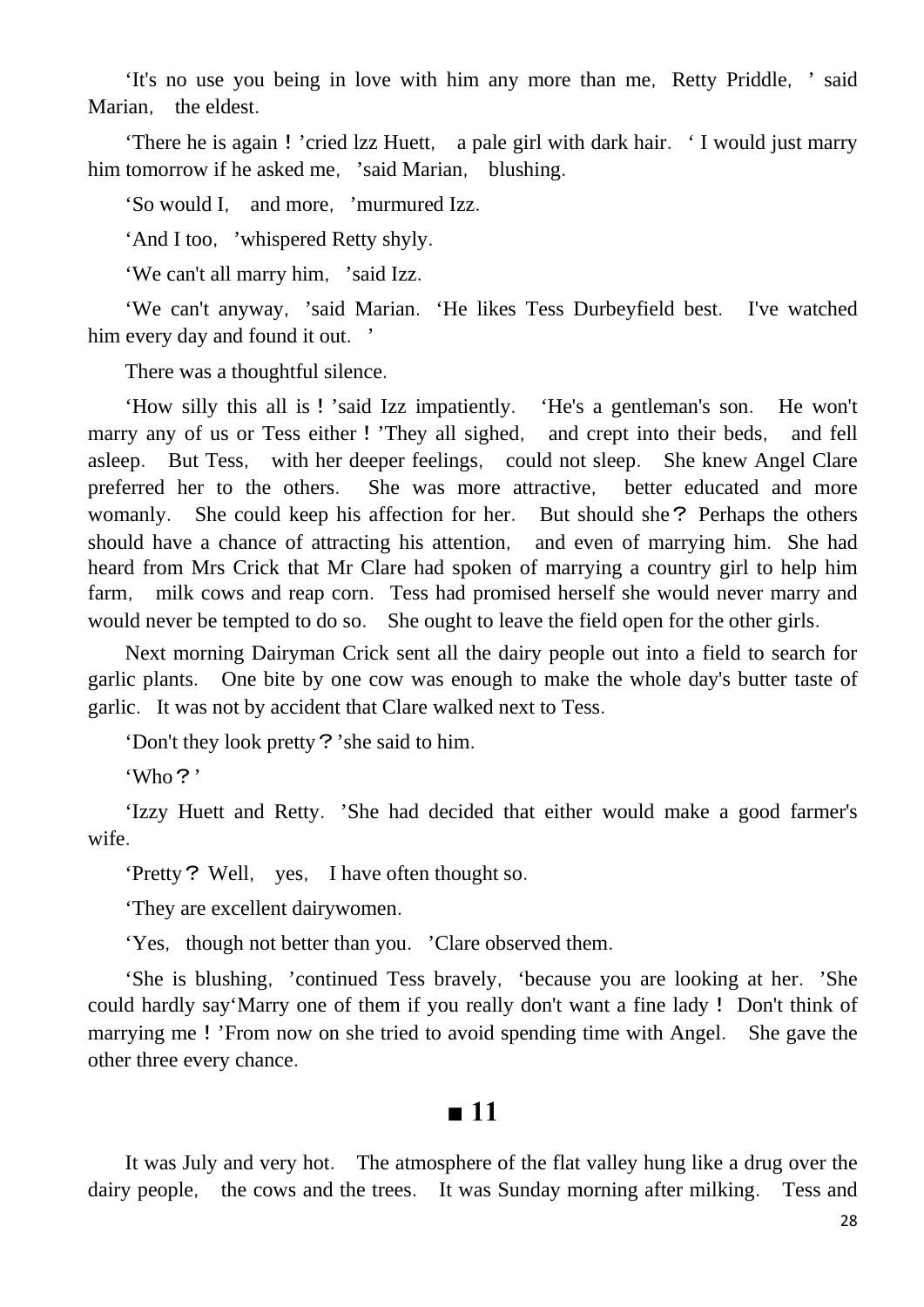the other three girls dressed quickly to go to Mellstock Church, which was three or four miles away from Talbothays. Heavy thunderstorms had poured down the day before, but today the sun shone brightly and the air was warm and clear. When the girls reached the lowest part of the road to Mellstock, they found it was flooded. In working clothes and boots they would have walked through, but they were wearing Sunday white stockings and thin shoes which they did not want to ruin. The church bell was calling, still a mile away.

Suddenly they saw Angel Clare approaching. He had seen them from far away, and had come to help them, one of them in particular.

'I'll carry you through the water, all of you,'he offered.All four blushed as if they had one heart.

'Now, Marian, put your arms round my shoulders. Hold on!' and Angel walked off with her in his arms. Next was lzz Huett. Her lips were dry with emotion. Angel returned for Retty. While he was picking her up, he glanced at Tess. He could not have said more plainly, 'It will soon be you and I. 'There was an understanding between them.

It was now Tess's turn. He picked her up. She was embarrassed to discover her excitement at his nearness.

Three plain girls to get one beauty, 'he whispered.

'They are better women than I, ' she said bravely.

'Not to me, ' said Angel. She blushed. There was silence. Clare stood still and bent his face to hers.

'Oh Tessy!'he said. Her cheeks were pink and she could not look into his eyes. But he respected her modesty and did nothing more. He walked slowly, however, to make the journey as long as possible, and put her down on dry land. Her friends were looking with round thoughtful eyes at them. He said goodbye and went back by the road.

The four walked on together. Marian broke the silence by saying, 'No, we have no chance against her! 'She looked joylessly at Tess.

'What do you mean?'asked Tess.

'He likes you best, the very best!We saw as he brought you over. He'd have kissed you if you had encouraged him, only a little. '

They were no longer cheerful but they were not bitter. They were generous country girls who accept that such things happen. Tess's heart ached. She knew that she loved Angel Clare, perhaps all the more passionately because the others also loved him. And yet that same hungry heart of hers pitied her friends.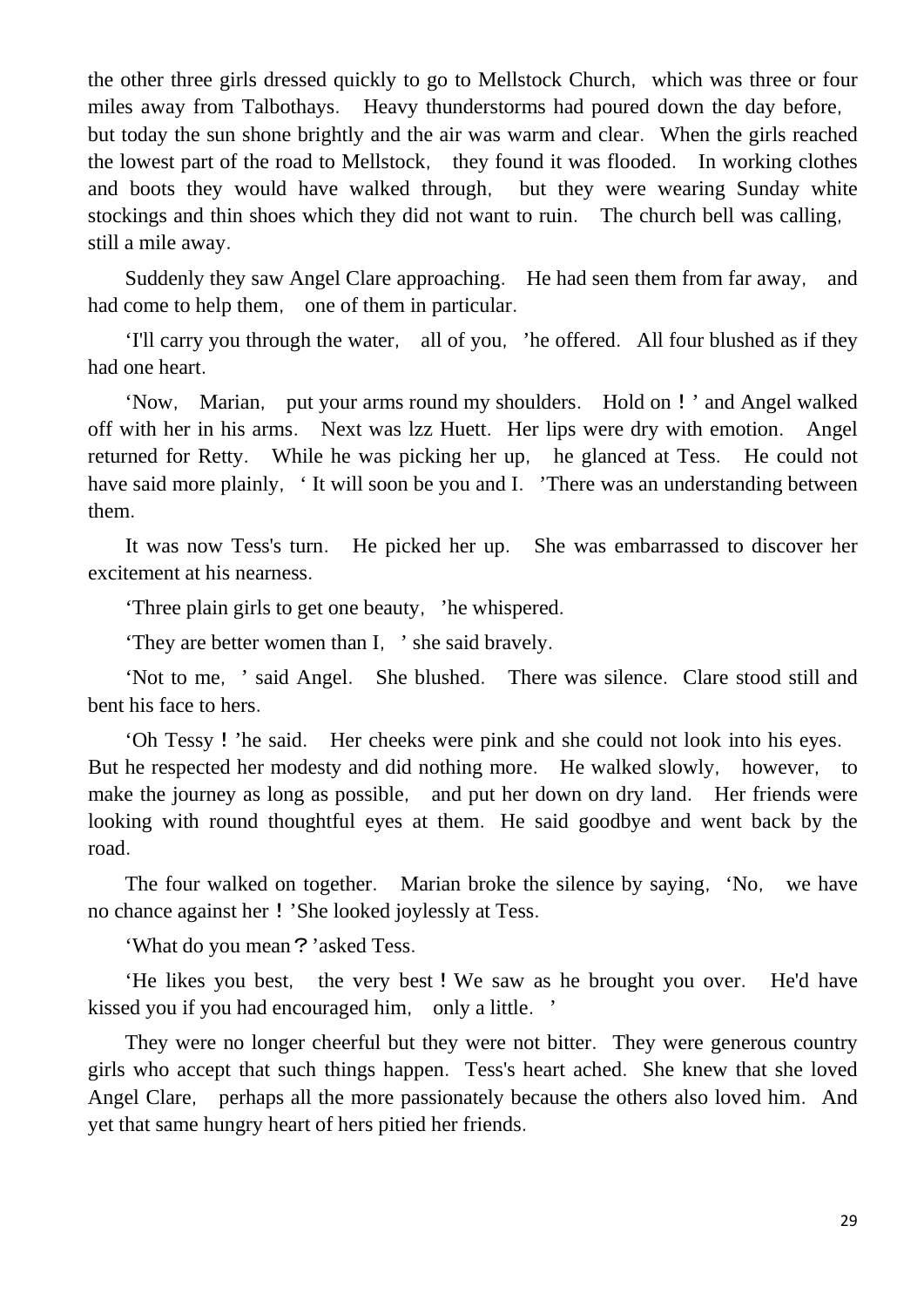'I will never stand in your way!' she cried to them that evening in the bedroom.'I don't think he's thinking of marrying, but even if he asked me, I'd refuse him, as I'd refuse any man. '

'Oh why?'they asked.

'I cannot marry! But I don't think he will choose any of you.

So the girls remained friends. They all shared each other's secret. The air in their bedroom was full of their hopeless passion. There was a flame burning the inside of their hearts out. But because they had no hope, they were not jealous of each other. They had even heard that Angel's family were planning for him to marry a neighbour's daughter. Tess no longer attached any importance to Clare's interest in her. It was a passing summer attraction, nothing more.

The heat grew steadily greater. In this stormy atmosphere even a passing attraction would deepen into love. Everything in nature was ready for love. Clare became gradually more passionately in love with the soft and silent Tess. The fields were dry. Waggons threw up clouds of dust on the road. Cows jumped over gates, chased by flies. Dairyman Crick's sleeves were rolled up from Monday to Saturday, and the milkers milked in the fields for coolness.

On one of these afternoons Tess and Angel were milking near each other. Tess used to rest her head on the cow's body, her eyes fixed on a distant field. The sun shone on the beautiful lines of the face. She did not know that Clare had followed her round and sat watching her. How very lovable her face was to him. He had never seen such beautiful lips and teeth, like roses filled with snow.

Suddenly Clare jumped up, leaving his bucket to be kicked over by the cow, went quickly towards her, and, kneeling down beside her, took her in his arms. Tess let herself relax in his arms in a moment of joyful surprise. He was on the point of kissing that tempting mouth, but stopped himself.

'Forgive me, Tess dear!'he whispered. 'I ought to have asked. I love you, Tess really!'

Tess tried to free herself and her eyes began to fill with tears.

'Why are you crying, my darling?'he asked.

'Oh I don't know!' she murmured, trying to pull away.

'Well, I've shown my feeling at last, Tess,'he said with a curious sigh, showing that his heart had overcome his reason.'I do love you dearly and truly. But I shall go no further now. I have surprised you. '

She freed herself and they went on milking. Nobody had noticed, and when Dairyman Crick came round there was no sign to show that there was any connection between them. Yet something had happened which was to change their whole world.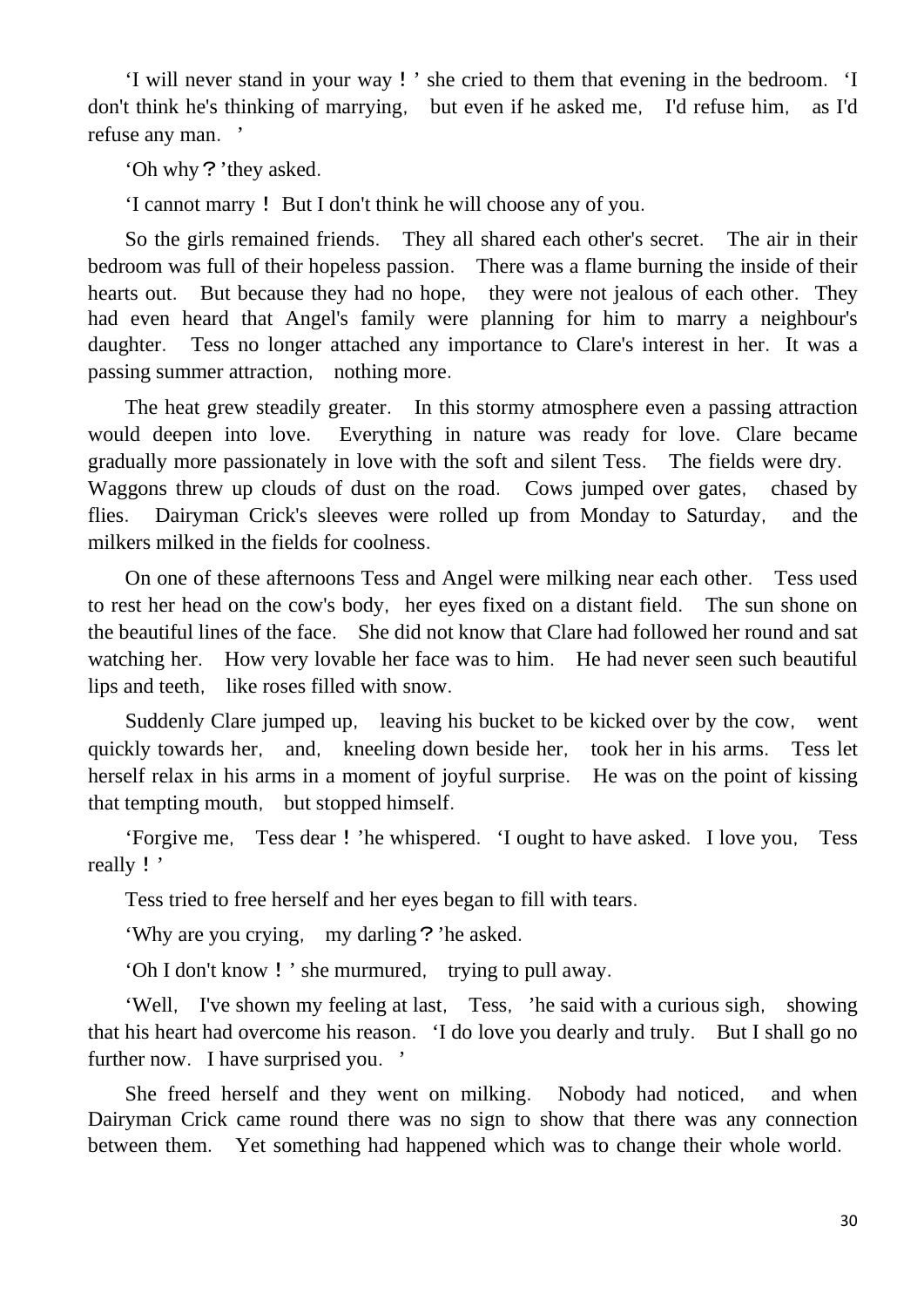As a practical man, the dairyman might laugh at love, but love has a habit of changing people's lives. It is a force to be respected.

# ■ The Result

## **■ 12**

The nights were as hot as the days. Angel Clare could not sleep. He went out into the darkness to think over what had happened that afternoon. He had come as a student of farming to this dairy, thinking he would be here only a short time. He thought it would be a quiet place. From here he could observe the great world outside, before plunging back into it. But the world outside had lost its interest, and the quiet place was now the centre of all feeling.

Clare was a thoughtful, honest man. He knew Tess was not a toy to play with and throw away when finished with. Her life was as important to her as his was to him. He knew he must treat her affection for him seriously. But if they went on meeting every day, their relationship must develop: he could not stop himself. As he had not decided what purpose their relationship should have, he decided that for the moment they should meet as little as possible. But it was not easy to keep to this decision. He was driven towards her by the heat in his blood.

He thought he would go and see his family. In less than five months he would have finished his studies here. After a few more months on other farms, he would be ready to start farming himself. Shouldn't a farmer's wife be a woman who understood farming?

He rode along the narrow road towards Emminster and his parents' house. His eyes were looking, not at the road, but at next year. He loved her: ought he to marry her? What would his mother and brothers say? What would he himself say two years after the wedding?

As he rode into the village, he saw a group of young girls waiting outside the church. Walking quickly to join them was Miss Mercy Chant, only daughter of his father's neighbour. His parents quietly hoped Angel would marry Mercy one day. She was very good at giving Bible classes, but in Angel's mind was the face of the pretty milkmaid who hardly ever thought of God.

His family were delighted, though surprised, to see him. Angel was glad to be at home, and yet he did not feel so much part of the family as he used to. His father's religious belief was very strict, but he was a kind, honest man, and fond of his sons. However, he would have been shocked to know of the pagan pleasure in nature and pretty womanhood experienced by Angel. His mother shared his father's religious views and helped in his church work. His brothers seemed rather unimaginative and narrowminded, although they were both well educated: they felt that anybody outside the Church or university could not be respected.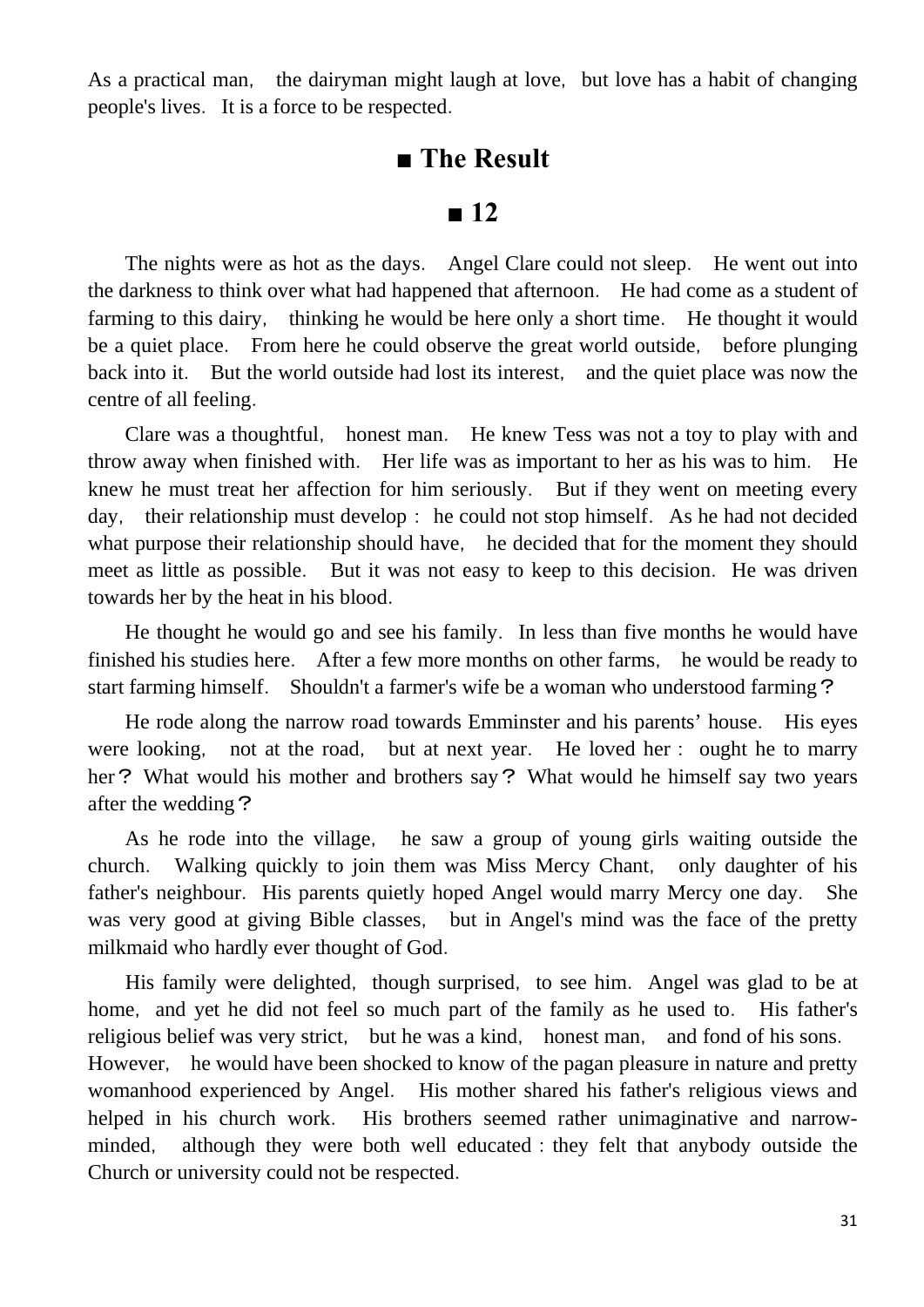As he walked with his brothers, Angel felt that, however lucky they were to have a university education, neither of them really saw life as it was lived. They thought farming was a poor man's job, not suitable for a gentleman. Angel felt all the more determined to keep to his choice.

In the evening he spoke to his father alone after prayers. Mr Clare told his son he had been saving the money he would have spent on his university education for him. This encouraged Angel to ask his father what sort of wife a farmer needed.

'A really Christian woman. Nothing else matters. For example, my neighbour Dr Chant…'

'But isn't the main thing that she should be able to milk cows, churn good butter, value animals and direct farm workers?'

Mr Clare had clearly never thought of this before.

'Yes, yes, certainly. But I was going to say that you will never find a purer woman than Mercy Chant. Your mother and I would be very happy if you…'

'Yes, yes, Mercy is good, I know. But, father, don't you think that one who is just as good and pure, and who understands farm life as well as the farmer, would be much better?'

After much discussion Angel got down to details. He explained he had met a woman who was ideally suited to be a farmer's wife, who went to church reqularly, who was honest, sensitive, intelligent, graceful, pure as snow, and extremely beautiful.

'Is she of a good family, like Mercy?' asked his surprised mother, who had come in during the conversation.

'She is not what we call a lady,' said Angel firmly.' She is a cottager's daughter. What's the advantage of good family to me? My wife will have to work hard and manage with very little money. '

'Mercy is educated. That has its charm, ' said his mother, looking at him through her silver glasses.

'I shall help her with her reading. She will learn fast. She's full of poetry, real poetry. She lives what poets only write. And she is a good Christian girl. I'm sure you'll value her for that.'

His parents already doubted Angel's religious belief, so they were almost relieved to hear this of his future wife. They told him not to act in a hurry, but they would like to see her. Although Angel was free to marry or not as he wished, he did not want to hurt his parents, and he accepted their advice.

As he set off to return to the dairy and Tess, his father rode with him a little way. Mr Clare was telling his son about the new d'Urberville family who had taken the ancient name and lived near Trantridge. There was a young man and his blind mother. Preaching in the church there one day, Mr Clare had spoken out bravely against the well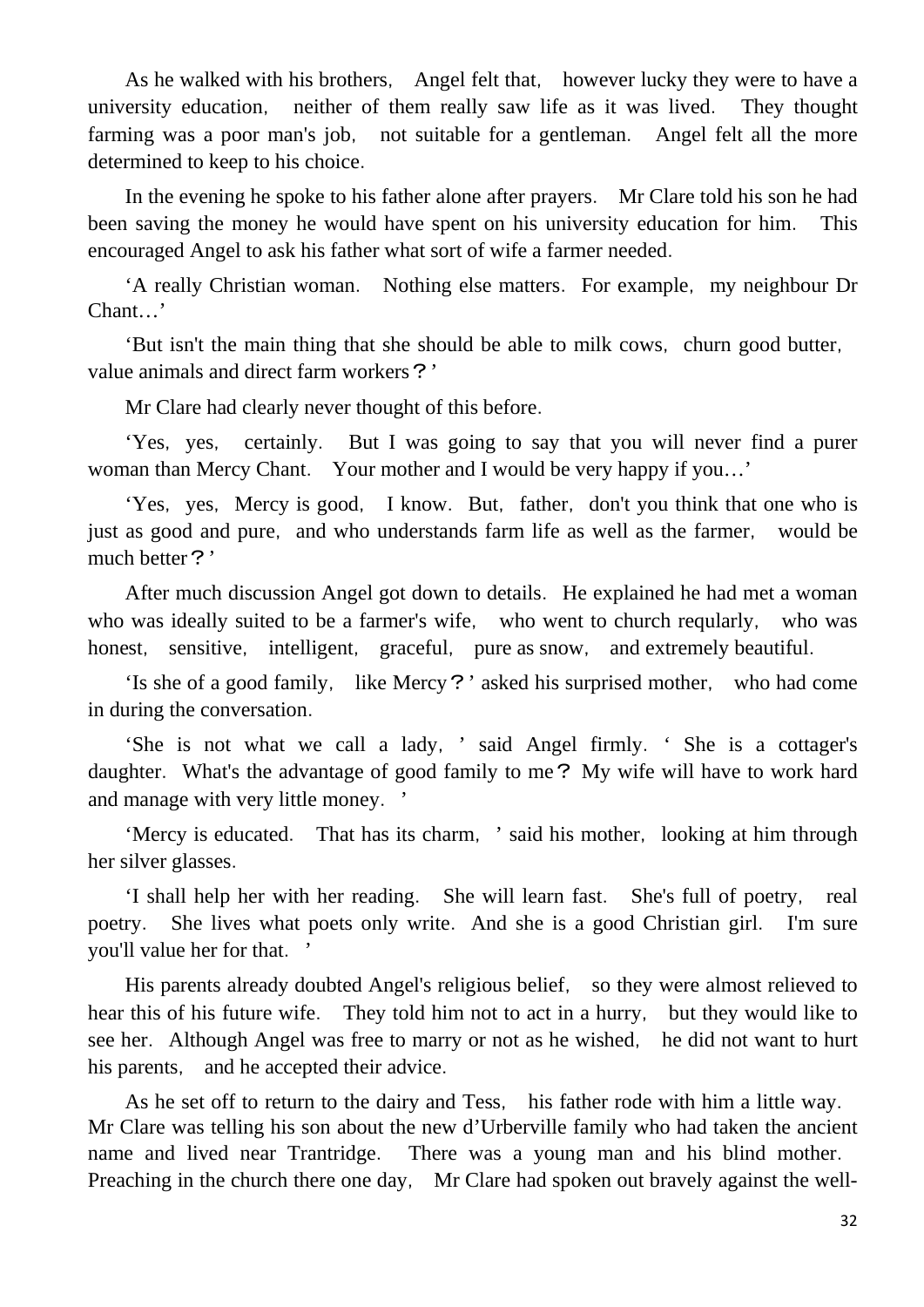known wickedness of young d'Urberville, who, after this, had publicly insulted him when they met later.

Angel was angry with d'Urberville. Dear father, you should not let yourself be insulted like that !'

'It doesn't matter to me. I have a duty to point out where people go wrong. Often men have hit me, but then at least they haven't hit their families. And they live to thank me, and praise God.'

'I hope this young man does the same!' said Angel warmly.'But it doesn't seem likely. '

'We'll hope anyway, 'said Mr Clare. 'Maybe one of my words may grow like a seed in his heart one day. '

Angel could not accept his father's narrow religious beliefs, but he loved him for his courage. He remembered that his father had not once asked whether Tess had money or not.This lack of interest in money meant that all the brothers would probably be poor for ever, but Angel still admired his father's belief that money was not important.

When he returned to the dairy, in the sleepy afternoon heat, nobody was awake. Getting up so early in the morning meant the milkers really needed a sleep before the afternoon milking. It was three o'clock, time for skimming. There was a slight noise upstairs, then Tess appeared before his eyes. She did not see him, and stretched one arm up above her head. She yawned like a cat and he saw the red inside of her mouth. Her whole soul breathed out physical beauty. Then her eyes flashed as she recognized him.

'Oh Mr Clar! How you frightened me—I...'she said, looking glad, shy and surprised at the same time.

Clare stepped forward to put his arms round her.

'Dear, darling Tessy!'he whispered, putting his face to her warm cheek.'Don't call me Mr Clare any more ! I've hurried back because of you ! '

They stood holding each other, the sun warming them through the window He looked deep into her eyes of blue and black and grey. She looked at him as Eve must have looked at Adam.

'I must go skimming,'she said Together they went to the milk-house.

Perhaps the Talbothays milk was not very well skimmed that afternoon. Tess was in a dream as she skimmed. The heat of his love made her feel like a plant under a burning sun.

'Theres' s something very practical that I want to ask you,'he said gently.'I shall sonn want to marry. Being a farmer, I need a wife who knows all about farms. Will you be that woman, Tessy?'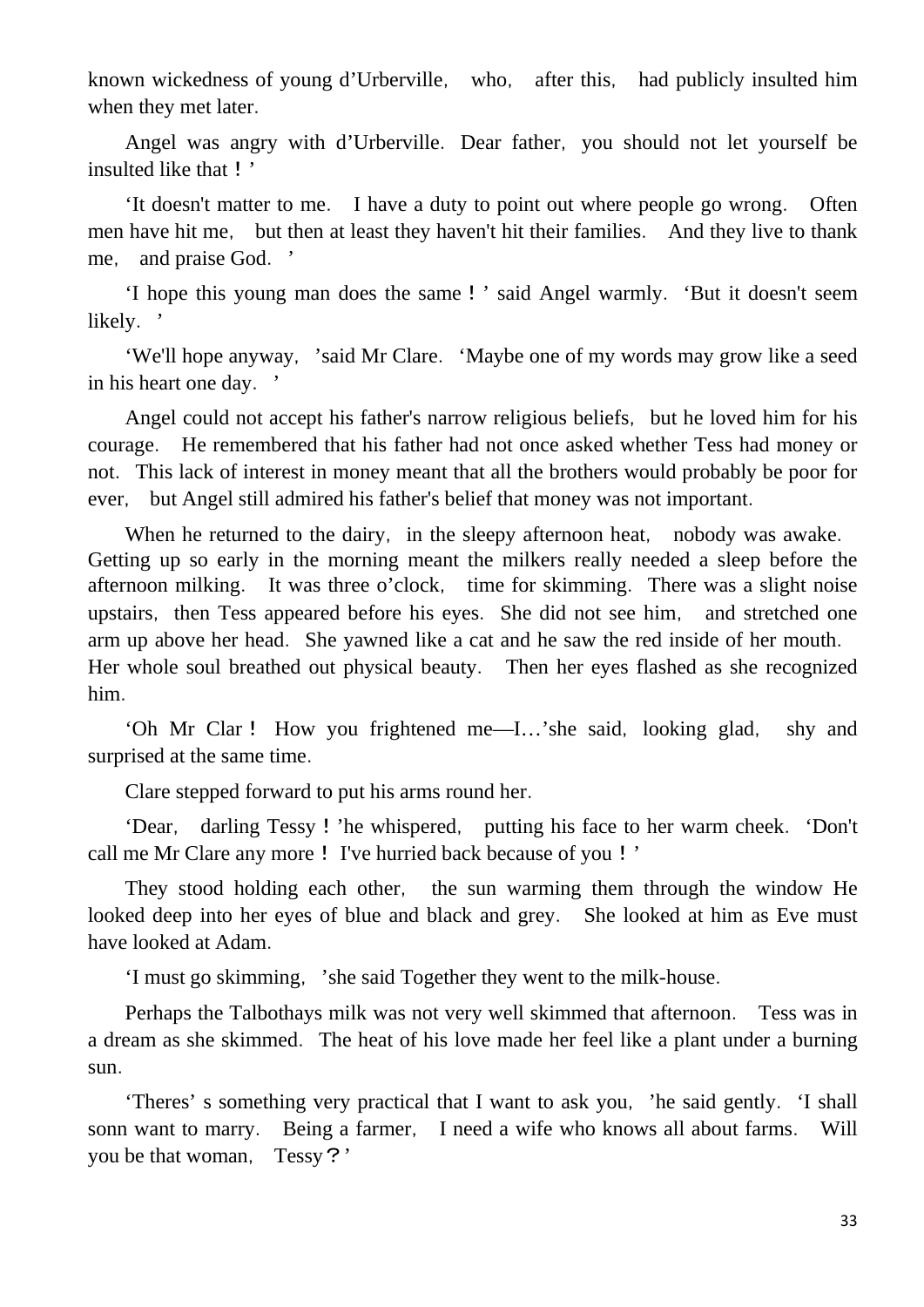She looked quite worried. She had accepted that she could not help loving him, but she had not expected this result. With bitter pain she replied as she had promised herself she would.

'Oh Mr Clare—I cannot be your wife… I cannot be!'The sound of these words seemed to break her very heart.

'But Tess!'he said, amazed at her answer and holding her still closer.'Surely you love me?'

'Oh yes, yes! And I would rather be yours than anybody's in the whole world! But I cannot marry you! 'cried the sweet and honest voice miserably.

'Tess, have, you agreed to marry someone else?'

'No, no!'

'Then why do you refuse me?'

'Your father is a parson, and your mother will want you to marry a lady, 'said poor Tess, desperately trying to find an excuse.

'No, certainly not, that's why I went home, to talk to them both.'

'I feel I cannot—never. never!'

'Is it too sudden, my pretty? I'll give you time. I won't mention it again for a while '

She tried to skim again, but her tears fell so that she could not do it. She could never explain her sadness, even to this her best friend. Clare began to talk more generally, to calm her.He talked about his father's religious views, and the good work he did. He mentioned the insults his father had received from a young man near Trantridge who had a blind mother.

Tess now looked hard and worn, and her mouth was tragic. Clare did not notice. They finished skimming and he said to her softly:

'And my question, Tessy?'

'Oh no—no!' she replied, hopelessly, thinking bitterly of Alec d'Urberville.' It can't be!'

She went out with the other milkmaids to the cows in the fields. Angel watched her moving freely in the air like a swimmer on a wave. He knew he was right to choose a wife from nature, not from civilization.

## **■ 13**

Clare was not depressed by Tess's refusal, feeling sure that she would finally accept him. A few days later he asked her again.

'Tess, why did you say "no" so positively?'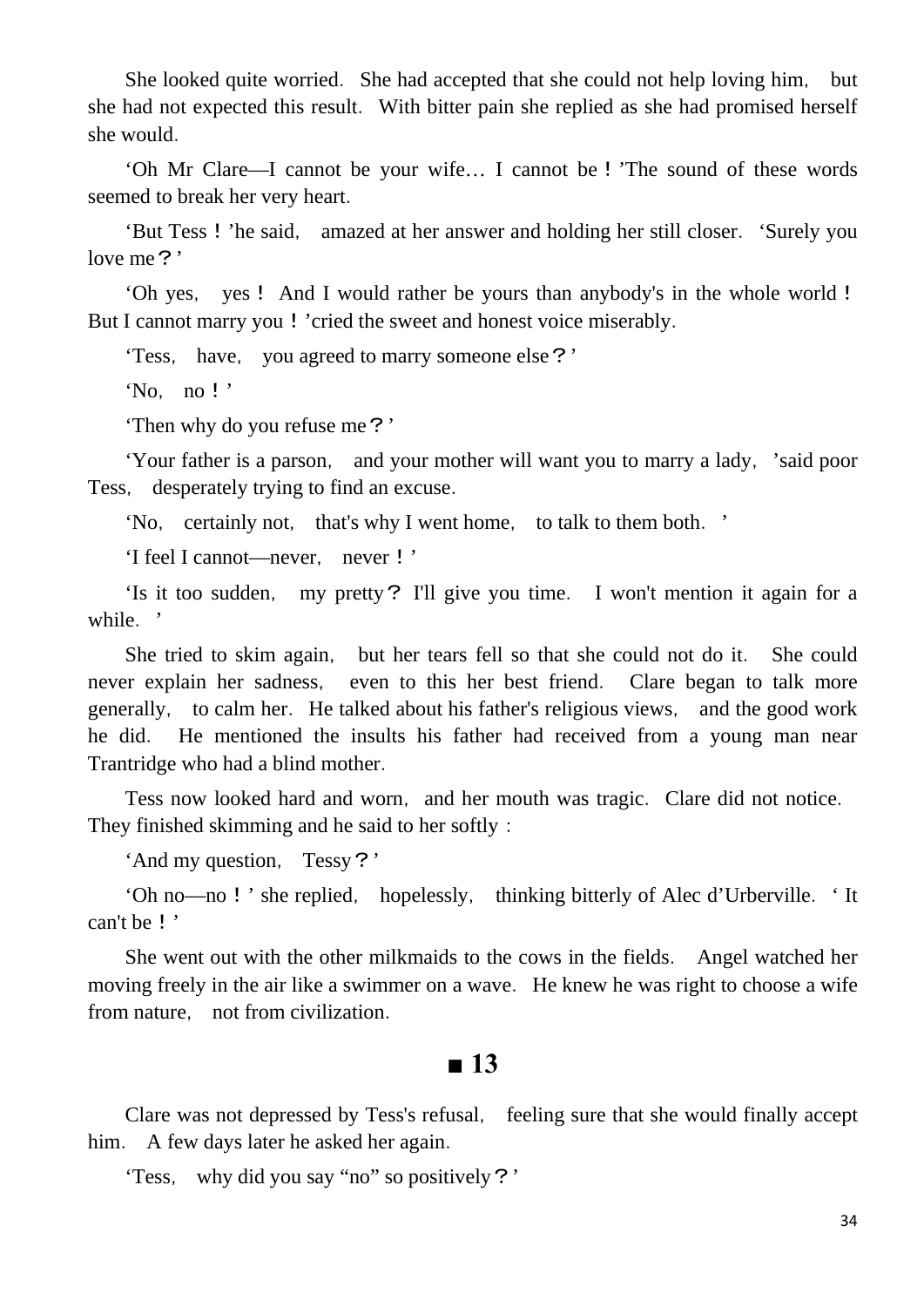'I'm not good enough.'

'Not enough of a fine lady?'

'Yes. Your family would not respect me.'

'You know, you're wrong.My father and mother would.And I don't care about my brothers. 'He held her to stop her slipping away. 'You didn't mean it, did you? I can't work or read or play or anything until I know that you will some day be mine! Say you will. Tess!'

She could only shake her head and look away.

'Then I ought not to hold you, to talk to you like this? Why, Tess?'

'It is for your good,my dearest! I can't give myself the great happiness of promising to be yours—because I am sure I ought not to !'

'But you will make me happy!'

'Ah, you think so, but you don't know!'

After a struggle like this, Tess would go to the fields or her room to cry. Her heart was so strongly on the side of his that she feared she might give way.

'Why doesn't somebody tell him all about me?'she thought.'It was only forty miles away. Somebody must know ! 'But nobody knew and nobody told him.

Tess's life now had two parts, positive pleasure and positive pain. Every time she and Angel were alone together he would ask her again, and she would refuse. She was keeping her promise to herself, but in her heart of hearts Tess knew that eventually she would accept him. Love and nature both advised her to have him without thinking of complications, to delight in passion without considering future pain.

'I know I shall say yes—I can't help it!'She cried to herself in bed one night. 'But it may kill him when he knows ! Oh, oh!'

'I've got some news for you all, said Dairyman Crick as they sat down to breakfast one Sunday morning. 'It's that Jack Dollop again.'

'The lover in the butter-churn?' said Angel Clare, looking up from his newspaper. 'And has he married the young milkmaid, as he promised?'

'Not he, sir, 'replied the dairyman. 'He's married an older woman who had  $\epsilon$  50 a year. They married in a great hurry and then she told him that by marrying she'd lost her $£50$  a year! He only married her for her money too. So now they're always quarrelling. '

'She ought to have told him just before they went to church, ' said Marian.

'She ought to have seen he only wanted her money, and refused him, 'said Retty.

'What do you say, my dear? the dairyman asked Tess.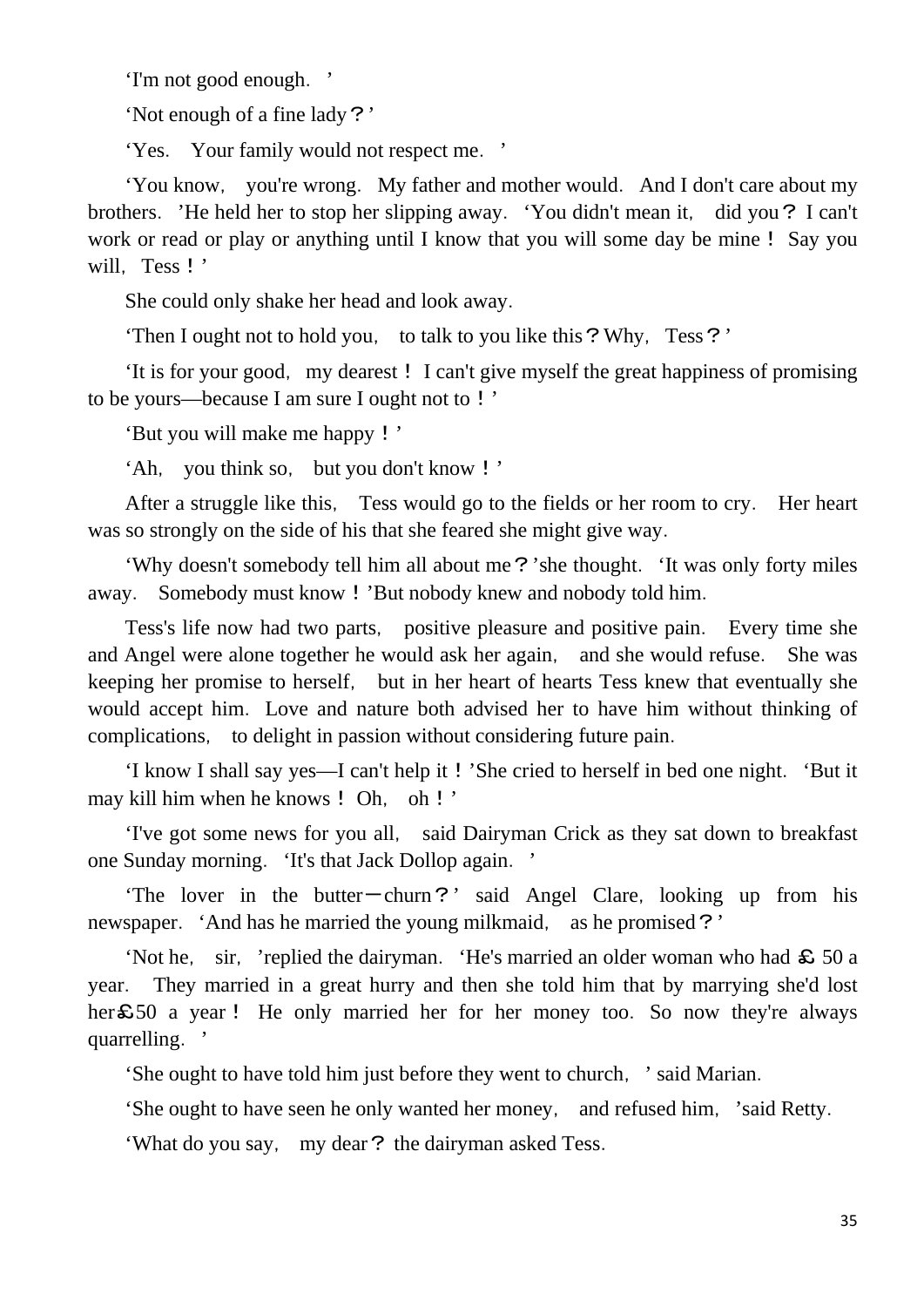'I think she ought… to have told him the truth—or else refused him… I don't know,' replied Tess, who could not swallow her food. She soon left the table and went into the fields, feeling the pain in the story. She had continued to refuse Angel's offers of marriage, but from that Sunday he changed his approach towards her. He looked for her and came to talk to her at every possible moment, at milking, butter-making, cheesemaking, among chickens and among pigs. She knew she could not resist much longer. She loved him so passionately, and he was so like a god in her eyes. He treated her as if he would love and defend her under any circumstances. This began to make her feel less afraid about agreeing to marry him, and telling him the truth about herself.

The days were shorter now, and in the mornings the dairy worked by candlelight. One morning between three and four she ran up to Clare's room to wake him, before waking the others. Having dressed, she was about to go downstairs when Angel came out of his room and stopped her.

'Now, miss,'he said firmly.'You must give me an answer or I shall have to leave the house. You aren't safe with me. I saw you just now in your nightdress. Well? Is it yes at last?'

'I really will think seriously about it, Mr Clare.'

'Call me Angel then, and not Mr Clare. Why not Angel dearest?'

'It would mean I agree, wouldn't it?'

'It would only mean you love me, and you did admit that long ago.'

'Very well then, Angel dearest, if I must, 'she murmured, smiling. Clare could not resist kissing her warm cheek.

After milking and skimming, all the dairy people went outside. Tess generously tried for the last time to interest Angel in the other dairymaids.

'There's more in those three than you think, she said.

'Any of them would make you a better wife than I could. And perhaps they love you as much as I do—almost.'

'Oh Tessy!' he cried impatiently. She was so relieved to hear this that she could not make any further self-sacrifice. She knew that this day would decide it.

In the late afternoon Angel Clare offered to drive the waggon with its buckets of milk to the station. He persuaded Tess to go with him.

At first there was silence as they drove along the quiet road, simply enjoying being close to each other. Soon drops of rain started falling. Tess's cheeks were pink and her long hair was wet. She had no jacket, and crept close to Clare. She held an old piece of cloth over them both to keep the rain off.

'Well, dear, ' said Angel, ' what about my question?'

'I'll answer you soon.'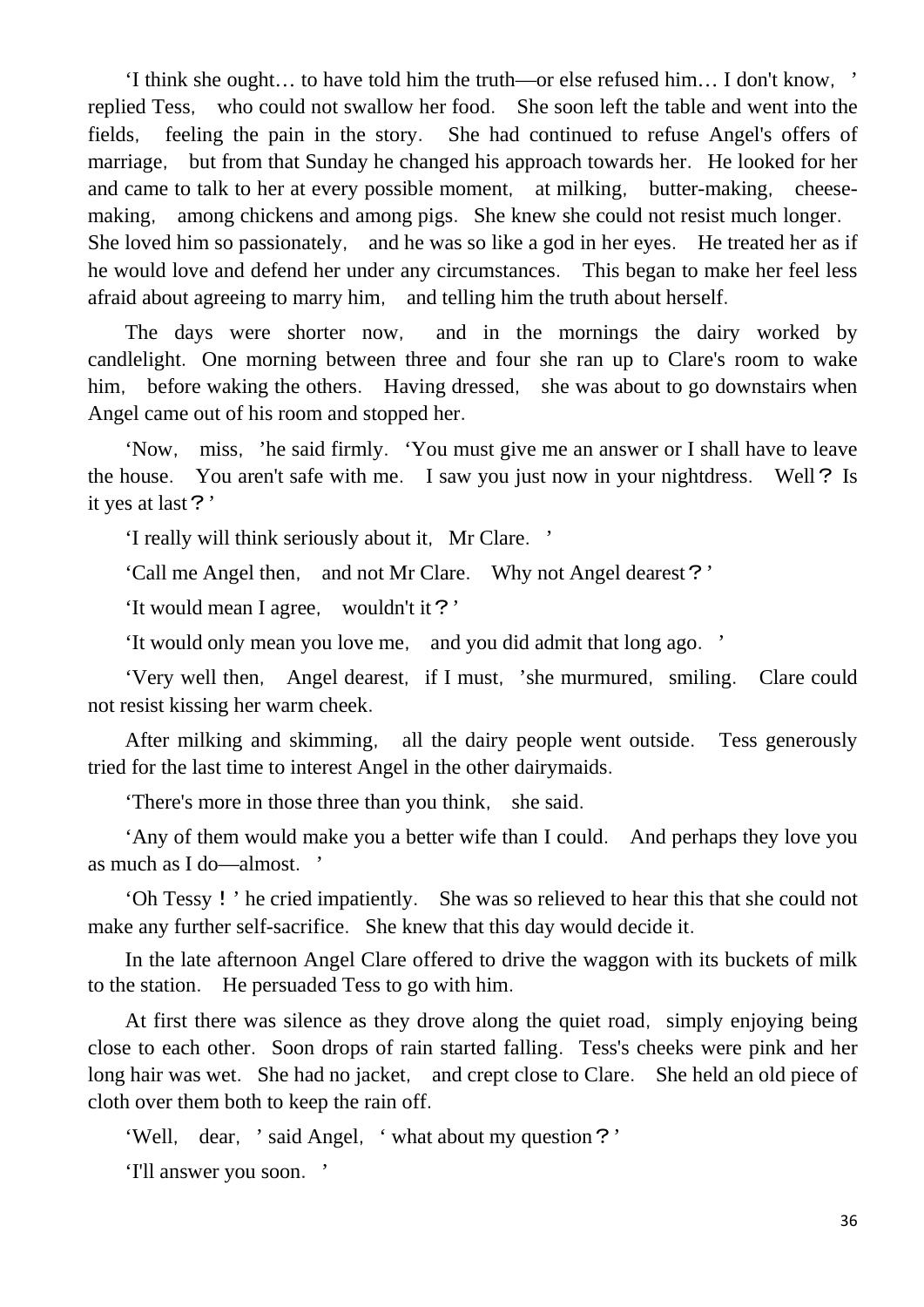'Before we get home?'

'I'll try.'

They passed an old house. Angel explained that it was an interesting place which belonged to the ancient family of the d'Urbervilles.

'It's very sad when a noble family dies out,'he said.

'Yes, ' said Tess.

At last they reached the station and watched the milk being lifted on to the train. Tess was fascinated.

'Londoners will drink it for breakfast, won't they? People who don't know we drove for miles in the rain so that it might reach them in time.  $\cdot$ 

'That's true, but we drove a little for our own reasons too. Now Tess, ' he said anxiously, as they drove away into the night, 'your heart belongs to me. Why can't you give me your hand as well?'

'My only reason is you… I have something to tell you—I must fell you about my past life!'

'Tell me if you want to, dearest.I expect you have had as many experiences as that flower over there!'

'I grew up in Marlott. And at school they said I would make a good teacher. But there was trouble in my family. Father didn't work very hard and he drank a little. '

'Poor child!That's nothing new.' He held her more closely to his side.

'And there is something unusual about me. I…I am not a Durbeyfield, but a d'Urberville. I'm a descendant of the same family who owned that house we passed.'

'A d'Urberville! And is that the whole story, Tess?'

'Yes, 'she answered faintly.

'Well, why should I love you less because of that?'

'The dairyman told me you hated old families.'

He laughed.'Well, I hate the idea that noble blood should be more important than anything else. But I am really very interested in your news. What do you think of it?'

'I think it's sad, especially here, to see the fields which once belonged to my ancestors<sup>'</sup>

'So that's the awful secret!'

She had not told him. At the last moment she had not been brave enough.

Angel was delighted. 'You see, Tess, society likes a noble name, and will accept you better as my wife,because you are a d'Urberville. Even my mother will like you better. You must use the name of d'Urberville from this very day. '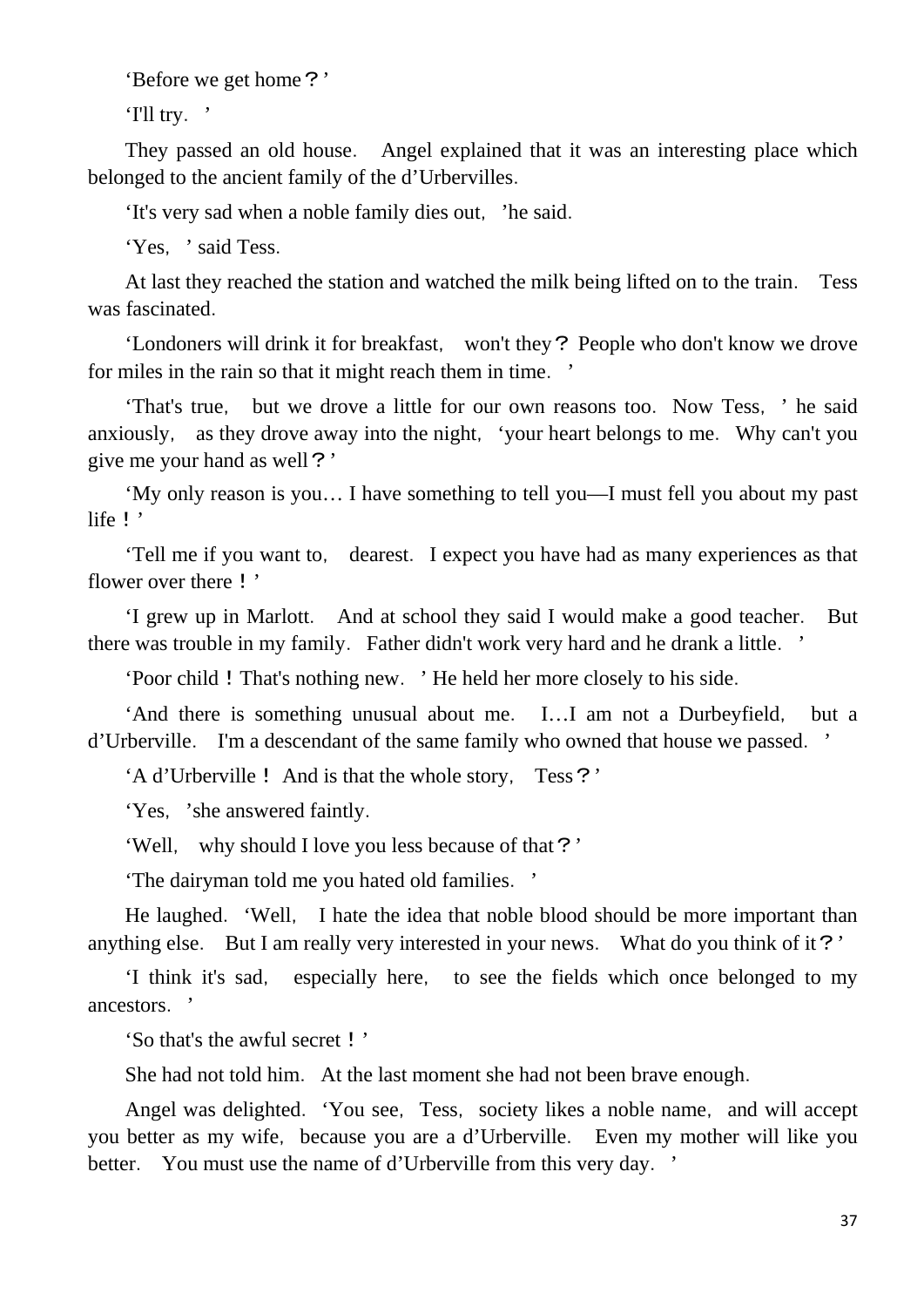'I like the other name best.'

'But you must! By the way, there's someone who has taken the d'Urberville name near The Chase. Yes, he's the man who insulted my father. How strange!'

'Angel, I would rather not take that name!'

'Now then, Teresa d'Urberville, I've got you! Take my name and you will escape yours!'

'If it is sure to make you happy and you do wish to marry me very very much…'

'I do, dearest, of course! Say you will be mine for ever!'

He held her and kissed her.

'Yes!'No sooner had she said it than she burst into a dry hard sobbing. Angel was surprised.

'Why are you crying?'

'I'm crying because I promised I would die unmarried! Oh,I sometimes wish I had never been born ! '

'Tess, how could you wish that if you really loved me?I wish you could prove your love in some way. '

'Will this prove it more?'cried Tess desperately, holding him close and kissing him. For the first time Clare learnt what a passionate woman's kisses were like, on the lips of one she loved with all her heart and soul, as Tess loved him.

'There—now do you believe?'she asked, wiping her eyes.

'Yes. I never really doubted—never!'

They drove on in the darkness, forming one bundle under the cloth.

'I must write to my mother, 'she said.

'Of course, dear child. Where does she live?'

'In Marlott. '

'Ah, then I have seen you before...'

'Yes, when you would not dance with me. Oh, I hope that doesn't mean bad luck ! '

After this decision Tess wrote an urgent letter to her mother. This was the reply she received:

Dear Tess,

I hope you are well, as I am.We are all glad to hear you are going to be married soon. But Tess, in answer to your question, whatever you do, don't tell your future husband anything about your past experience. No girl would be so foolish, especially as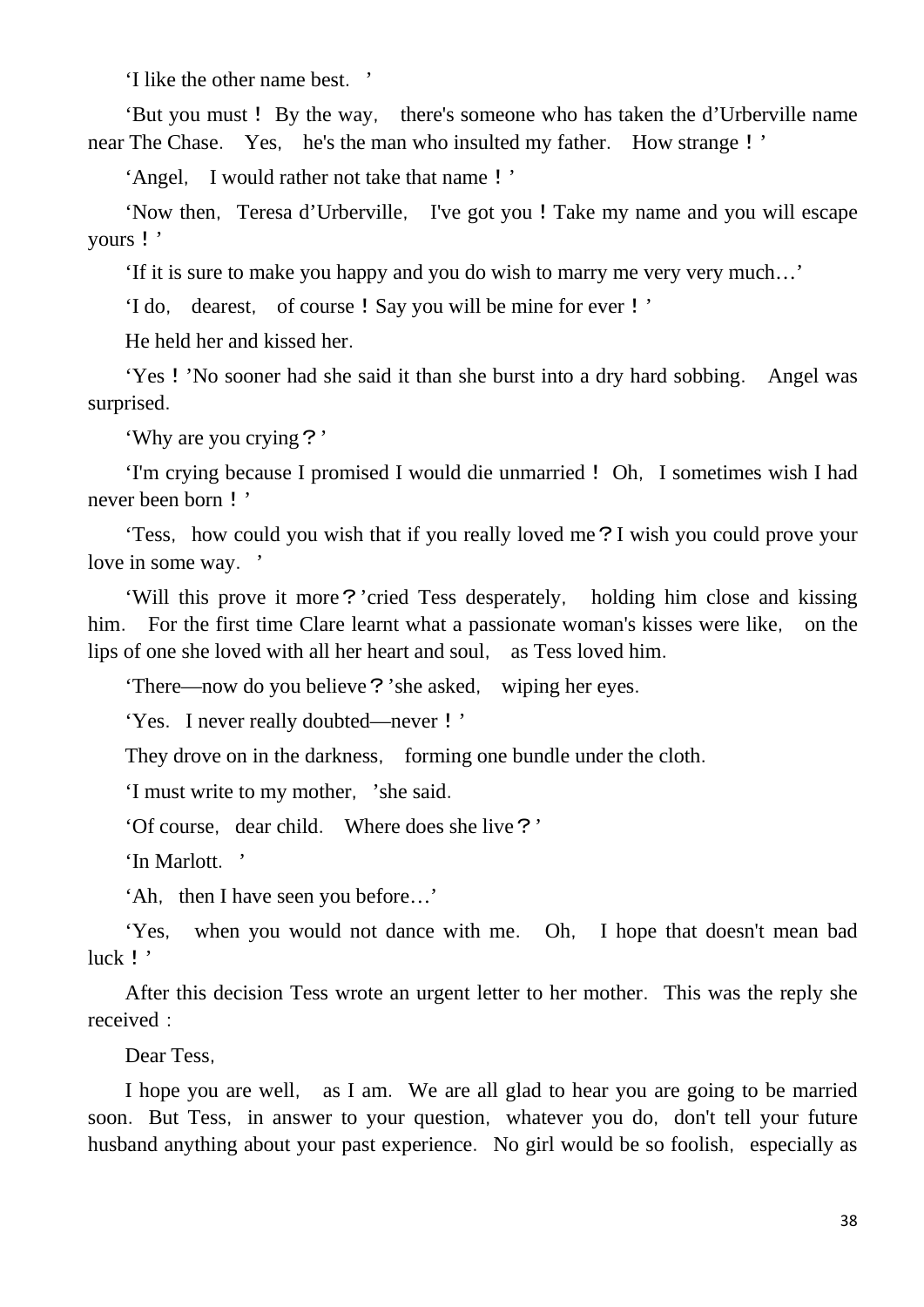it is so long ago, and not your fault at all. Remember you promised me you would never tell anybody. Best wishes to your young man.

Love from your mother

Tess could not accept her mother's view of life, but perhaps Joan was right in this. Silence seemed best for Angel's happiness. So she grew calm, and from October onwards she was completely happy. Clare seemed the perfect guide, thinker, and friend. She saw perfection in his face, his intelligence, and his soul. She dismissed the past from her mind. They spent all their time together, as country people do once they are engaged. In the wonderful autumn afternoons they walked by streams, crossing on little wooden bridges. They saw tiny blue fogs in the shadows of trees and hedges, and at the same time bright sunshine in the fields.The sun was so near the ground that the shadows of Clare and Tess stretched a quarter of a mile ahead of them, like two long pointing fingers.When Clare talked to Tess of their future, and the farm they would have abroad, she could hardly believe that she would be going through the world by his side. Her feeling for him was now the breath and life of Tess's being. It 152 made her forget her past sorrows, but she knew they were waiting like wolves for their moment to attack.

One day she cried out to Angel:'Why didn't you stay and love me when I was sixteen... when you danced in Marlott? Oh, Why didn't you?'

'Ah yes!If only I had known!But you must not regret so bitterly!Why should you?'

Hiding her feelings quickly, she said, 'I would have had four more years of your love than I can ever have now.

They had to tell the dairyman and his wife that they were planning to marry. That night as Tess entered the bedroom, all three dairymaids were waiting for her.

'You are going to marry him!'said Marian.

'Yes, some day, 'said Tess.

'Going to marry him, a gentleman! 'said Izz.

'It's strange, 'said Marian, 'to think Tess will be his wife, not a fine lady, but a girl who lives like us.'

'Do you all hate me for it?'asked Tess in a low voice.

'I want to hate you, but I cannot!'said Retty.

'That's how I feel!'said Marian and Izz.

'He ought to marry one of you,'murmured Tess.'You are all better than I am!'

'No, no, dear Tess, 'they all said.

'I think I ought to make him marry one of you even now!' she sobbed. they went up to her and calmed her and helped her to bed. Before they went to sleep. Marian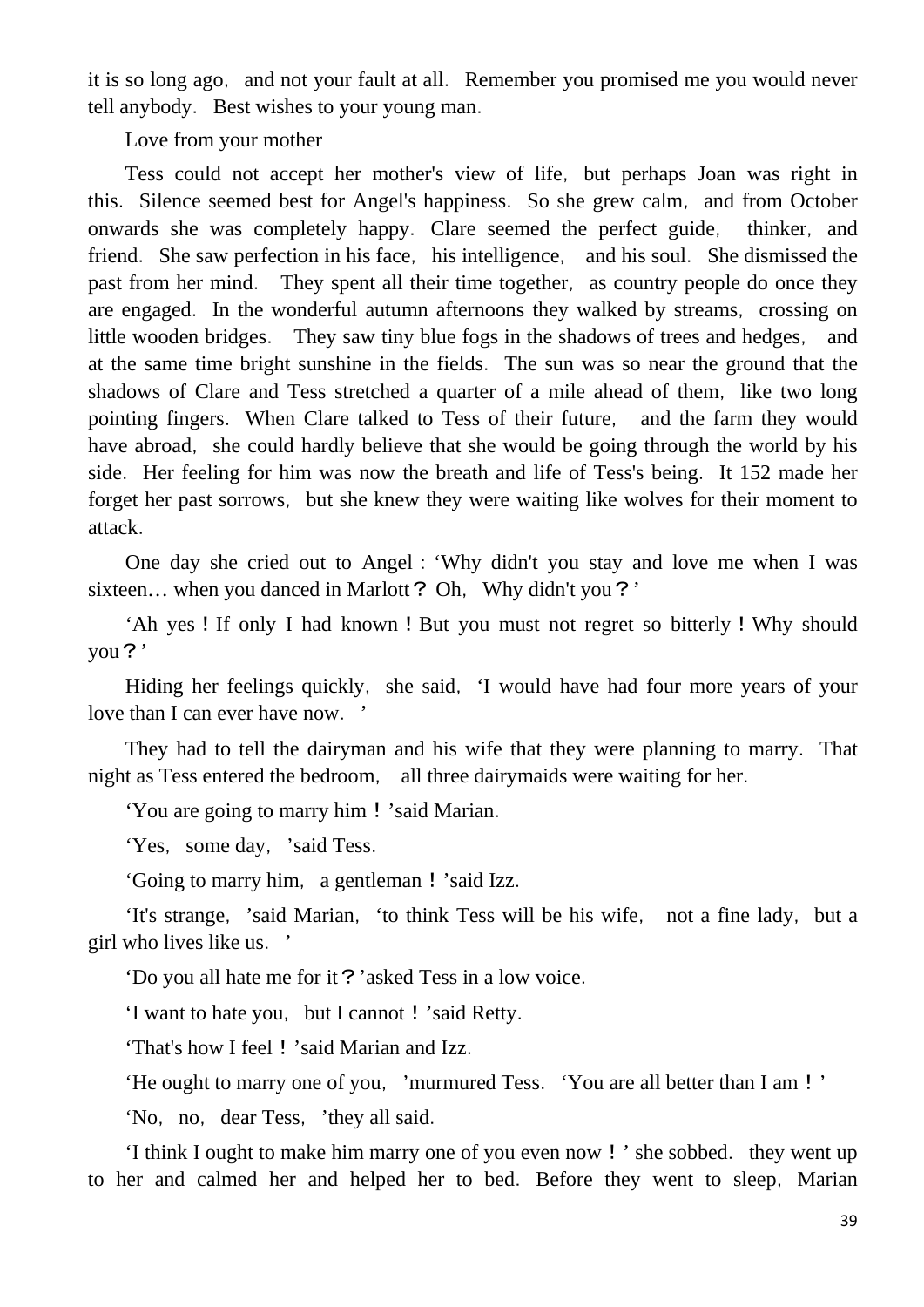whispered, 'You will think of us when you are his wife, Tess, and how we did not hate you, because we did not expect to be chosen by him. '

The girls did not know that Tess cried even more at this, and that she decided she would tell Angel all her history.

Because of this, she would not set a date for the wedding. She wanted to stay as she was, not move forward into a new life. But soon it was clear that the dairyman did not want so many dairymaids at this time of year. Tess would have to leave the dairy at Christmas.

'I'm afraid I'm glad of it, 'said Angel to her, 'because now we must decide when to marry. We can't go on like this for ever. '

'I wish we could. I wish it could be always summer and autumn, with you always loving me ! '

'I always shall. '

'Oh, I know you will! Angel, I'll fix the day!'

So they decided on 31st December. The wedding was to take place as privately as possible at the dairy. Tess now felt she could not stop things happening, and agreed passively to whatever Angel suggested. In fact Angel's plans were a little hurried. He had not meant to marry so soon. But he wanted to keep her with him, to help her with her reading and studying, so that he could present her proudly as a lady to his parents. He also planned to spend some time studying work in a flour- mill. They could spend their honeymoon staying in the old farmhouse which had once belonged to the d'Urbervilles, while Angel studied at the mill nearby.

The day, the impossible day of their wedding, came closer. His wife, Tess said to herself. Could it ever be?

Angel and Tess decided to spend a day together shopping on Christmas Eve. They went into town in a borrowed carriage. The town was full of strangers, who stared at Tess, happy and beautiful on Angel's arm. At the end of the day, Tess was waiting for Angel to bring the horse and carriage, when two men passed her in the street.

'She's a lovely maiden,'one said to his friend.

'She's lovely, yes. But she's no maiden, replied the other.

Angel returned at that moment and heard these words. Wildly angry at this insult to Tess, he hit the man in the face. The man said quickly:

'I'm sorry, sir, I must have made a mistake.'

Angel accepted this, gave the man some money, said goodnight, and drove off with Tess. The two men went in the opposite direction.

'And was it a mistake?'asked the second man.

'Certainly not, 'said his friend.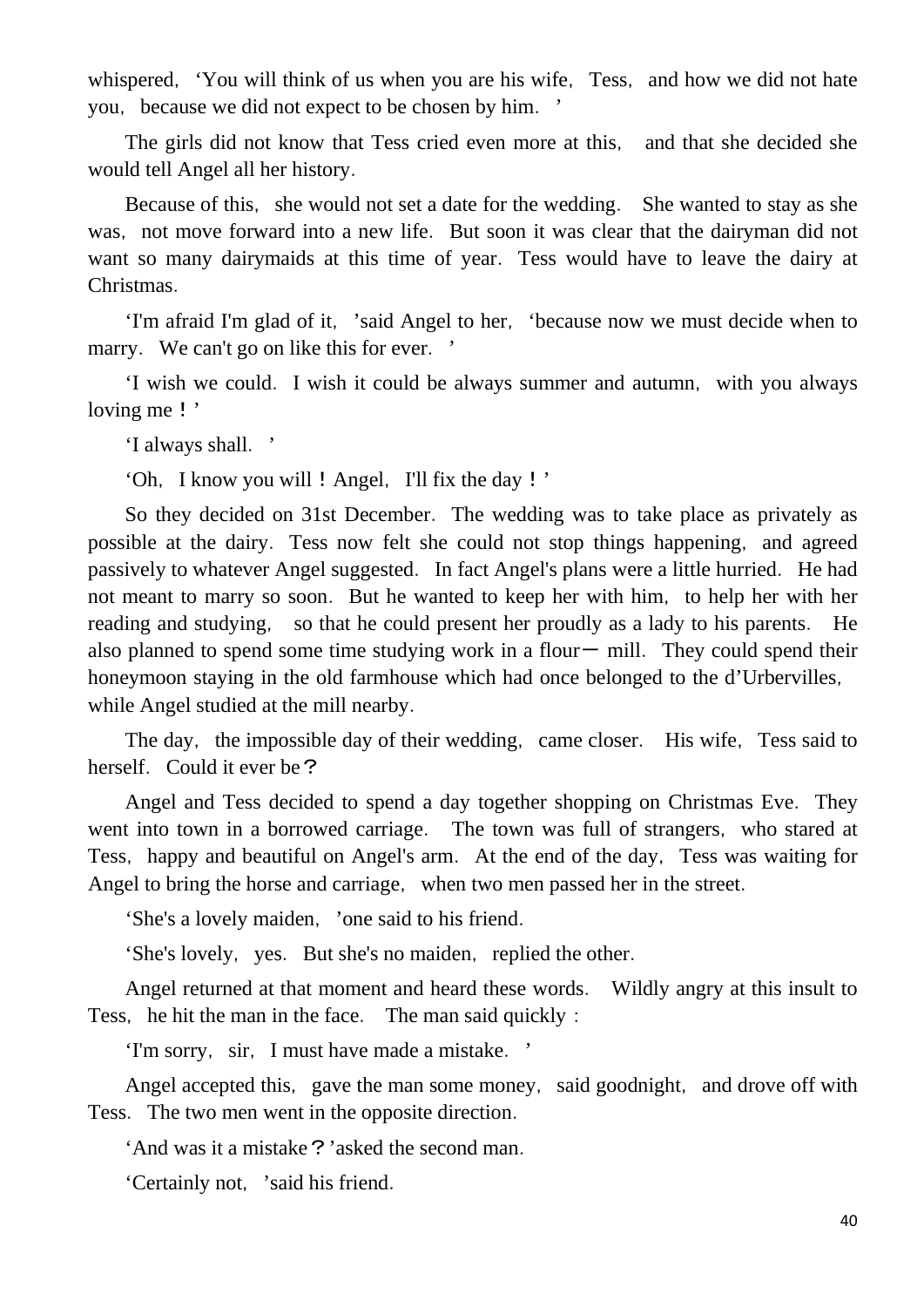On the way home Tess was very serious. She felt she could not tell him the truth to his face, but there was another way. So she went to her room and wrote a four-page letter describing exactly what had happened three or four years ago. In the night she crept up to Angel's room and pushed the letter under his door.

Next morning she looked anxiously at him, but he kissed her as usual. He said nothing about the letter. Had he read it? Did he forgive her? Every morning and night he was the same, until finally the wedding day came.

Tess had not invited her family from Marlott. Angel had written to his. His brothers had not replied, and his parents wrote that they hoped he was not hurrying into marriage, but that he was old enough to decide for himself. Angel did not mind, because he was planning to introduce Tess to them as a d'Urberville as well as a dairymaid, some months later.

Tess was still worried about her confession, and left the crowd of busy people downstairs to creep silently up to Angel's bedroom.There she found her letter unopened, just under the carpet. He had not seen it. She could not let him read it now, in the middle of the preparations. She found him alone for a moment.

'I must confess all my mistakes to you! 'she said, trying to keep her words light.

'Not today,my sweet!We'll have plenty of time later on! I'll confess mine too.'

'Then you really don't want me to?'

'I don't, Tessy, really. '

From now on, her one desire, to call him husband, and then if necessary to die, carried her on. She moved in a cloud.

There were few people in the church. At one point she let her shoulder touch Clare's arm, to be sure that he was really there. It was only when she came out that she noticed the carriage they were driving back in. She felt she must have seen it in a dream.

'Oh, maybe you know the story of the d'Urberville carriage, 'said Angel, 'and this one reminds you of it.In the past a certain d'Urberville committed a crime in his carriage, and since then d'Urbervilles see or hear the old carriage whenever… But it's rather depressing to talk about.  $\cdot$ 

'Is it when we are going to die, Angel, or is it when we have committed a crime?'

'Now, Tess! 'He kissed her. But she had no energy left. She was now Mrs Angel Clare, but wasn't she really Mrs Alexander d'Urberville?

Later that afternoon they left the dairy. All the dairy people watched them leave, and Clare kissed the dairymaids goodbye. As he was thanking the dairyman, a cock crowed just in front of him.

'That's bad!'whispered the dairymen to each other. 'When a cock crows at a husband like that…'and they laughed together behind their hands.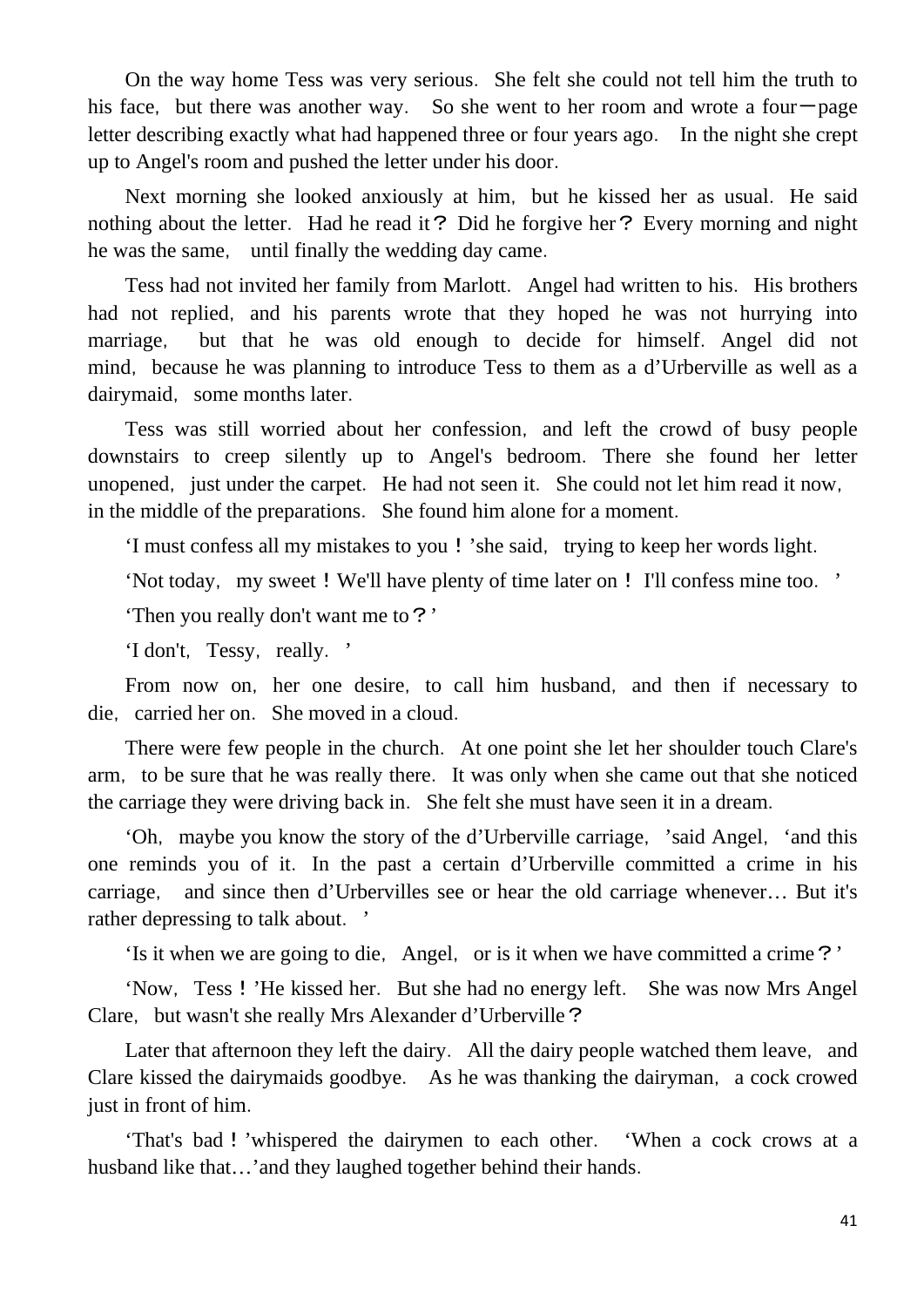'Go away!'shouted Mr Crick at the cock.Later he said to his wife,'Why did it have to crow at Mr Clare like that?'

'It only means a change in the weather,'said Mrs Crick, 'not what you think. That's impossible. '

Tess and Angel arrived at the old d'Urberville farmhouse. It was empty, although a woman came to cook and clean for them. They had their tea together, and Clare delighted in eating from the same plate as Tess. Looking at her he thought, 'Do I realize how important I am to this woman? And how I must look after her? I must never forget to think about her feelings!'

It started to rain as it grew dark outside. Finally a man arrived from the dairy with their bags.

'I'm sorry I'm late, sir,'he said,'but terrible things have been happening at the dairy You remember the cock crowing? Well, whatever it means, poor little Retty Priddle has tried to drown herself!'

'What happened?'asked Angel.

'Well, after you left, she and Marian walked from one public house to another, drinking. Retty was found in the river, later on. And Marian was found drunk in a field ! '

'And Izz?'asked Tess.

'Izz is at home as usual, but very sad and depressed. '

As the man left, Tess sat sadly by the fire, looking into it. They were simple innocent girls who had not been loved. It was wicked of her to take all the love without paying for it. She would pay: she would tell, there and then.

Angel was sitting beside her, holding her hand. Their faces were red in the firelight.

'This morning, 'he said suddenly, ' we said we would both confess our mistakes. I must tell you something and you must forgive me. Perhaps I ought to have told you before. I've put off telling you, because I didn't want to lose you.'

'Angel, I'm sure I'll forgive you...A wild hope was making Tess's heart beat faster.

'Well, wait a minute. You know how much I believe in goodness and purity But I myself, when I was in London years ago, did wrong with a woman I hardly knew. It lasted two days. I came home and I have never done anything like it since. Do you forgive me?'

'Oh Angel, of course I do! And I am almost glad, because now you can forgive me!I have a confession too.'

'Ah yes, well confess, you wicked little girl! It can hardly be more serious than mine. '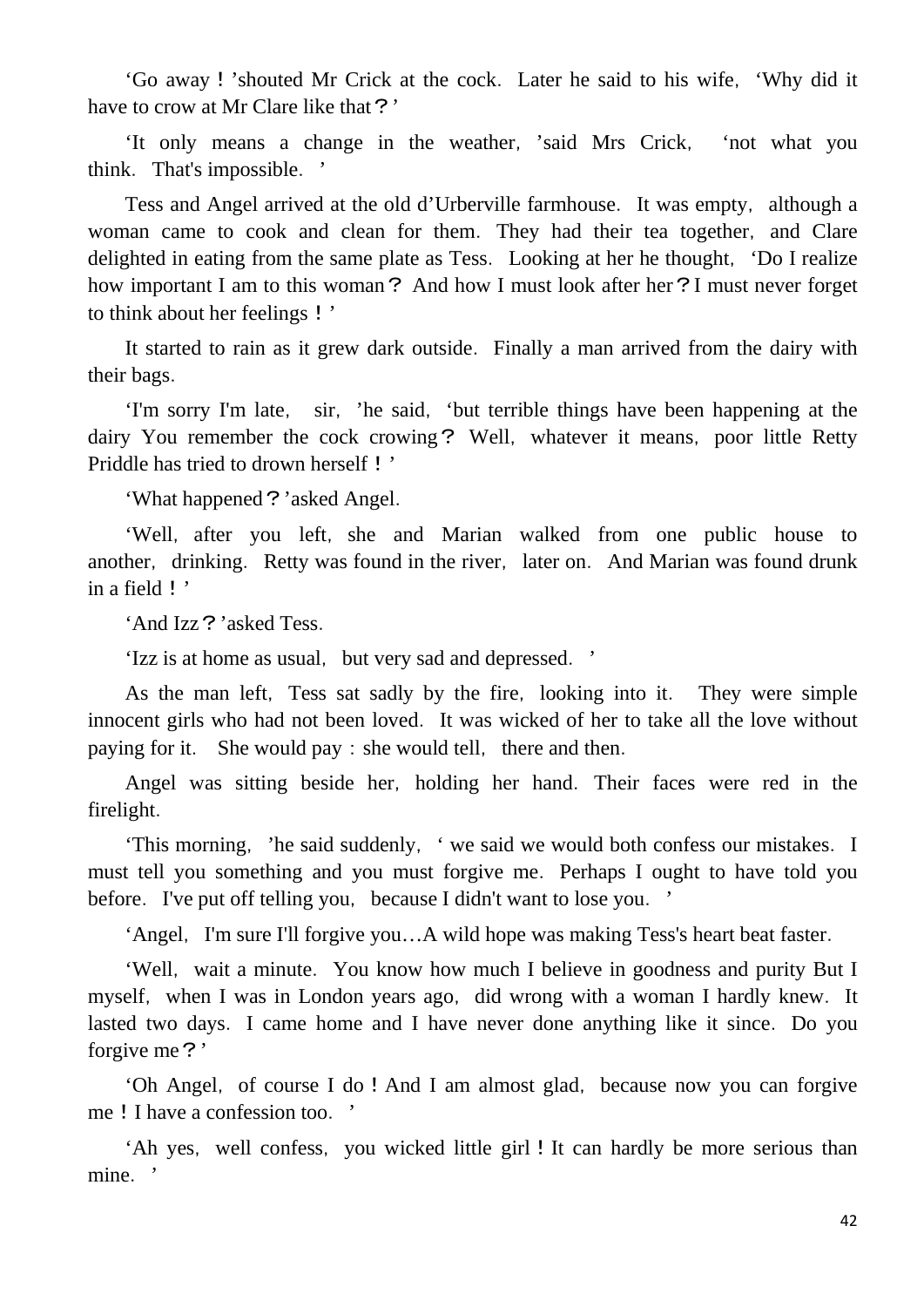'It can't, no, it can't!'She jumped up joyfully at the hope.

'No, in fact, it is just the same. I will tell you now.'

She sat down again. They held hands. The fire burned like a Judgement Day fire. Her shadow rose high on the wall. Putting her head against his, she bravely told the whole story of her meeting with Alec d'Urberville and its results.

#### **■ The Woman Pays**

## **■ 14**

Her story came to an end. She had not raised her voice: she had not cried. But things seemed to change as the story progressed.The fire looked as if it was laughing at her troubles. All the objects around her appeared not to care about her tragic history. And yet it was only a short time since he had been kissing her. Everything looked different now.

Clare stirred the fire. It was unnecessary, but he felt he had to do something. He had not really taken in the whole story yet. He stood up. Now as he began to understand the story in its full horror, his face was like an old man's. He made uncertain movements, because everything in his head was vague and uncertain. He could not make himself think clearly.

'Tess!Can I believe this?Are you mad perhaps?My wife, my Tess—you aren't mad, are you?'

'I am not. 'she said.

'And yet, 'he said, looking strangely at her, 'why didn't you tell me before? Oh yes, you would have told me, in a way, but I stopped you, I remember!'

He was talking but could not think at the same time. His brain seemed to have stopped working. He turned away from her. Tess followed him and stood there staring at him with dry eyes. Then she went down on her knees beside him.

'In the name of our love, forgive me! she whispered with a 168 dry mouth. 'I have forgiven you for the same!'

And as he did not answer, she said again,

'Forgive me as you are forgiven! I forgive you, Angel!'

'You—yes, you do.'

'But you do not forgive me?'

'Oh, Tess, it's not a question of forgiveness! You were one person, now you are another. How can forgiveness put that right?'

He paused, considering this. Then suddenly he started laughing in an unnatural, horrible way. It was like a laugh out of hell.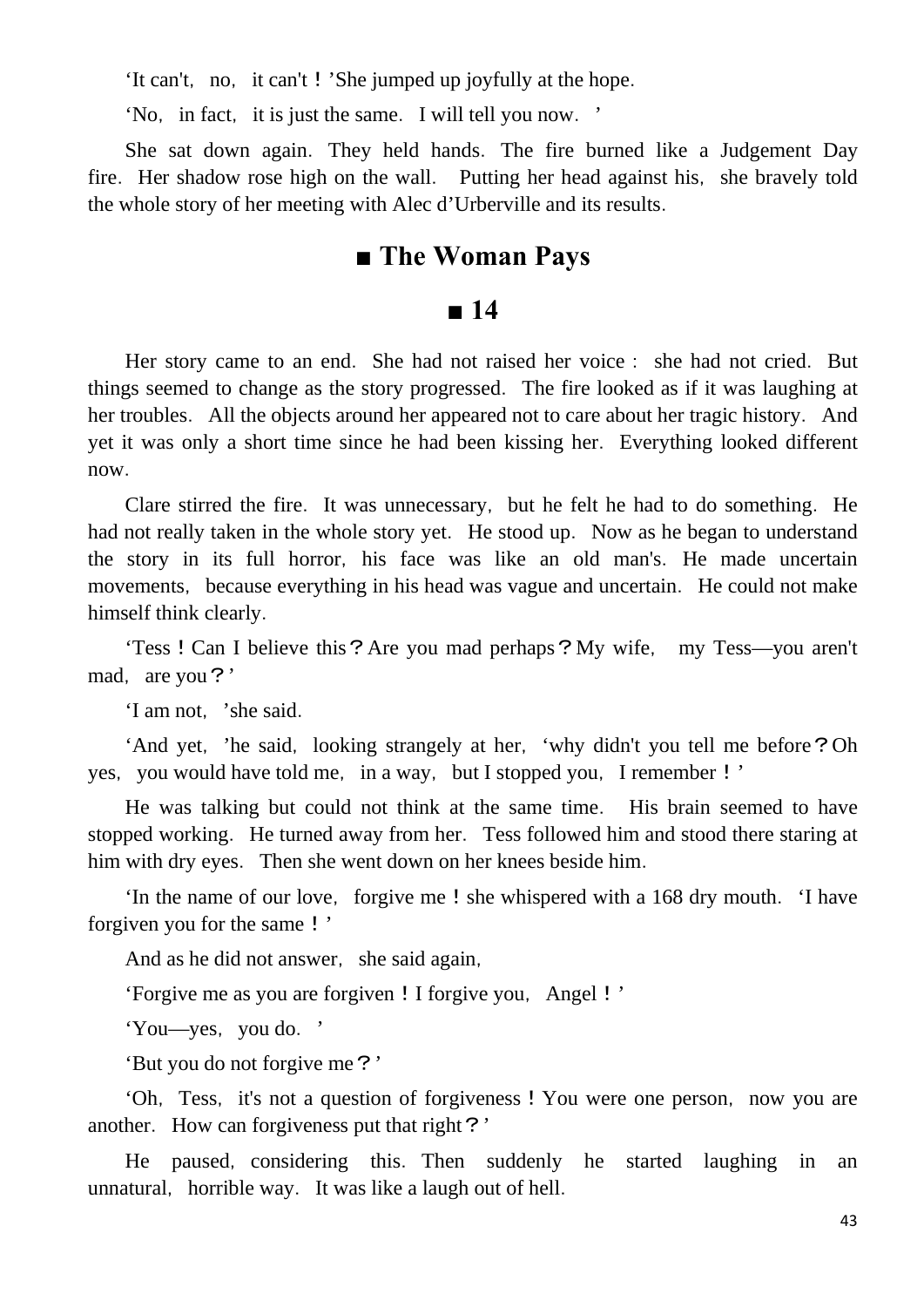'Don't—don't!'she cried, her face dead white. 'It kills me, that laugh! Angel, do you know what you're doing to me? I've been hoping, longing, praying to make you happy!'

'I know that.'

'I thought, Angel, that you loved me—me, my very self!' If you do love me, how can you treat me like this? It frightens me ! Having begun to love you, I will love you for ever, in all changes, in all troubles, because you are yourself. I ask no more. Then how can you, my husband, stop loving me?'

'I repeat, the woman I have been loving is not you.'

'But who is she?'

'Another woman in your shape.'

Suddenly she realized how he saw her. For him she was a guilty woman pretending to be an innocent one. There was terror in her white face as she saw this. She could not stand, and he stepped forward, thinking she might fall.

'Sit down, 'he said gently. 'You are ill, and I am not surprised.'

She sat down, her face still full of fear and her eyes wild.

'I don't belong to you any more then, do I, Angel?'she asked helplessly. And at last the tears came. Clare watched her sobbing, and waited until the first violence of her emotion had passed.

'Angel, 'she said suddenly in a normal voice, 'am I too wicked for us to live together?'

'I haven't had time to think what we should do.'

'I won't ask you to let me live with you,Angel,because I have no right to!I won't write to tell my family we are married, as I said I would. '

'Won't you?'

'No,I won't do anything unless you order me to.And if you go away,I won't follow you. And if you never speak to me again, I won't ask why, unless you tell me I can. '

'And if I order you to do anything?'

'I'll obey you, even if I have to lie down and die. '

'How good of you. But it seems you have changed. In the past you were keen to look after yourself. Now you are keen to sacrifice yourself. '

Clare's bitter words, however, were not fully understood by Tess. She only knew that he was angry with her. She stood silent, not knowing that he was struggling with his love for her She did not observe a large tear rolling slowly down his cheek He was realizing what a change Tess's confession had made to his whole life. He had to decide on some action.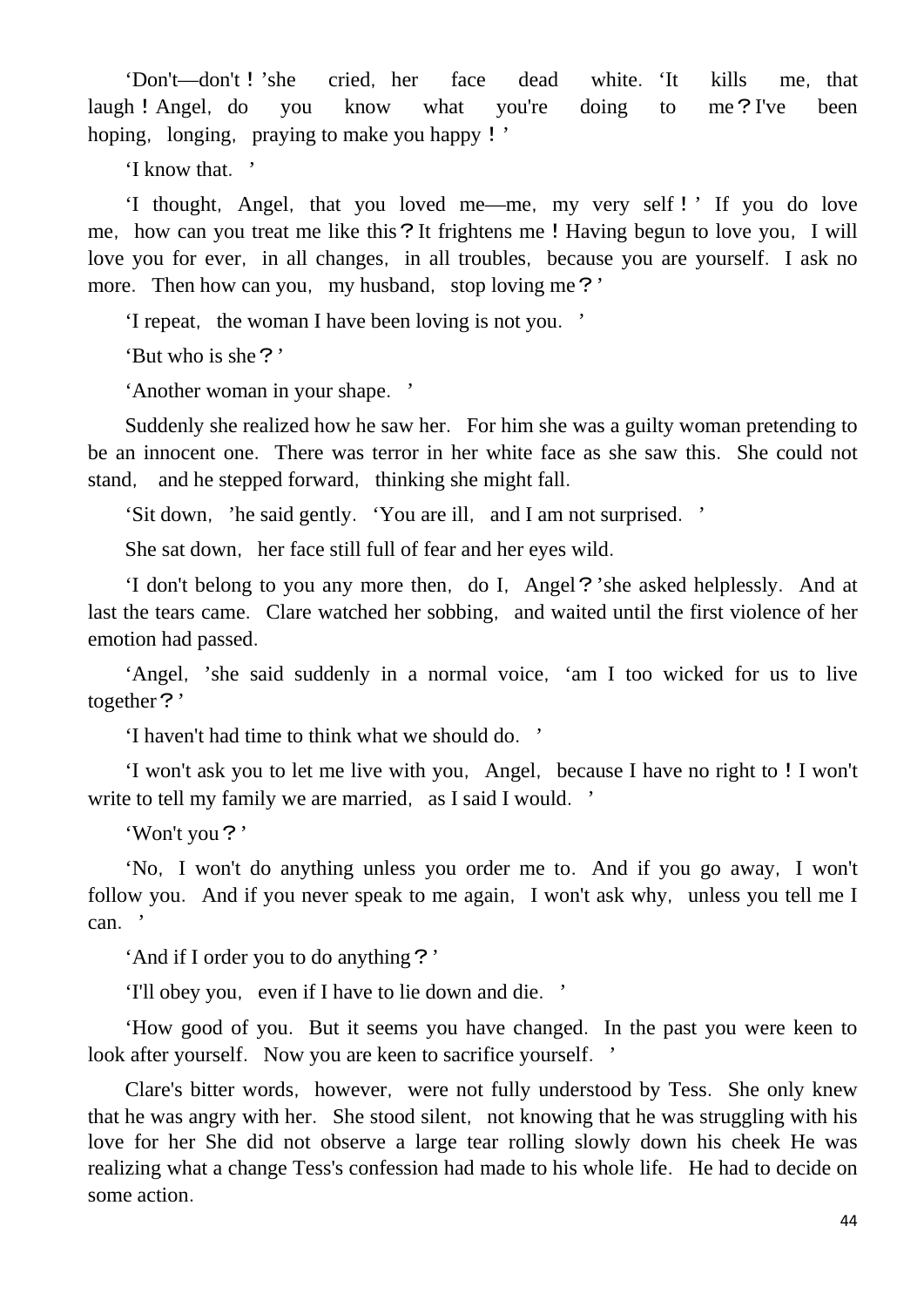'Tess, 'he said, as gently as he could, 'I can't stay here just now. I'm going out.'

He quietly left the room. Two glasses of wine, ready for their supper, remained untouched on the table. Only two or three hours earlier they had drunk tea from the same cup.

As he closed the door behind him, Tess jumped up. He had gone: she could not stay. She put out the candles and followed him The rain was over and the night was now clear.

Clare walked slowly and without purpose. His shape was black and frightening She walked just behind him. There was water on the road, where the stars could be seen reflected. Away from the house the road went through the fields. She followed Clare as a dog follows its owner.

Eventually Tess could not help speaking to him.

'What have I done? Nothing interferes with my love for you. You don't think I planned it,Angel,do you?I would not deceive you like that!' 'H'm, well. No, maybe you would not, but you are not the same. No, not the same But don't make me blame you.

She went on begging for forgiveness. Perhaps she said things that would have been better left to silence.

'Angel! Angel! I was a child when it happened. I knew nothing of men. '

'I admit it was not so much your fault as his.'

'Then won't you forgive me?'

'I do forgive you, but forgiveness isn't everything. '

'And do you love me?'

He did not answer this question.

'Oh Angel-my mother says she knows several cases which were worse than mine, and the husband has not minded much …well, he has accepted it at least. And in those cases the woman hasn't loved him as I love you!'

'Don't, Tess, don't argue. Those are just country people's ways. There is a correct way of doing things. I think that parson who discovered you were a d'Urberville should have kept quiet. Perhaps you were weak and could not refuse this man because your ancient noble blood has run thin, because your family is no good any more. I thought you were a child of nature, but you have the worst of your ancient family in you!'

Tess accepted his bitterness, not understanding the details. He did not love her as he had done, and nothing else mattered.

They went on again in silence. They walked slowly for hours, with sad anxious faces, not talking, one behind the other, like a funeral procession. Tess said to her husband: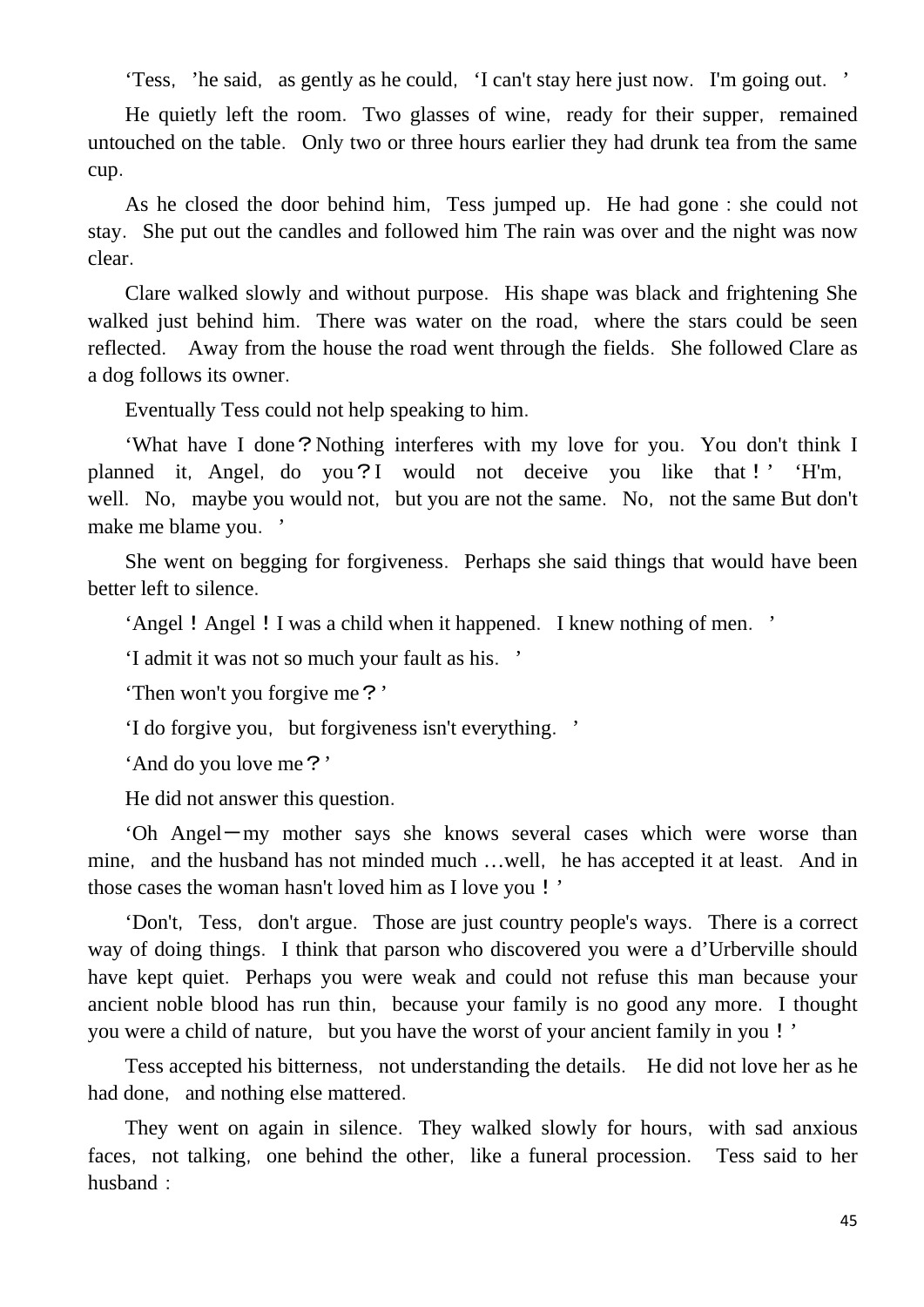'I don't want to cause you sadness all your life. The river is down there. I can put an end to myself in it. I'm not afraid. '

'Don't talk like that. Do what I ask, go back to the house and go to bed. '

'I will, 'she said obediently.

When she returned to the house, she found everything as they had left it and the fire still burning She went to the bedroom.There was a mistletoe branch hanging above the bed. Now she understood why Angel had brought a strange parcel with him. It was to surprise her. He had delightedly hung it there. Now it looked foolish and out of place.

As she had nothing more to fear, and nothing more to hope for, she lay down. In a few moments lonely Tess was asleep, in the bedroom once used by the young wives of her ancestor.

Later on that night Clare also came back to the house. He prepared a bed downstairs, but crept shoeless upstairs to see if Tess was asleep. He was relieved to see her sleeping deeply. And yet he felt he alone had the whole worry of what action to take, and the responsibility for her life as well as his. He turned away from her door, and then turned back again, pulled by his love for her. But his eye was caught by a painting on the wall of one of Tess's ancestors, a proud fierce woman, who looked as if she hated and wanted to deceive all men. He thought she and Tess looked alike. That was enough to stop him, and he went downstairs to his lonely bed.

He looked calm and cold, full of self-control. His face showed he had fought against passion and won, but did not like being the winner. He still found it difficult to accept that Tess, the pure village maiden, was not what she seemed. How unexpected life could be! He put out the candle. The night came in, unconcerned and uninterested, the night which had swallowed up his happiness.

#### **■ 15**

When Clare woke up the next morning, the sky was grey and the sun was not shining. The fireplace in the room was full of cold ashes. The two full glasses of wine still stood untouched on the table.

When the cleaning woman came, he sent her away, not wanting a third person in the house He found wood to make a fire, and prepared breakfast. People passing the farmhouse saw the smoke rising from the chimney, and envied the newly- married couple in their happiness.

'Breakfast is ready!'he called upstairs in a normal voice.

Tess came down immediately. She was already dressed, but her hands and face were cold. She had no fire in her bedroom, where she had been sitting waiting for his call, and staring at the dying mistletoe. Clare's polite words gave her a moment of hope, which died, however, when she saw his face.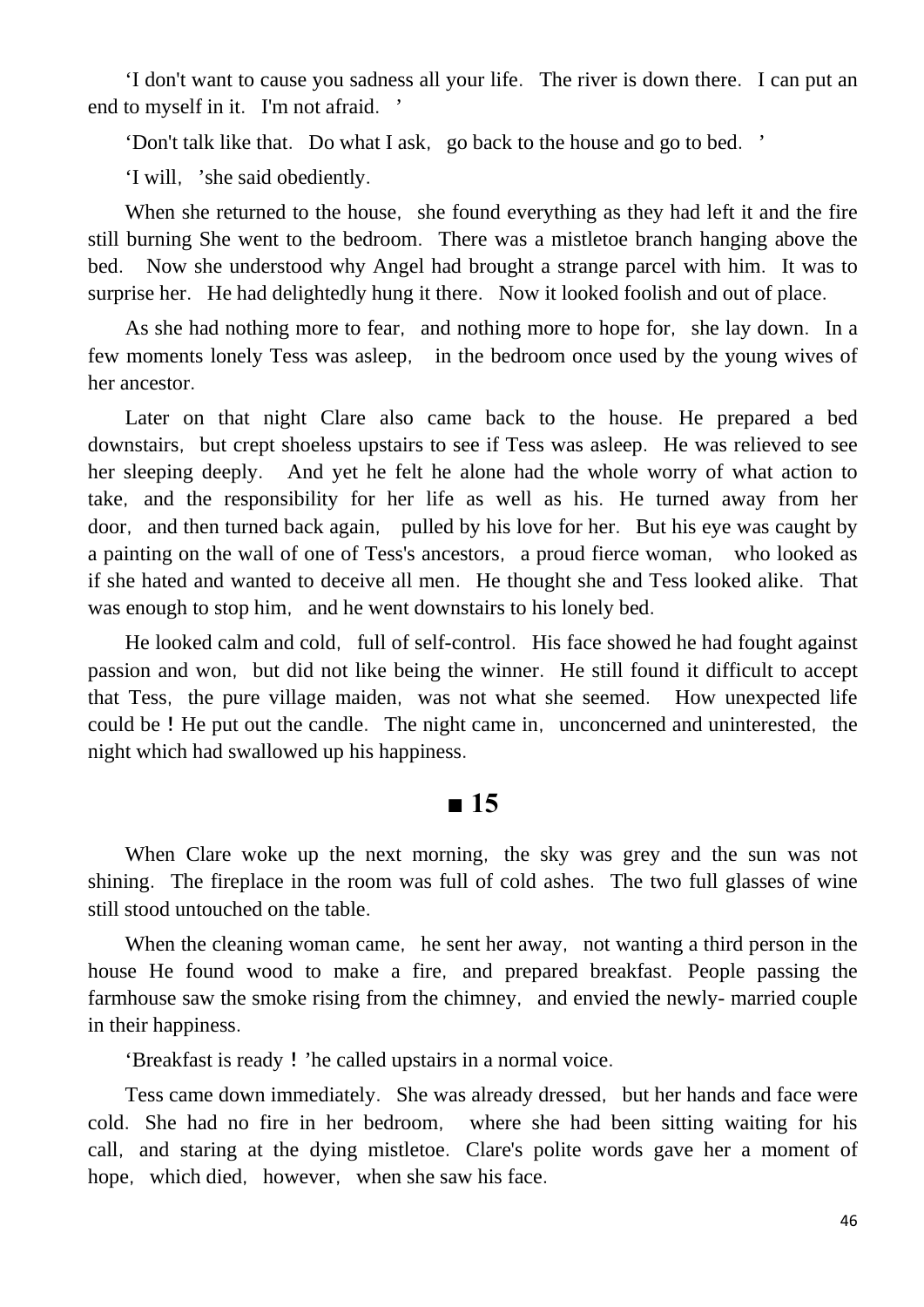They were both, in fact, the ashes of their former fires. After last night's passionate sorrow, they both felt heavy and lacking in energy.

Tess went up to Angel, touching him lightly with her fingers. Was this really the man who once loved her? Her eyes were bright, her cheeks still round, but her lips were pale. She looked absolutely pure.Angel looked at her in wonder. 'Tess!Say it isn't true ! It can't be true ! ' 'It is true. '

'Every word?'

'Every word.'

He world almost have preferred her to lie, so that he could believe her blindly, but she repeated, 'It is true.'

'Is he living?'asked Angel.

'The baby died.'

'But the man?'

'He is alive. '

'Is he in England?'

'Yes.'

Despair passed over Clare's face. He moved vaguely around the room.

'Look, 'he said, 'I thought—any man would have thought-that if I didn't look for knowledge, good family, and wealth in a wife, if I sacrificed all that, I would be sure of finding a country girl who was at least pure… but… but I should not accuse you.'

Tess understood his feelings perfectly. She saw that he had lost in every way.

'Angel—I would not have married you if I had not known that, after all, there is a way out for you… only I hoped you would never… 'She was close to tears.

'A way out?'

'You can divorce me.'

'Good heavens!How can you be so stupid?How can I divorce you?'

'Can't you, now I have told you everything?'

'Oh Tess, you are so childish! You don't understand the law. No, I can't.'

There was shame and misery in Tess's face.

'I thought you could,'she whispered.'Don't think I planned this!I really believed you could take that way out. Oh, then I ought to have done it last night. But I didn't have the courage. That's just like me!'

'The courage to do what?'he asked.

'To put an end to myself.'

'Where?'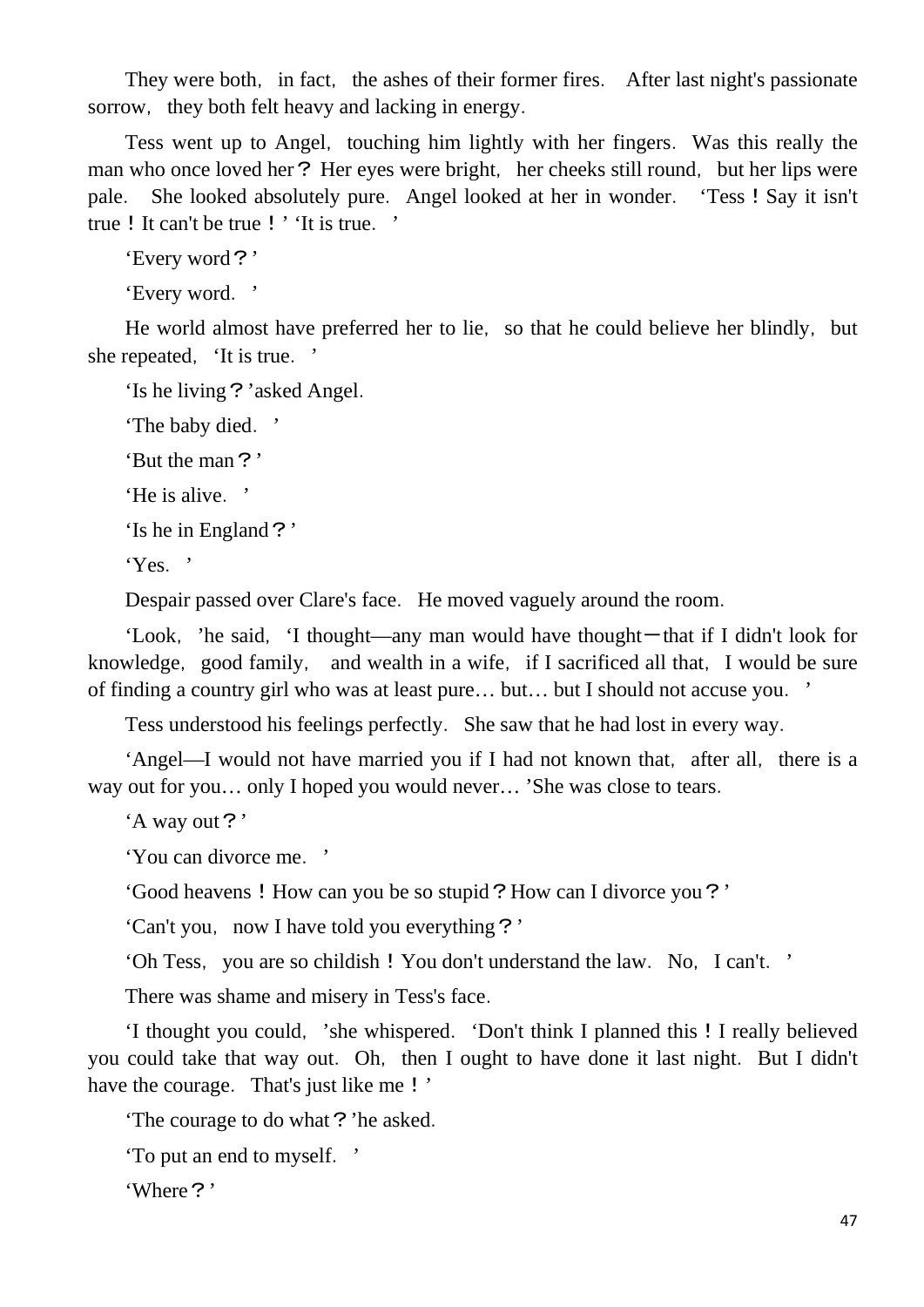'In the bedroom, under your mistletoe. With the rope from my box. But I couldn't in the end! I was afraid that people would talk and you would suffer from that. '

Clare was shaken by this unexpected confession.

'Now, listen. You must never think of such a wicked thing again. Promise me as your husband never to do anything like that.'

'I promise. I see it was wicked. But, Angel, it was to set you free, and to avoid a divorce, which everyone would talk about. But dying by my own hand is too good for me. You, my husband, should kill me. I think I would love you more, if that were possible, if you could bring yourself to do it. I am so much in your way!'

'Ouiet! Don't talk about it. '

'Well, just as you wish. I will do whatever you like. 'They sat down to breakfast, tired and sad. They did not look at each other and they did not eat much. Angel left soon afterwards to start his studies at the flour-mill nearby. Tess cleared the ashes from the fireplace, cleaned the house and prepared the lunch, waiting for his return. At lunch they talked politely of work at the flour-mill and methods of milling. In the afternoon he went back to the mill, and in the evening he studied his books and papers. Tess felt she was in his way and went to the kitchen. He came to find her there.

'Don't work in the kitchen like this, 'he said. 'You're not my servant, you're my wife. '

She looked happier. 'You mean, I can think of myself as that?'She asked, trembling.

'What do you mean, Tess? You are my wife, of course.'

'I don't know, she said, with tears in her eyes. 'I told you long ago I wasn't good enough for you. And I'm not good enough! I was right! But you persuaded me!'

She turned her back on him, sobbing as if her heart would break. It would have won round any man but Angel Clare. Deep in him lay a hard logic, which had resisted the Church, and now resisted Tess. She accepted his treatment of her as being what she deserved. She would never have thought of criticizing his hardness. To her he was still perfection.

Another day passed by in the same way. Only once did Tess try to get closer to her husband. As he was leaving for the flour-mill, she put up her mouth to be kissed. He ignored the invitation, and said goodbye coldly. She felt as if he had hit her. How often had he wanted to kiss her in those happy days at Talbothays!

But on his way to the mill Angel regretted his coldness. He wished he had been kinder to her and kissed her once at least.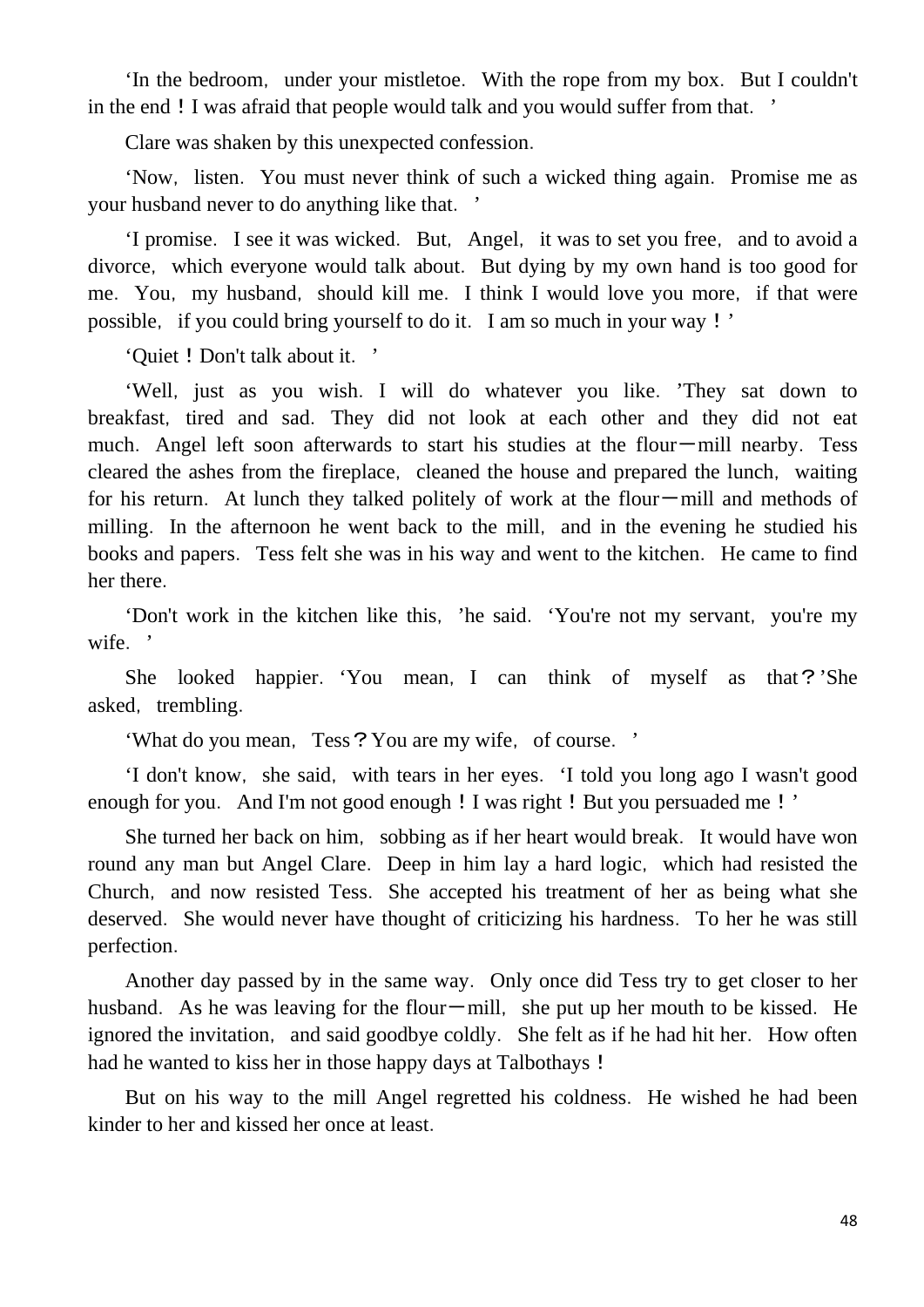So they lived through another day-together in the same house, but more separately than ever before. Clare was desperately wondering what to do. Tess no longer even hoped for forgiveness. That evening she said bravely:

'I suppose you aren't going to live with me long, are you, Angel?'She found it difficult to control the muscles of her face.

'No. How can we live together as man and wife while that man lives? He is your natural husband, I'm not. If he were dead, that might be different. Anyway, have you thought of the future? have you thought we might have children? They would find out about this. Everybody would talk about it. Can you imagine them growing up under a cloud like that? They would hate you for it. '

Tess's head was bent. Her eyes felt so heavy they were almost closed. 'No, I can't ask you to stay with me, 'she whispered. 'I hadn't thought of it like that. '

She had hoped, as women do, that living together for a time would break down his coldness. Being near him every day was her only hope of winning him back. But she had never imagined she might have children who would reject her. She now remembered how she had criticized her mother for bringing babies into the world without being able to look after them.She realized that she might have made the same mistake as Joan Durbeyfield. She completely accepted Angel's argument.

She could have argued that if they went as planned to farm in another country, nobody would know about her past. But perhaps she was right not to argue. A woman knows not only her own sorrow but also her husband's. He might keep the bitterness alive in his heart, even if nobody knew or talked about it at all. She had lost.

On the third day she said, 'I accept what you say. We must separate.'

'But what can you do?'

'I can go home. '

Clare had not thought of that. 'Can you really?'

'Yes. If I am with you all the time, I may persuade you to stay, against your better judgement. Then you and I would both be sorry. I must go. '

'Right, 'said Angel. His face was pale but his voice was determined.

Tess was slightly shocked. He had agreed so quickly to her generous offer!

'I didn't like to suggest it,'he said,'but as you have,I think it's a good idea to part—at least for a while. God knows, we may come togetner again one day!'

So they both prepared to leave the following day. That night Tess was woken by a noise in the house. At first she thought Angel was coming to her bedroom, and her heart beat wildly with joy. But then she saw his eyes staring emptily ahead of him, and knew he was walking in his sleep. He came to the middle of her room and said very sadly, 'Dead! Dead! Dead! Poor darling Tess! So sweet, so good, so pure! My wife, dead!'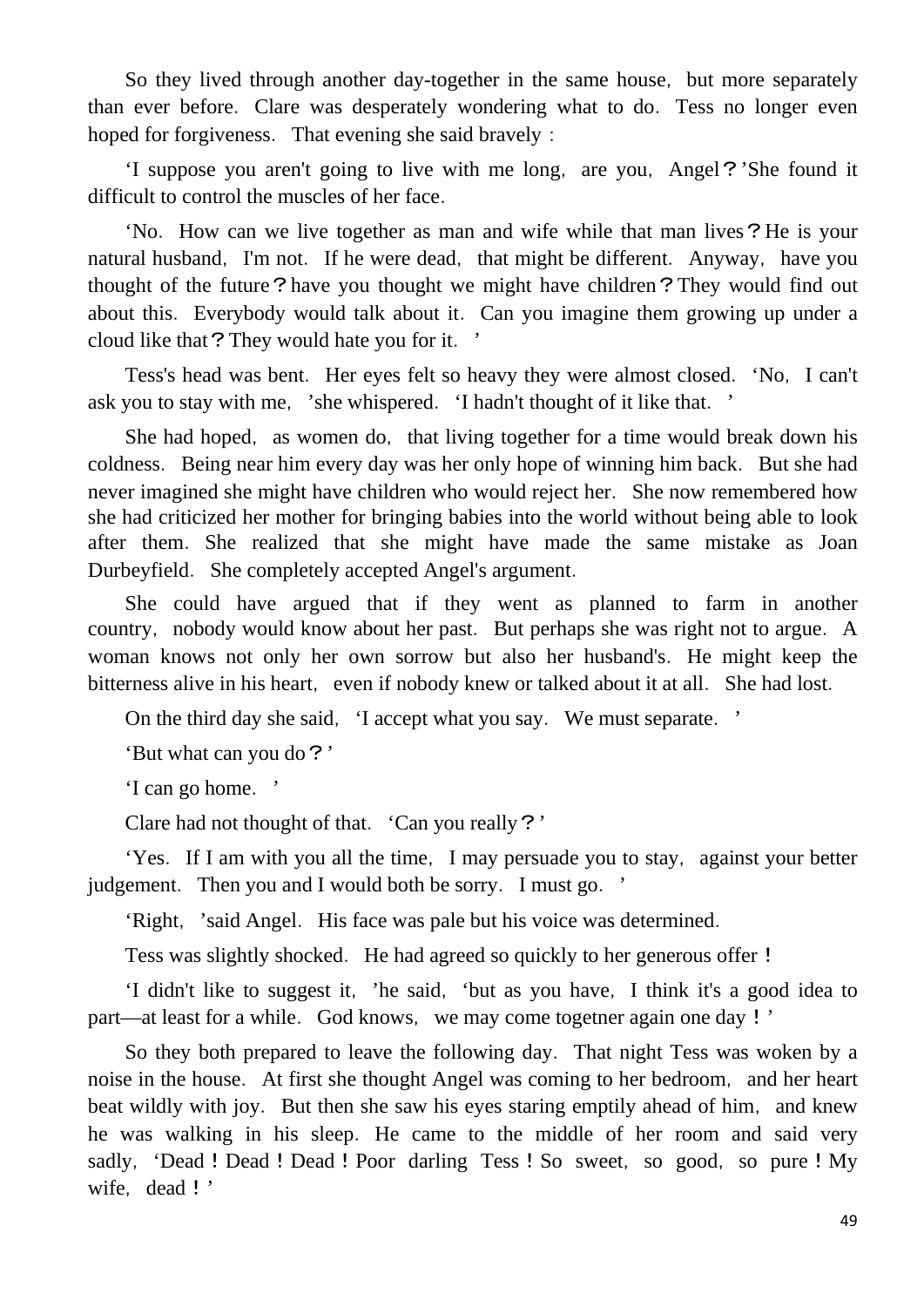These words, which he would never say when awake, were very sweet to Tess. She would not have moved to save her life. She lay in absolute stillness, trying not to breathe, wondering what he was going to do with her. Her trust in him was complete.

He picked her up and carried her to the stairs. Was he going to throw her down? She knew he was leaving her the next day, perhaps for ever. She almost hoped they would fall and die together.

He continued downstairs, taking her out of the house towards the river. She had given herself totally up to him, and did not care what happened to her as long as she was with him. They arrived at a place where the river was fast and deep, and Angel started to cross it on the narrow footbridge, still holding Tess. Perhaps he wanted to drown her. Even that would be better than separation.

As they crossed, the water rushed fiercely below them. If Tess had moved in his arms, they would both have fallen into the dangerous water. But she had no right to take his life, although her own was worthless, so she stayed still.

Angel walked purposefully towards a ruined church near the river. Against the old wall was an empty stone tomb. In this he carefully laid Tess, and kissing her lips, sighed deeply and happily. He immediately lay down on the ground next to the tomb, and looked fast asleep.

Tess stepped out of the tomb and managed to persuade Angel to walk back to the house, without waking him. It was very cold outside, and both had only night clothes on. She helped him to his sofa bed in the living room, and he still did not wake up.

Next morning he seemed to remember nothing of the night's experiences, and Tess did not refer to his sleepwalking. They finished packing and left the farmhouse, where they had hoped to be so happy. After driving some distance Angel stopped the carriage to get down and continue on foot. Tess was going further on in the carriage. He spoke seriously to her as they separated.

'Now remember, 'he said, 'I am not angry with you, but I cannot bear to live with you at the moment. I will try to accept it. But until I come to you, you should not try to come to me.'

The punishment seemed a heavy one to Tess. Had she really deserved this?

'May I write to you?'

'Oh yes, if you are ill or need anything. You probably won't, so I might be the first to write.  $'$ 

'I agree to the conditions, Angel, because you know best. Only don't make it too much for me to bear!'

That was all she said. If she had sobbed or fainted or begged him, he would probably have given way. But she made it easy for him. He gave her some money and they said goodbye.He stood on the road watching the carnage continue up the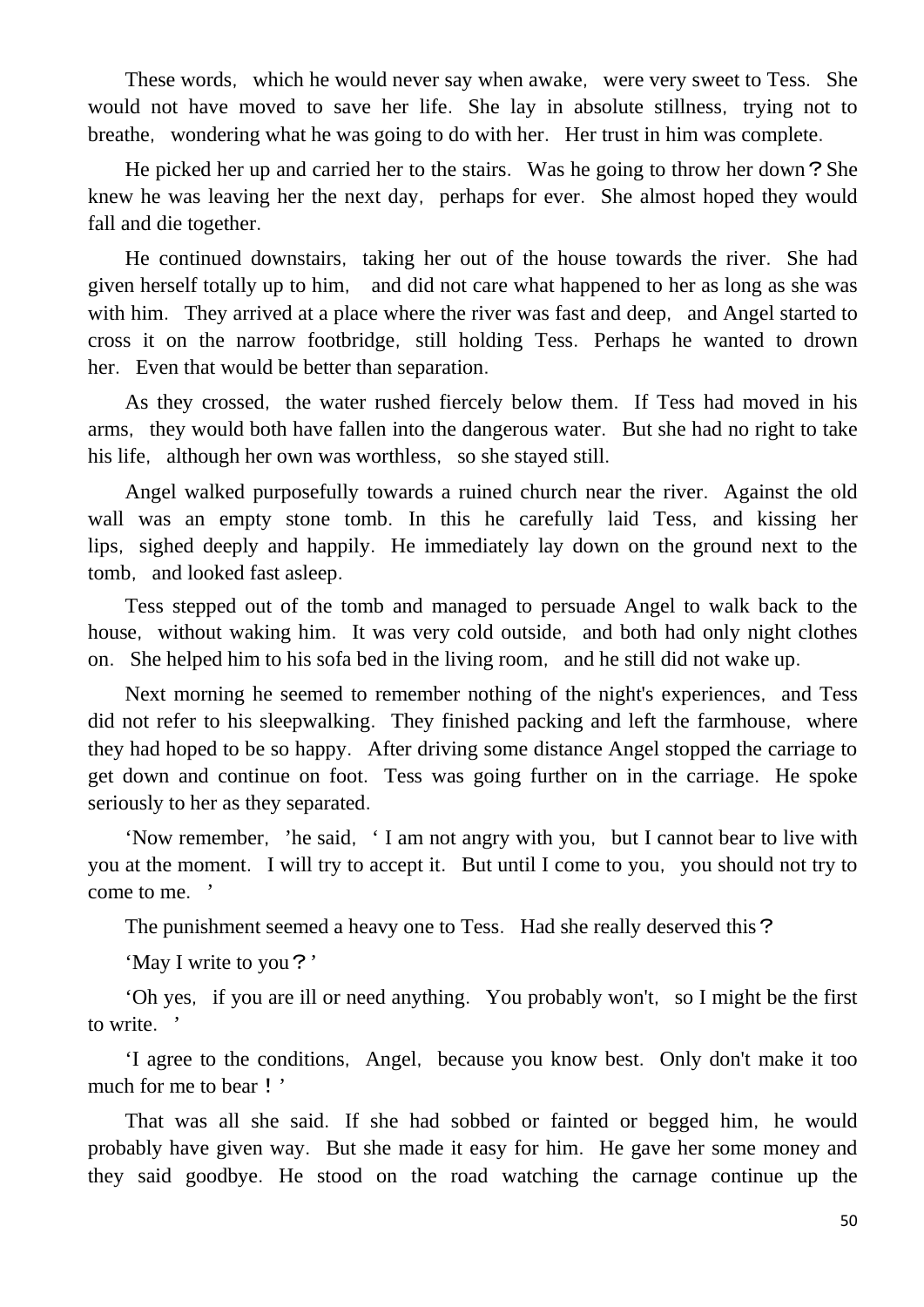hill, secretly hoping that Tess would look back. But she was lying half dead with misery inside. He turned to walk on alone, not realizing thai he still loved her.

#### **■ 16**

As the carriage drove on through Blackmoor Vale, Tess now began to awake from her sorrow and wonder how she could face her parents. She left the carriage and came into Marlott on foot. When she entered the little cottage, her mother was doing the washing as usual.

'Why Tess!'she cried when she saw her daughter.'I thought you were married ! Really married this time ! '

'Yes, mother, I am.'

'Then where's your husband?'

'Gone away for a time.'

'Gone away! When were you married then? Tuesday, as you said?'

'Yes, mother.'

'Married on Tuesday and today it's only Saturday, and he's gone away! What strange husbands you seem to find, Tess!'

'Mother!'Tess ran across to Joan and put her head on Joan's shoulder.'You told me I mustn't tell him. But I did-I couldn't help it—and he went away!'

'Oh you fool, you little fool ! 'cried her mother.

'I know, I know, 'sobbed Tess. 'But he was so good! I couldn't lie to him. And if only you knew how much I loved him and how much I wanted to marry him!'

'Well, it's too late now, 'said Mrs Durbeyfield. 'Whatever will your father say? He was very proud of your marriage. He's been telling them at the public house that you'll help his noble family become great again. Oh, there he is now!'

Tess ran upstairs, but through the thin walls she could hear the whole story being told to Sir John.

'People will laugh at me in the village!'he said.'Do you think he really did marry her, Joan? Or is it like the first?'

Tess could listen no more. Even her own family did not believe her. She could not stay. She gave her mother half the money which Clare had given her, and told her family she was going to join him. And so she left Marlott again, looking for work.

Angel Clare also returned home. He had spent three weeks since his wedding trying to remain calm and continue his studies, but with the disturbing picture of Tess always in his mind. He was beginning to wonder if he had treated her unfairly. She had been so much a part of his plans for the future that he was now thinking of countries where they could farm together. The idea of Brazil attracted him. The countryside, people and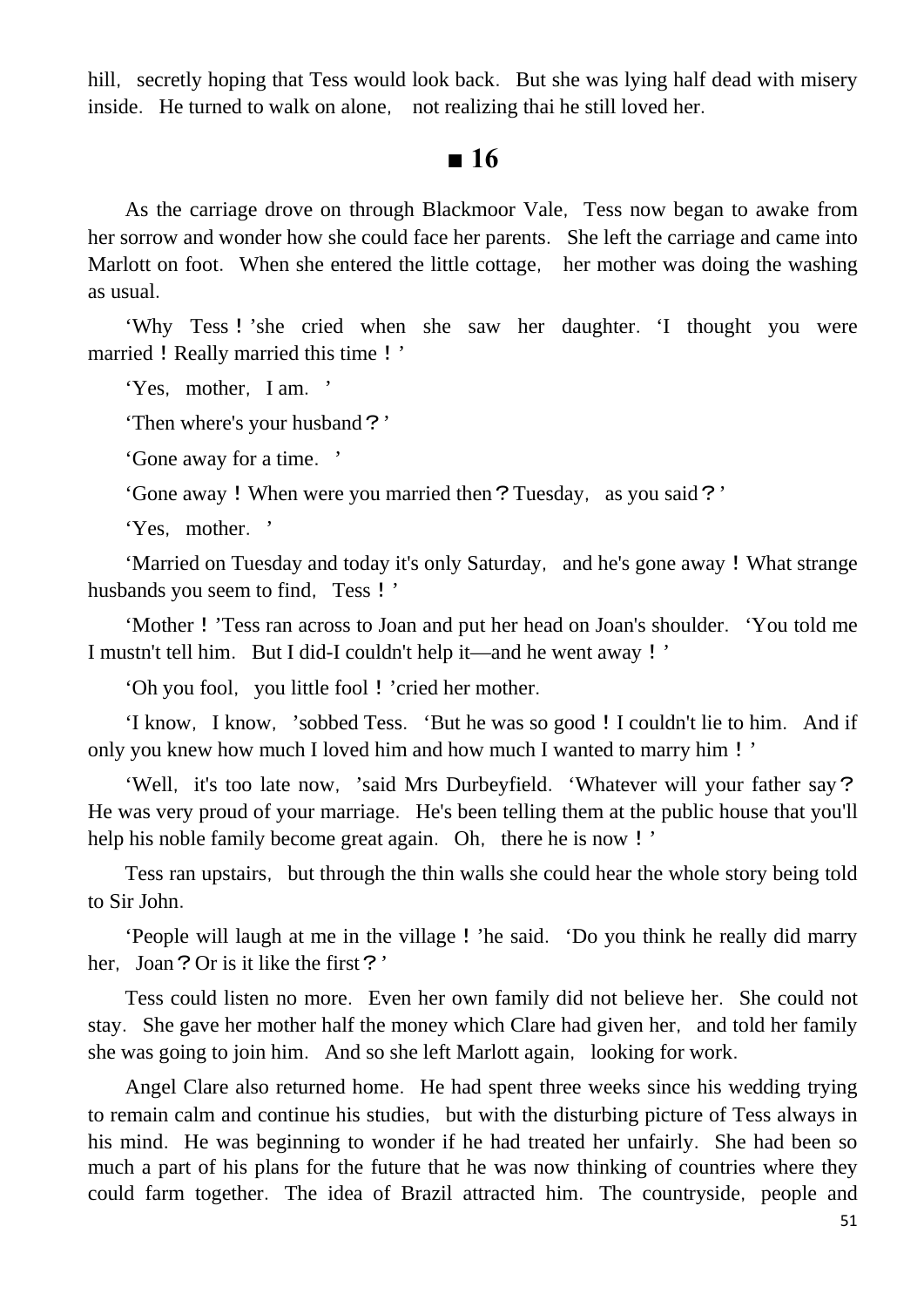habits would be so different. Perhaps they could make a new life there together. So he went back to Emminster to tell his parents his new plan.

'But where's your wife, dear Angel?' cried his mother when he arrived.

'She's at her mother's for the moment. I've come home in rather a hurry, because I've decided to go to Brazil. '

'Brazil! But they're all Roman Catholics there!'

'Are they? I hadn't thought of that. '

But Mr and Mrs Clare were even more interested in their son's marriage than in Brazil's religion.

'Angel, we do want to meet your wife. We are not in the least angry about this rather hurried wedding, so why haven't you brought her? It seems strange. '

Angel explained that she would be staying at her mother's while he went to Brazil alone to see if the country was suitable. He planned to bring her to meet his parents before he went there a second time, with her. But his mother was disappointed at not seeing Tess. She watched her son as he ate, and asked questions.

'Is she very pretty?'

'She certainly is!'

'And a maiden of course?'

'Of course.'

'I imagine you were her first love?'

'Exactly. '

His father asked no questions, but when the moment for evening prayers arrived, he chose a passage from the Bible.

'This passage is very suitable, as you are here, Angel. It is in praise of a pure wife. '

'We shall all think of her as your father reads it, ' added his mother. As they listened to the ancient, beautiful words, Angel felt like crying.

His mother said, 'You see, Angel, the perfect woman, the Bible tells us, is a working woman, not a fine lady, a girl just like your wife. A girl who uses her hands and heart and head for others. I wish I could have met her, Angel. As she is pure, she is fine enough for me.  $'$ 

Clare's eyes were full of tears. He quickly said goodnight and went to his room. His mother followed and stood at his door looking anxiously at him.

'Angel, why are you going away so soon? Have you quarrelled with your wife in these three weeks? Angel, is she …is she a woman with a past? The mother's instinct had found the cause of her son's worries.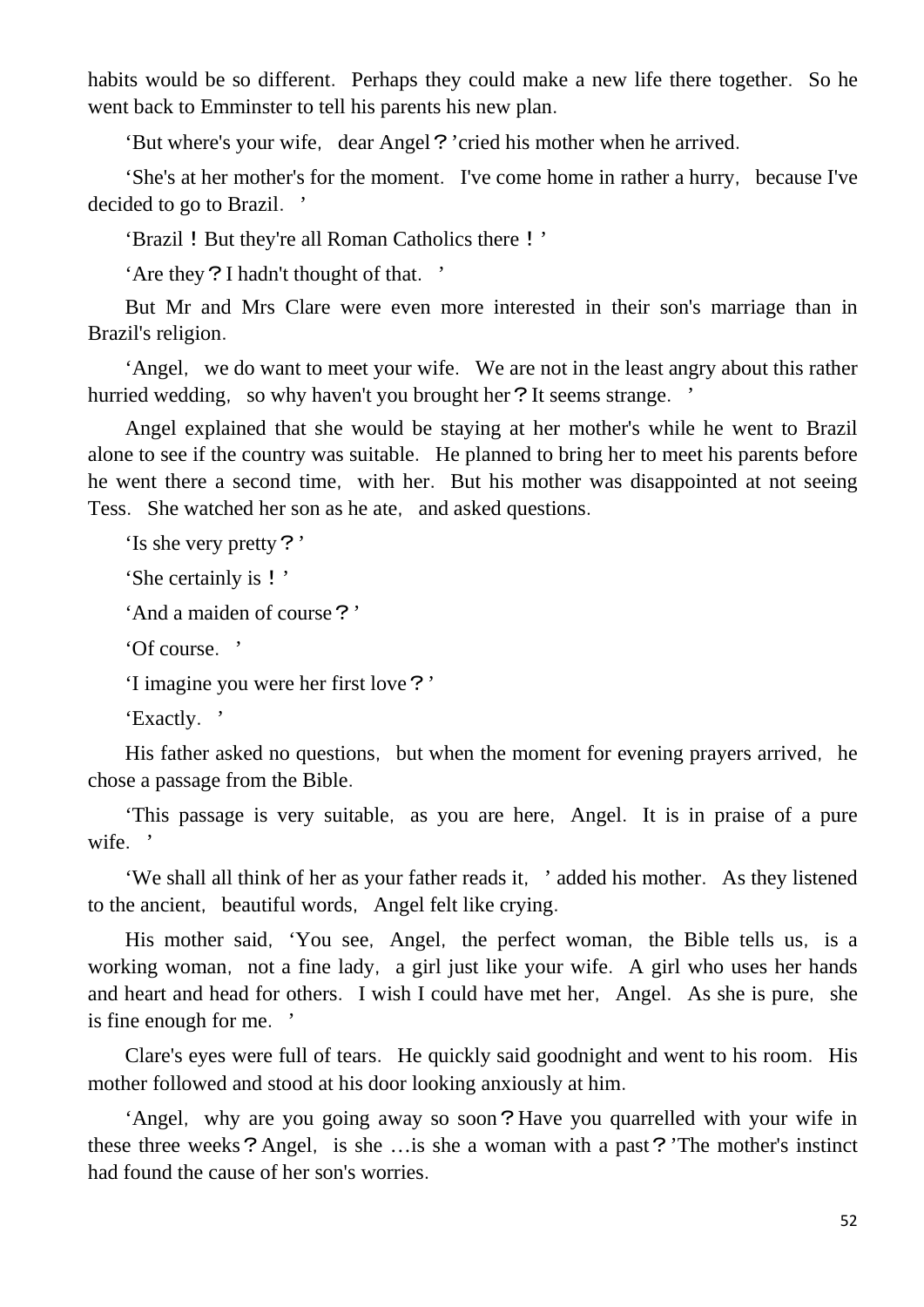'She is totally pure! 'he replied, and felt that he had to tell that lie, even if he went to hell there and then for it.

Then never mind the rest. There are few better things in nature than a pure country girl.'

Clare felt furious with Tess, because she had forced him to deceive his parents. Then he remembered her sweet voice, and the touch of her fingers on his face, and her warm breath on his lips. But this well-meaning young man, despite his advanced ideas, was still limited in his thinking. He could not see that Tess was in character as pure as the pure wife in the Bible.

The next day Clare left Emminster and began to prepare for his journey to Brazil. One day, returning from doing some business with a farmer, he happened to meet one of the dairymaids from Talbothays, Izz Huett. He knew her secret: she was an honest girl who loved him and who might have made as good a farmer's wife as Tess. He learnt from Izz that, of the other dairymaids, Retty had become ill, and Marian had started drinking. And Izz herself?

'Suppose I had asked you to marry me, Izz?'he asked.

'I would have said "yes", and you would have had a woman who loved you!'

A wild anger took hold of Clare. Society and its rules had trapped him in a corner. Why shouldn't he take his revenge on society?

'I'm going to Brazil, Izz, without Tess. We have separated for personal reasons. I may never be able to love you, but will you come with me?'

'Yes, I will, 'said Izz after a pause.

'You know it's wrong in the eyes of the world, don't you?Do you love me very much? More than Tess?'

'I do, yes, oh, I do love you, but not more than Tess. Nobody could! She would have laid down her life for you. '

Clare was silent. A sob rose inside him. He heard Izz's words again and again in his head: She would have laid down her life for you.

'I'm sorry, Izz, 'he said suddenly. 'Please forget what I said just now! I must be mad!'

'Oh please take me!Oh,I shouldn't have been so honest!'sobbed Izz.

'Izz, by your honesty you have saved me from doing something wicked. Thank you for that. And please forgive me ! '

And so Angel said goodbye to the miserable girl. But he did not turn towards Tess's village. He continued with his plan, and five days later left the country for Brazil.

And so the months passed. Tess found occasional dairy work for the spring and summer. She sent all Angel's money to her family, who as usual had many expenses and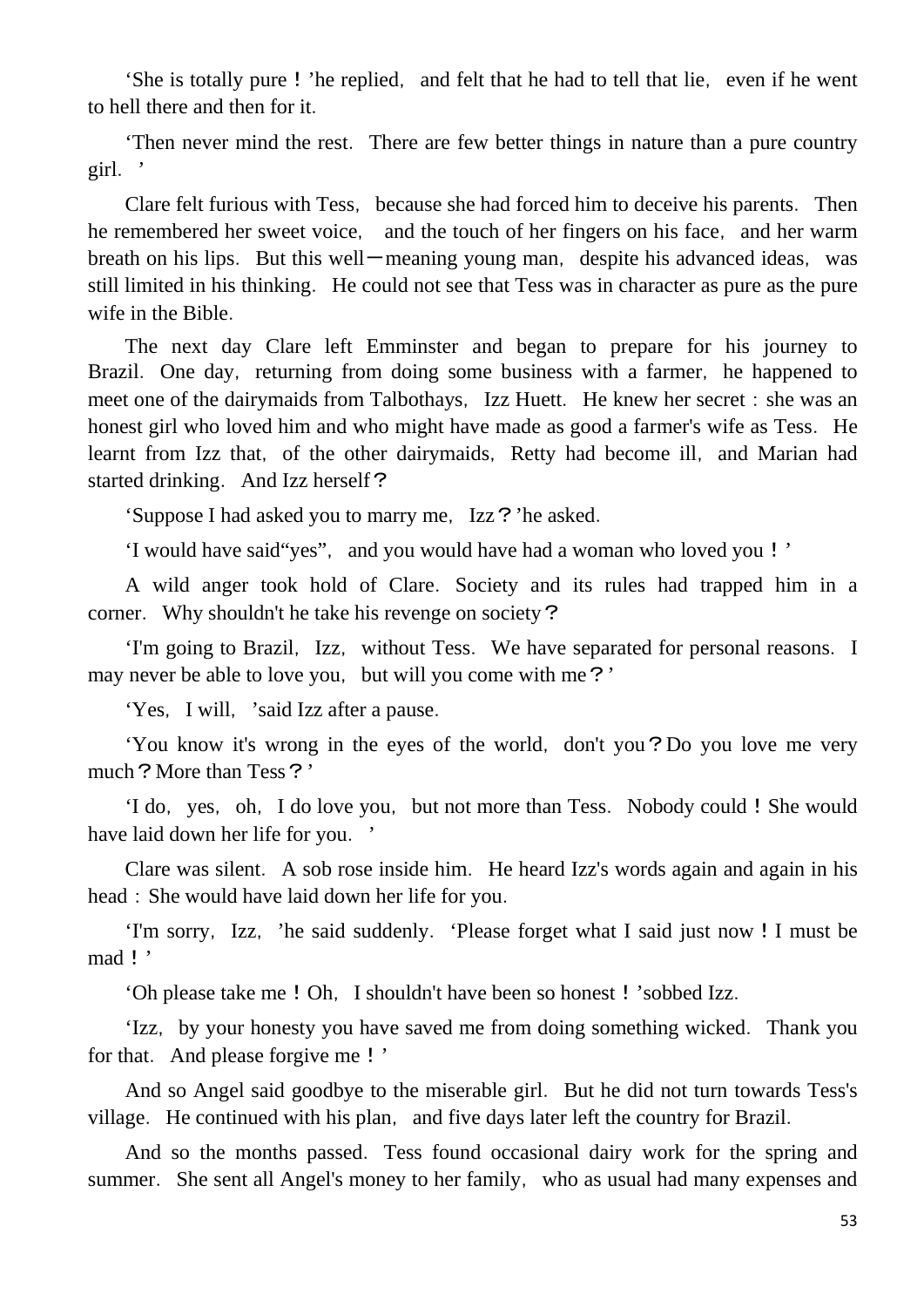hardly any income. She was too proud to ask Angel's family for more money. That winter she went to work at another farm, where Marian was working. Here the earth was poor, and the work was difficult. But Tess did not mind the hard work in the fields. As she and Marian dug out the vegetables in the pouring rain, they talked of Talbothays and of the sunny green fields and of Angel Clare. Tess did not tell Marian everything, so Marian could not understand why the couple were apart.

They wrote to Izz, asking her to join them if she had no other work. It was the coldest winter for years, but Tess and Marian had to go on working in the snow. Tess realized that the farmer was the same Trantridge man who had recognized her in the market town, and had been knocked down by Angel. He made her work twice as hard as the others.

When Izz came, Tess saw her whispering to Marian. Tess had a feeling it was important. 'Is it about my husband?'she asked Marian later.

'Well yes, Izz said I shouldn't tell. But he asked her to run away to Brazil with him!'

Tess's face went as white as the snow on the ground.

'What happened?'

'He changed his mind. But he was going to take her!'

Tess burst out crying. 'I must write to him! It's my fault! I shouldn't have left it to him! He said I could write to him! I've been neglecting him!'

But in the evening, in her room, she could not finish her letter to him. She looked at her wedding ring, which she wore round her neck in the day, and kept on her finger all night. What kind of husband would ask Izz to go to Brazil with him so soon after parting from his wife?

But this new information made her think again of visiting Angel's family in Emminster. She wanted to know why he had not written to her. She could meet his parents, who would surely be kind to her in her loneliness. So she decided to walk there from the farm at Flintcomb-Ash on a Sunday, her only free day. It was fifteen miles each way. She dressed in her best, encouraged by Marian and Izz, who sent her on her way at four o'clock in the morning. The girls sincerely loved Tess and wished for her happiness. It was a year since her wedding, and on that bright cold morning her unspoken hope was to win over her husband's family and so persuade him back to her.

Although she started cheerfully, she began to lose her courage as she approached Emminster. The church looked forbidding. Perhaps the rather strict parson would not approve of her travelling so far on a Sunday. But she had to go on. She took off her thick walking boots and hid them behind a tree, changing into her pretty shoes. She would collect the boots on the way out of town.

She took a deep breath and rang the bell at the parson's house. Nobody answered. She tried again. Silence. It was almost with relief that she turned and walked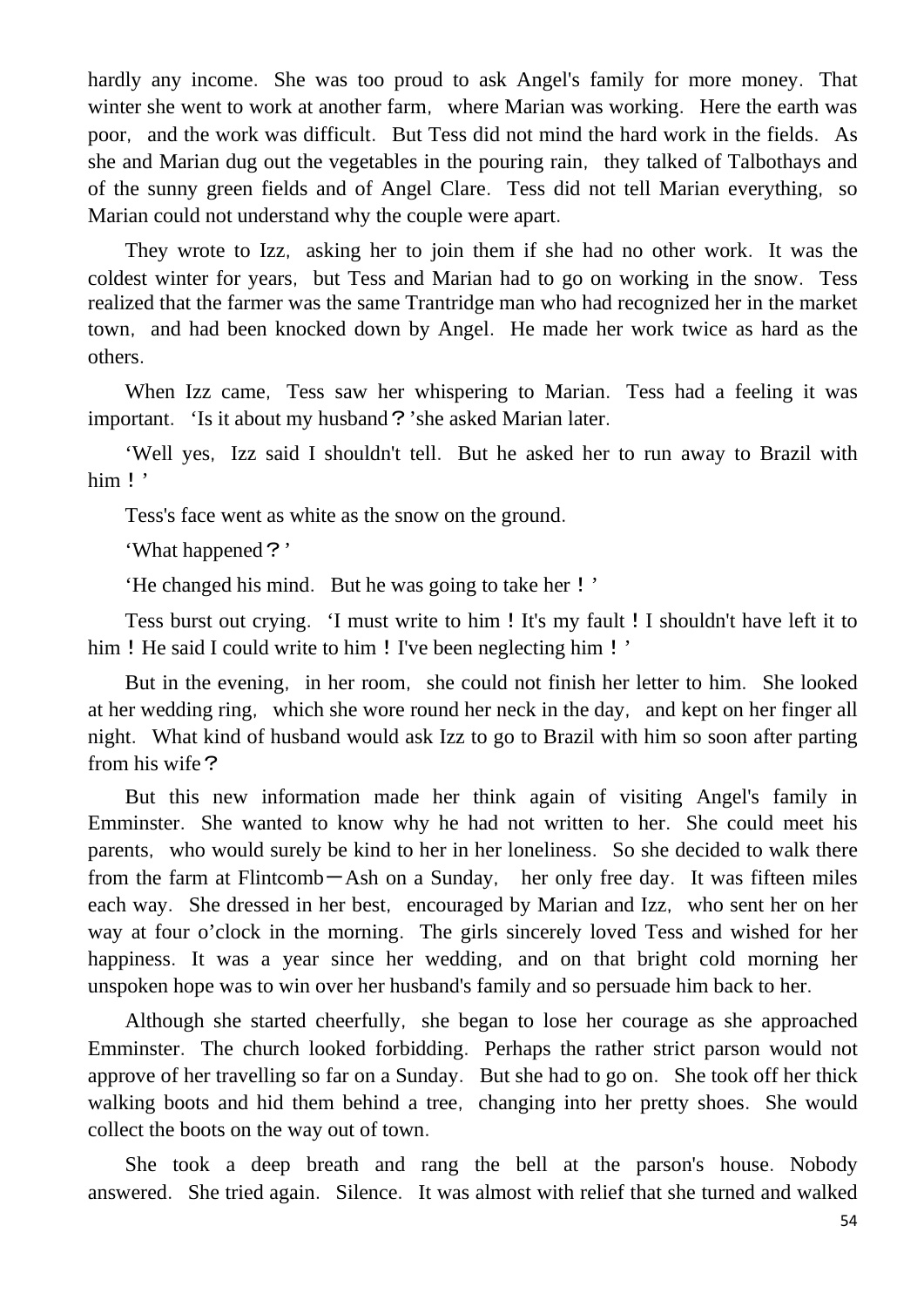away. Then she suddenly remembered that they must all be at church. So she waited in a quiet part of the street until people began to stream out of church. She immediately recognized Angel's brothers and even overheard some of their conversation.

'Poor Angel!'one of them said. 'There's that nice girl, Mercy Chant. Why on earth didn't he marry her instead of rushing into marriage with a dairymaid?'

'It's certainly very strange. But his ideas have always been most odd. '

They joined Mercy Chant as she came out of church, and walked together along the road Tess had walked into Emminster.

'Look, here's a pair of old boots, 'said one of the brothers, noticing Tess's boots behind the tree.

'Excellent walking boots, I see, 'said Miss Chant. 'How wicked to throw them away! Give them to me. I'll find a poor person who would like them. '

Tess walked quickly past them, tears running down her face. She continued walking as fast as she could away from Emminster. How unlucky that she had met the sons and not the father!Angel's parents would have taken poor lonely Tess to their hearts immediately, as they did every other lost soul, without thought of family or education or wealth.

She grew more and more tired and depressed as she walked the fifteen miles back to Flintcomb $-Ash$ , where only hard work awaited her. But on the way she noticed a crowd listening to a preacher and she stopped for a while to join them. The preacher was describing with enthusiasm how he had been wicked for years and how a certain parson had pointed it out to him: this had gradually turned him from wickedness. But Tess was more shocked by the voice than the words. She moved round behind the crowd to look at his face. As the afternoon sun shone full on him, she recognized Alec d'Urberville.

### **■ A Changed Man**

#### **■ 17**

This was the first time she had seen or heard of d'Urberville since she had left Trantridge. And although he stood there openly as a preacher, as a religious man, she still felt afraid of him. He had changed his clothes, his hair, his moustache and his expression, but could she really believe that he had changed his most secret thoughts and beliefs?

As soon as she recovered from her surprise, she moved away so that he would not notice her. But he suddenly caught sight of her, and the effect on him was electric. His enthusiasm faded, his voice hesitated, his lips trembled, his eyes dropped in confusion. Tess walked rapidly away along the road.

However, as she walked she felt he must be looking at her back as she walked away. And now she knew she could never escape the past, as she had hoped. Reminders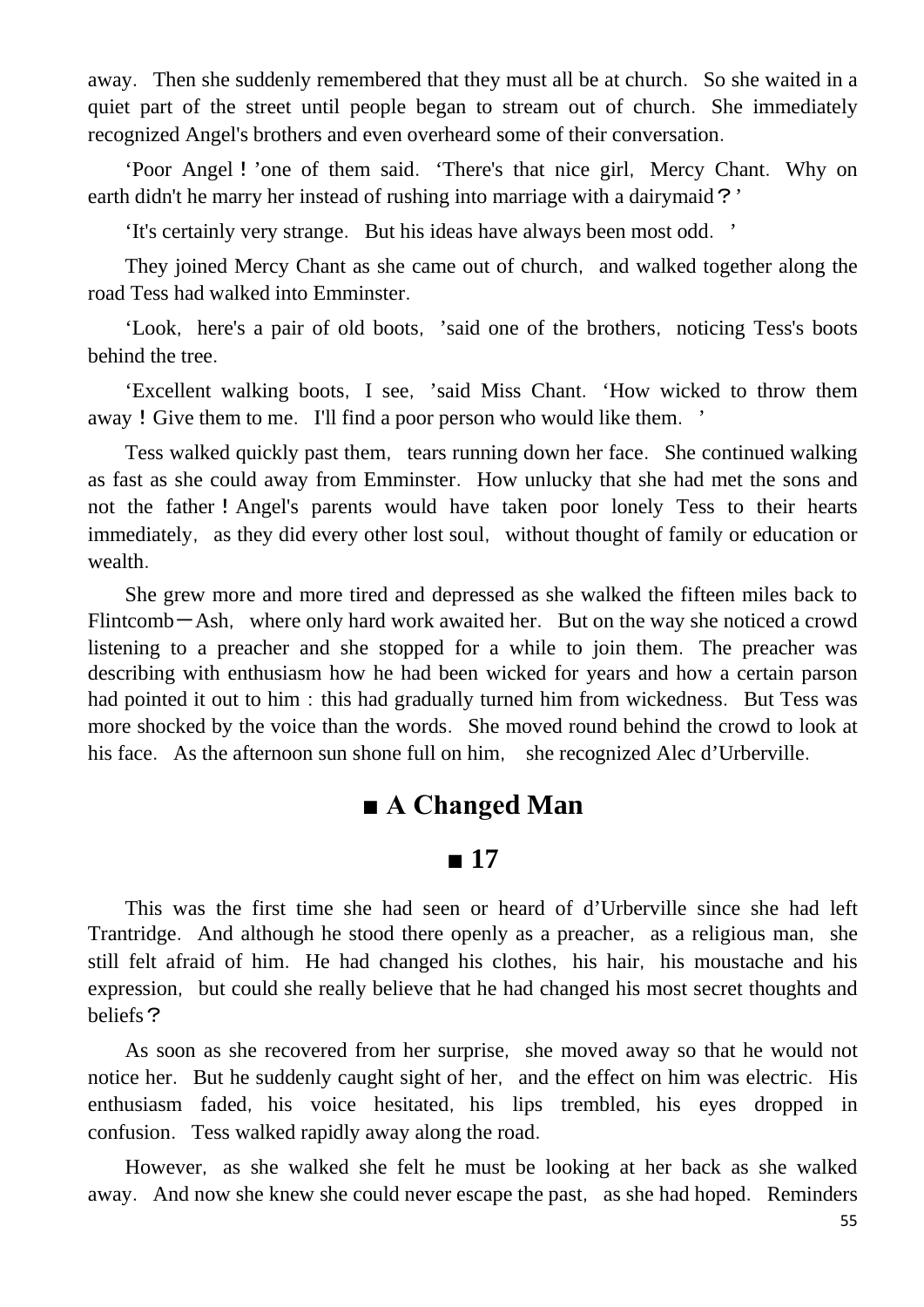of her past would surround her until she died.As she walked uphill she heard footsteps behind her, and, turning, saw that it was the one person in the whole world she did not want to meet this side of the grave.

'Tess!'he said.'I'm Alec d'Urberville!'

'I see you are, 'she said coldly. They walked on together.

'You may wonder why I'm following you. Well, I feel you are the person I would most like to save from hell. So I have come to do that. '

'Have you saved yourself?'Tess asked bitterly.

'God has done it all, not me! I must tell you how I came to believe in Him. Have you ever heard of the parson of Emminster, old Mr Clare? A very strict, sincere man.'

'I have, 'said Tess.

'Well, he came to Trantridge once and tried to show me how wicked my life was. I insulted him at the time. But later my mother died, and somehow I began to think about what old Mr Clare said. Since then my one desire has been to help others to understand God too…'

'Don't go on!'cried Tess.'I can't believe in such a sudden change!I almost hate you for talking to me like this, when you know how you've ruined my life!You enjoy yourself for a while and then you make sure of your place in heaven!'As she spoke she looked him full in the face with her great beautiful eyes.

'Don't look at me like that ! 'said Alec. 'Your eyes remind me of—well, women's faces have too much power over me. Don't look at me! It might be dangerous for you!'

Eventually they came to a crossroads, where a strange stone stood. It was a lonely, unfriendly place, where people did not like to stay for long. Alec stopped here.

'I must go to the right here. I'm preaching at six this evening. Tell me, how has your life been since we last met?'

Tess told him about the baby. Alec was shocked.

'You should have told me! But before we part, come, put your hand on this stone. It was once a holy cross. I'm afraid of your power over me. Swear on the cross that you will never tempt me into wickedness ! '

'Good God!How can you ask such an unnecessary thing!I don't want to see you ever again ! '

'No, but swear it. '

Tess placed her hand on the stone and swore.

'I shall pray for you, 'called Alec as he walked away. 'Who knows, we may meet again!'

Tess went on her way, feeling upset, and soon met a man on the road. He told her that the cross was not religious, but marked the place where a criminal was put to death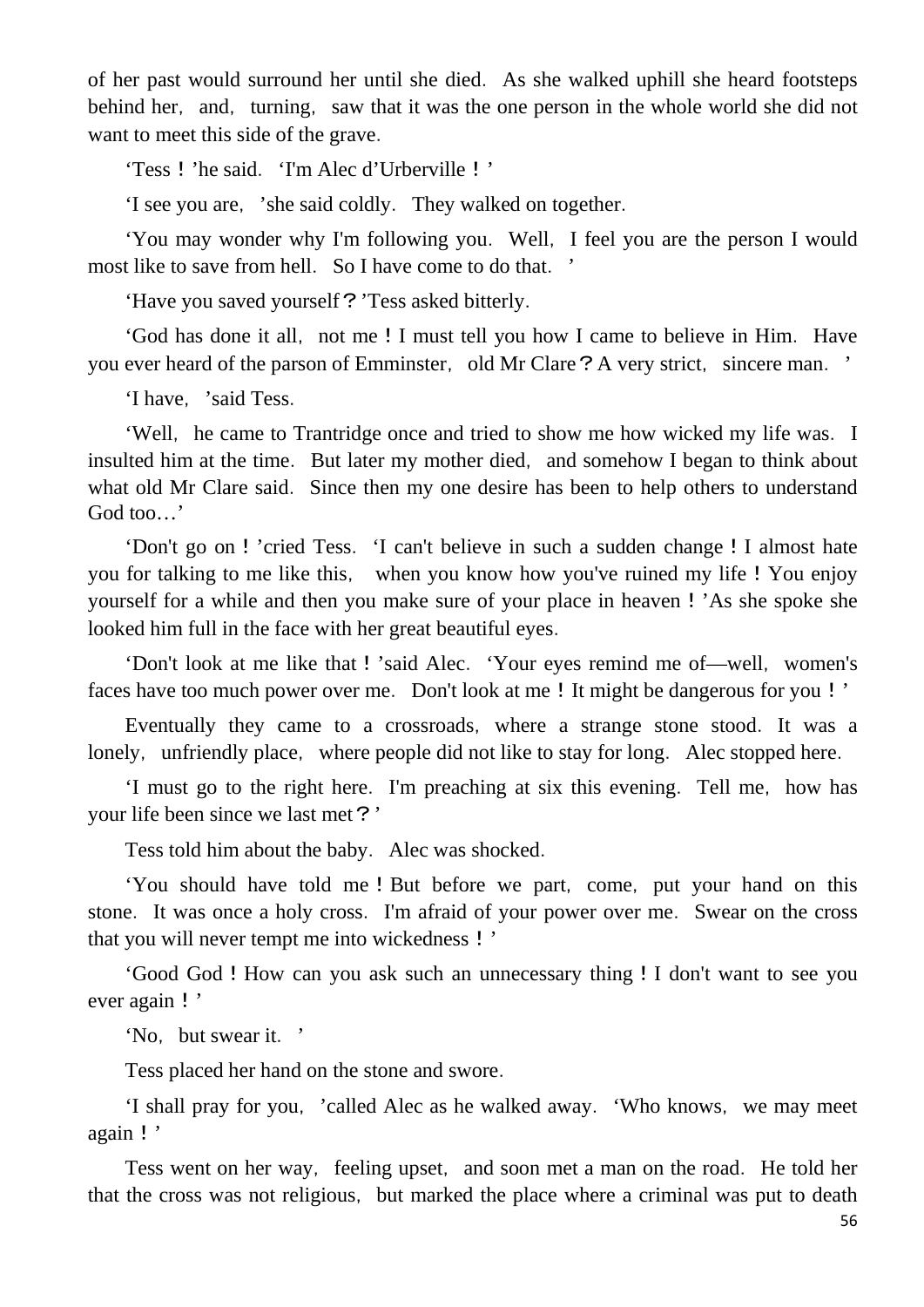and buried. Trembling a little at this information, she finally arrived at Flintcomb-Ash.

One day the following week when Tess was working in the fields as usual, Alec d'Urberville came to see her. He explained to her that he intended to sell his land at Trantridge and go to help poor people in Africa.

'Will you help me put right the wicked thing I did to you?Will you be my wife?'

'Oh no, sir!'she cried, horrified.

'Why not?'Disappointment was visible in his face. It was not only duty which pushed him to make this offer, but also his old passion for her.

'You know I don't love you, 'answered Tess. 'In fact, I love somebody else.'

'Perhaps that is only a passing feeling…'

'No!'

'Yes!Why not?You must tell me!'

'Well, then... I have married him. '

'Ah!'he cried and looked hard at her.

'It's a secret here, 'she begged. 'Please don't tell anybody.'

'Who is he?'asked d'Urberville.'Where is he?Why isn't he here to look after you? What sort of husband can he be, leaving you to work like this?'

'Don't ask ! 'cried Tess, her eyes flashing.

'Your eyes!' whispered Alec. 'I thought I no longer felt anything for you, but when I look into your eyes…'He took her hand.

She pulled it quickly away.

'Go now, please, in the name of your new religion, go! Respect me and my husband!'

'Don't worry, I can control myself. I just hoped that our marriage would take away the bad in both of us. But that plan is no good now. 'He walked slowly away, his head bent in thought.

The farmer approached at that moment and was angry with Tess for wasting time talking to a stranger. Tess preferred hard words from this man of stone to sweet ones from Alec d'Urberville. For a moment, however, she imagined escaping from her present hard life by marrying Alec, but rejected it immediately.

At home that night she began a letter to Clare, telling him of her great love for him. Reading between the lines he would have seen her secret fear for the future. But again she could not finish the letter, thinking of his offer to lzz, and so he never received it.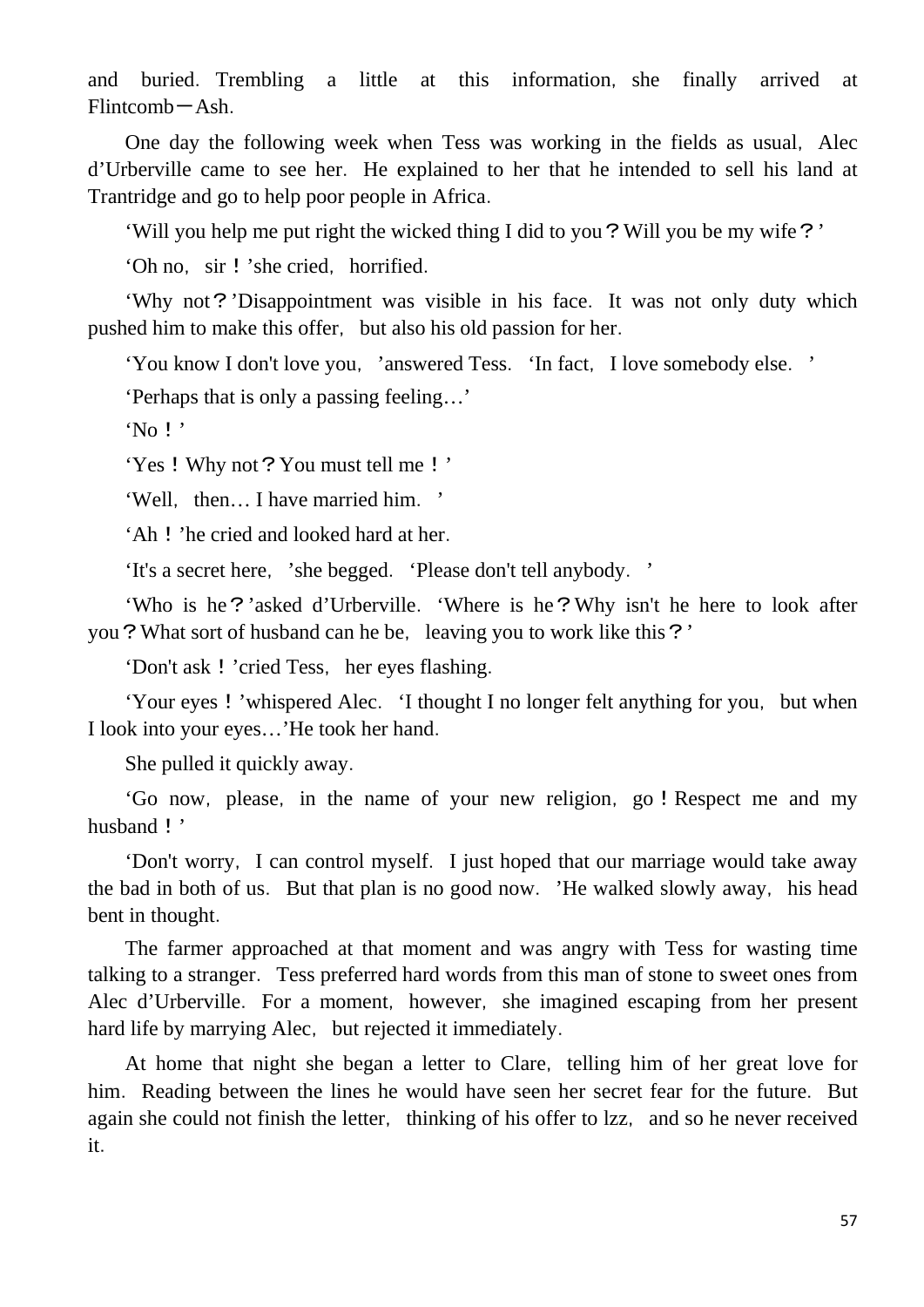On a Sunday in February she was eating her lunch in the cottage where she lived, when d'Urberville knocked at the door. He rushed in and threw himself into a chair.

'Tess!'he cried desperately.'I can't help it!I can't stop thinking of you!Pray for me, Tess!'

Tess did not pity him.'I cannot because I don't believe God would change His plans just because I asked Him. '

'Who told you that?'

'My husband.'

'Ah, your dear husband... Tell me what he believes.'

Tess explained, as clearly as she could remember, Angel's beliefs. Alec watched her closely.

'The fact is, you just believe whatever he says. That's just like you women!'

'Ah, that's because he knows everything! 'Tess replied with enthusiasm. 'What is good enough for him is good enough for me.'

'H'm, interesting, 'murmured d'Urberville. 'Perhaps he understands religion better than old Mr Clare. Perhaps he's right not to attach too much importance to the Bible and to fixed ideas. Perhaps I was wrong to become a preacher. Today I should be preaching at half-past two, and here I am! My passion for you was too strong for me!'

'You have let all those people down?They are waiting for you!'

'What do I care? You are the one woman I have always wanted. Why have you tempted me away from religion?I can't resist you!'His black eyes flashed passionately. He advanced towards her.

'I couldn't help your seeing me again! 'cried Tess, moving nervously away from him. 'Please leave me! Remember I am married! Remember I can't defend myself!'

Alec stopped, turned, and went out without another word. But he went on thinking of Angel's religious logic, as explained by Tess. It seemed to make sense. 'That clever husband doesn't know that his ideas may lead me back to her! 'he laughed to himself.

In March the threshing-machine came for a day to Flintcomb-Ash. It was a huge red machine which ate all the corn the farm-workers could feed it. Next to it stood the engine which ran it, and the engineer. He lived in a world of fire and smoke, and was permanently black,as if he came from hell.The farmer put Tess next to the  $threshold - machine$ , so that she had the hardest and most tiring job of all. She had little chance to talk or rest, and at lunch time was about to start eating when she noticed d'Urberville approaching. He had Changed his parson's clothes and now looked just like the young gentleman she had first met at Trantridge.

'I am here again, you see, 'he said, smiling at her.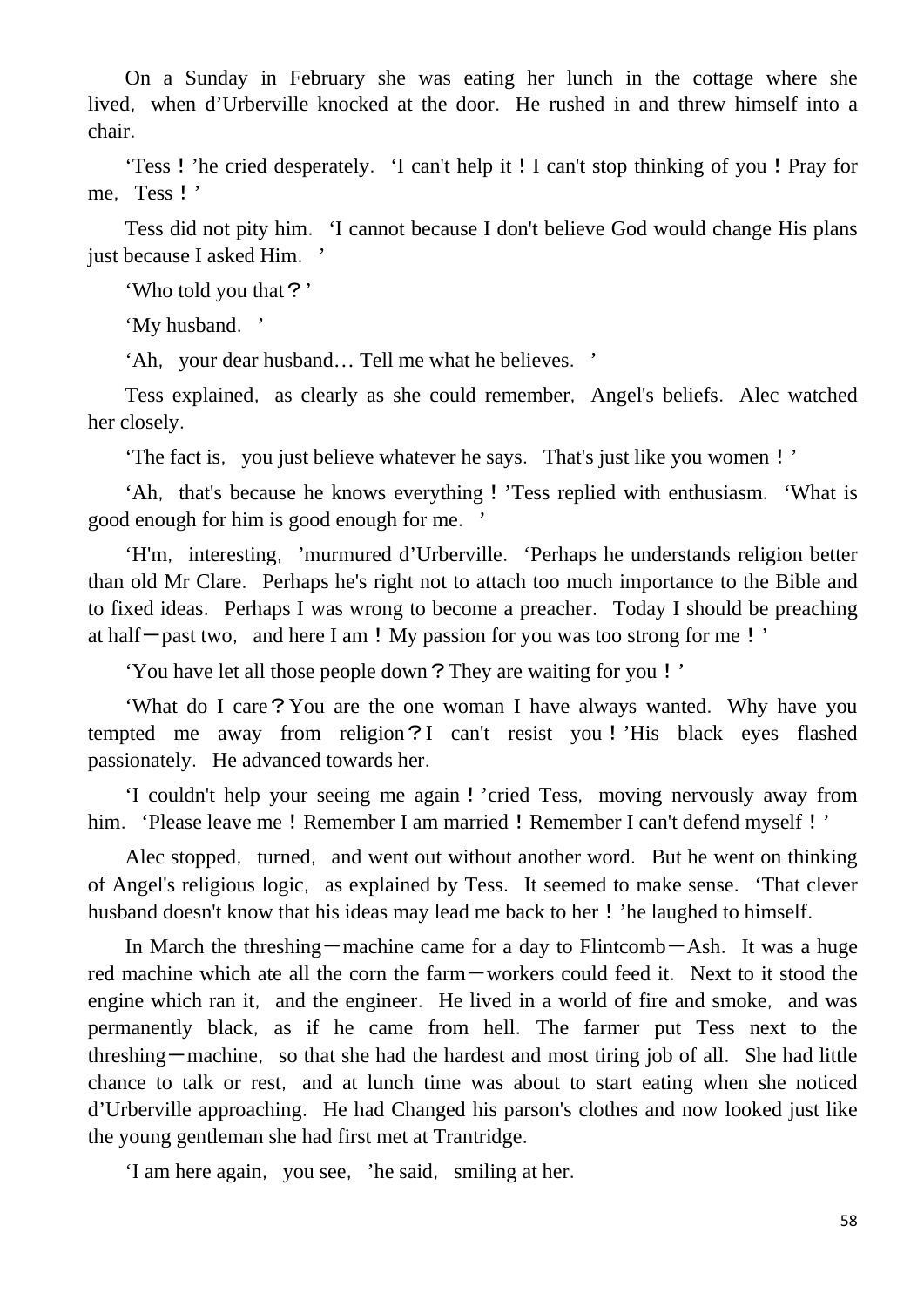'Why do you bother me like this?'she cried.

'You trouble me!Your eyes look at me night and day.I can't forget them. Tess, when you told me about that child of ours, my feelings for you became strong again. I have lost interest in religion and it is your fault!'

'You have stopped preaching?'asked Tess, shocked.

'I have.What a lot of stupid people they are to listen to a preacher anyway!And I am convinced that your wonderful husband's views are better than old Parson Clare's. I don't know how I became so enthusiastic! So now, here I am, my love, just as in the old times!'

'Not like that at all, no, now it's different!' she said firmly. 'Oh why couldn't you stay religious?'

'Because you've explained your husband's ideas so well to me that I accept them!Ha ha! But seriously, Tess, you need help. I am here and this husband of yours is not.Come with me!My carriage is waiting the other side of the field!You have tempted me, now share my life for ever! 'He put an arm round her waist. Tess was red with anger but said nothing. She picked up a heavy leather glove and hit him in the face with it. It was an action which her ancestors must have often practised. Alec jumped up and wiped the blood from his mouth.

'Remember one thing! 'he said angrily, only just controlling himself as he held her by the shoulders. 'Remember, my lady, if you are any man's wife, you are mine! I will have you again! I'll come back for an answer later on!'

So he left, and the farm-workers started the afternoon's threshing. It went on until the evening, as the work had to be finished that day. Tess became more and more exhausted and was near to fainting when they finally stopped. Alec d'Urberville, who had been waiting for this moment, appeared at her side.

'You are so weak, 'he said, holding her arm. 'I've told the farmer he should not use women for work with the threshing—machine. It's too hard. I'll walk home with you.'

'Oh yes, please do!'murmured Tess, too tired to be afraid of him. 'You are kind sometimes. And at least you wanted to put right the wrong by offering to marry me. '

'If I can't marry you, at least I can help you. I have finished with religion. But you must trust me! I have enough money to help your family and make them comfortable. '

'Have you seen them lately?'asked Tess quickly.'God knows they need help…but no—no, I can take nothing from you, either for them or for me! Please leave me alone!'

As soon as she reached her room she wrote a passionate letter to Angel. My own husband,

I must call you that.I must ask you for help—I have no one else!I am so open to temptation, Angel! I cannot tell you who it is. Can't you come to me now, before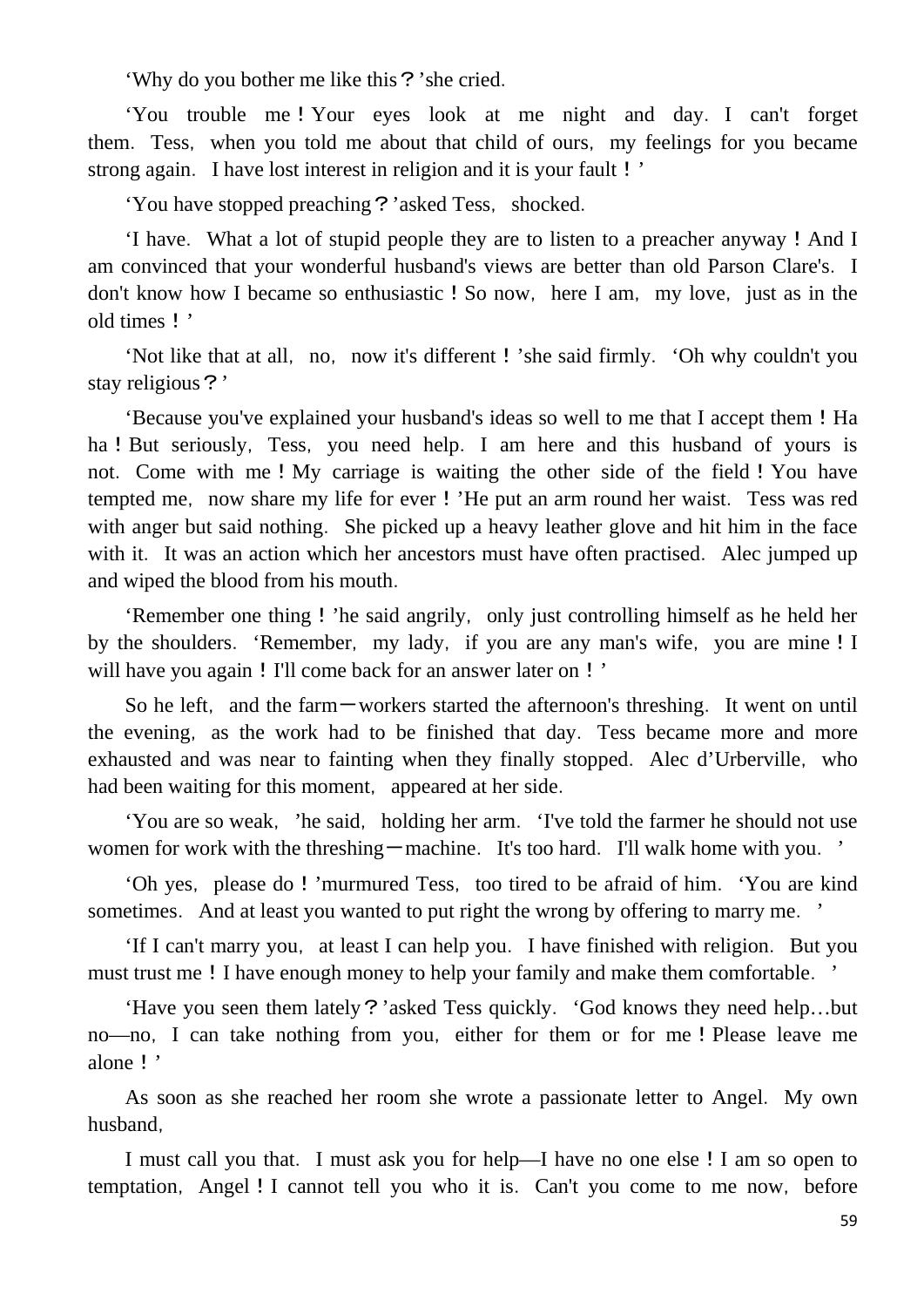anything terrible happens? I know you are far away, but I need help! I know I deserved the punishment you gave me, but please, Angel, please be kind to me! If you would come, I could die in your arms!

I live only for you. Don't think I shall be bitter because you left me. I am so lonely without you, my darling!

Haven't you ever felt one little bit of your love for me at the dairy?I am the same woman you fell in love with then, the very same. As soon as I met you, the past was dead for me. Can't you see this?

How silly I was to trust that you would always love me!I ought to have known I couldn't be so lucky.

People say I am still rather pretty, Angel. But I don't care about my looks because you are not here.

If you won't come to me, could I come to you? I'm so worried! I'm afraid I may fall into some wicked trap. Save me from what threatens me !

Your faithful heartbroken

Tess

# **■ 18**

This desperate cry for help eventually arrived at the parson's house in Emminster. Old Mr Clare was pleased.

'I think this letter is from Angel's wife.I hope this will bring him home more quickly. He did say he was planning to come home next month. '

'Dear boy,I hope he will get home safely,'murmured Mrs Clare.'I still feel he should have gone university like the other two. He should have had the same chance as them, Church or no Church. '

This was the only complaint she ever made to her husband. He too was worried that he had been unfair to Angel. They blamed themselves for this unfortunate marriage. If Angel had studied at Cambridge he would never have become a farmer and married a country girl. Still, his more recent letters showed that Angel was planning to come home to fetch her, so perhaps their quarrel, whatever it was, could be settled.

Angel himself was at this moment riding across Brazil towards the coast. He had never completely recovered from the serious illness he had had when he first arrived. He was not as strong as before, and looked much older. The country had been a disappointment to him. Many farmers had come here from England hoping to make their fortune, and had died in the fields or on the roads. He knew now he could not farm here.

His attitude to life had changed during this time. He began to look again at what was right and wrong. He began to see that a person should be judged not only on what he has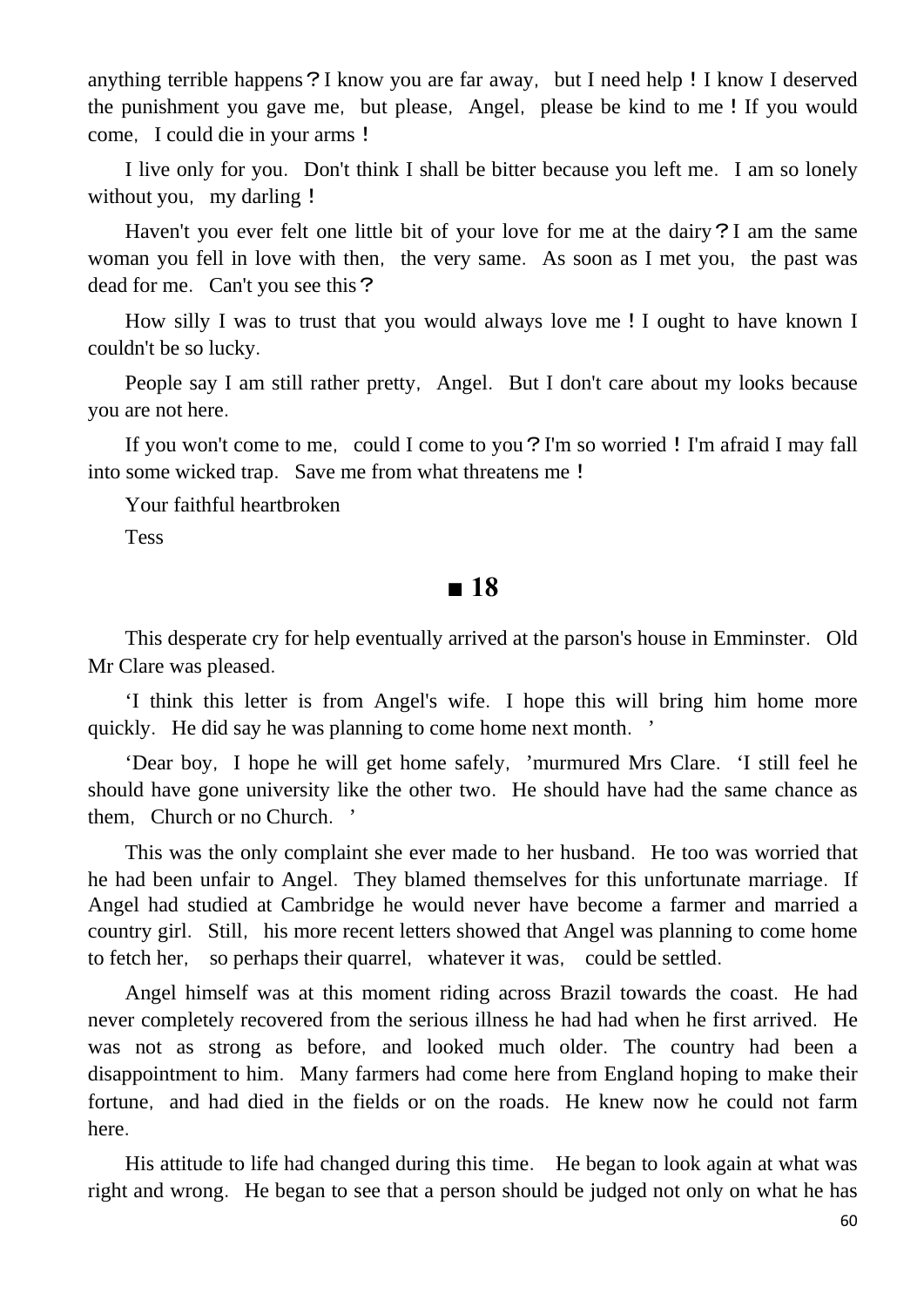done but also on what he wanted to do. He began to think that he had perhaps been unfair to Tess, and he thought about her with growing affection.

He wondered why she had not written. He forgot that he had told her not to write first. He did not realize that she was obeying his orders exactly, although it was breaking her heart.

On his journey, he travelled with another Englishman. They were both depressed and both told each other their problems. The stranger was older and more experienced than Angel. He had a different, more open approach to life. He told Angel clearly that he was wrong in parting from Tess.

The next day they got wet in a thunderstorm. The stranger fell ill and died a few days later. Death came as no surprise in that unfriendly land. Clare buried him, and continued his journey. The man's words were somehow given greater importance by his unexpected death, and suddenly Clare felt ashamed. Tess had committed no crime. He should believe in her character, and not object to a past action she could not avoid. He remembered the words of Izz Huett: She would have laid down her life for you. No woman could do more. How she had looked at him on their wedding day—as if he were a god! And during that terrible evening by the fireside, when she told him her story, how desperately sad she had been to realize he might not love her any more.

Meanwhile Tess was not hopeful that Angel would come in answer to her letter. The past had not changed, so he might not change either. Nevertheless she spent her spare time preparing for his possible return, practising singing the songs he used to like, tears rolling down her cheeks all the while.

One evening she was in the cottage as usual when there was a knock at the door. A tall thin girl came in and Tess recognized her young sister  $Liza-Lu$ .

'Liza-Lu!'said Tess. 'What's the matter?'

'Mother is very ill, 'her sister said seriously, 'and father is not well either and says a man of such noble family shouldn't have to work. So we don't know what to do. '

Tess thought for a moment. She realized she had to go home immediately, although her time was not yet up at the farm. She left her sister to rest for a while, and she herself set off at once with her possessions in a basket.

Although it was night and she had a fifteen $-\text{mile walk}$ , she felt quite safe. She was only worried about her mother, and did not notice the strange shapes of trees and hedges in the darkness. At three in the morning she passed the field where she had first seen Angel Clare, and felt again the disappointment when he did not dance with her. And when she saw the family cottage, it seemed to be part of her body and life, as it always did.

She found her mother recovering from her illness, and took over as head of the household. Her father did not seem ill. and had a new plan for earning money.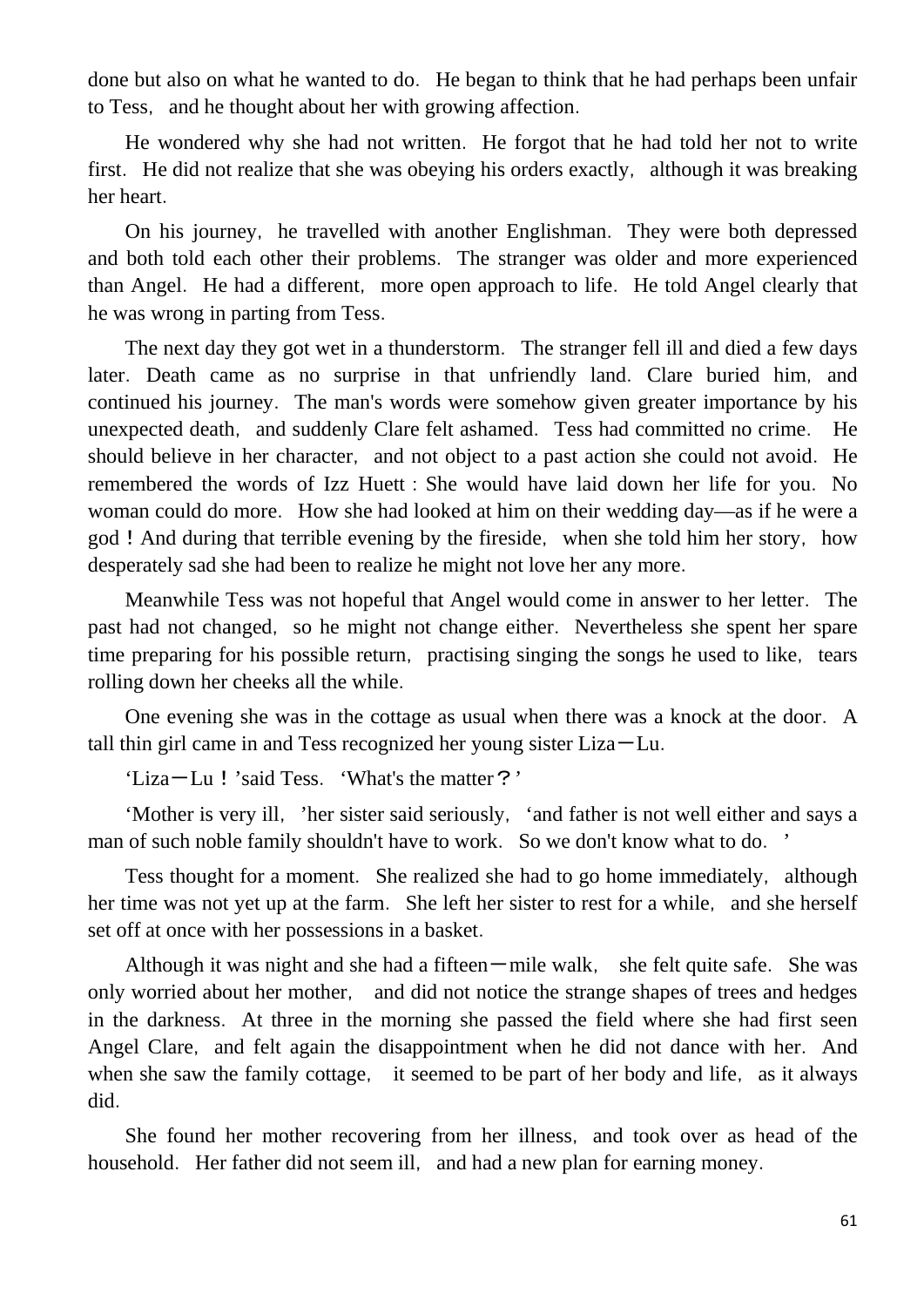'I'm going to find all the historians round here,'he said,'and get them to pay money to keep me going. After all, they pay to look after old ruins, and I'm of historical interest. I think they'll be pleased to do it!'

Tess did not have time to answer. She nursed her mother, fed the children, and worked in the garden, planting vegetables for next year. She enjoyed working outside, among her neighbours. One evening when it was almost dark, she was digging happily in the vegetable garden, some distance from the cottage. It was a clear, fresh night, with smoke blowing about from small fires in the gardens. Suddenly she saw a man's face in the light of a fire. It was d'Urberville! She gasped and stepped back, her face pale.

'What are you doing here?'

'My dear Tess, I just want to help you, to see you. Have you finished at that farm?'

'Yes, I have.'

'Where are you going next?To join your dear husband?'

'Oh, I don't know!' she said bitterly. 'I have no husband!'

'That is quite true in one way. But you have a true friend. When you go back to your cottage, you'll see what I've done for you.'

'Oh Alec,I wish you wouldn't give me anything!I—I have enough,I—I just don't want to live at all! 'Her tears fell as she started digging again. When she looked round, d'Urberville had left.

On her way back one of her sisters rushed towards her shouting, 'Tess! Tess! Mother is much better but father is dead!'

'But father was only a little bit ill!' said Tess, trying to take in the news.

'He dropped down just now, and the doctor said there was no hope for him because it's his heart!'

Poor John Durbeyfield's death had more importance than his family realized at first. The cottage was in his name. On his death the farmer who owned it decided to put farm workers in it, and told the Durbeyfields to leave. They were not much respected in the village because of John's laziness. Tess also felt guilty that her presence might have influenced the farmer. The village people clearly thought she was not a good example for their children.

So on Lady Day the Durbeyfields had to leave their old home. The night before they left, d'Urberville came to visit Tess, to offer her and her family a little house on his land at Trantridge. Her mother could look after the chickens, and he would pay for the children to go to school. Tess firmly rejected his offer. But when he had gone, for the first time a feeling of anger rose in her against her husband. She had never intended to do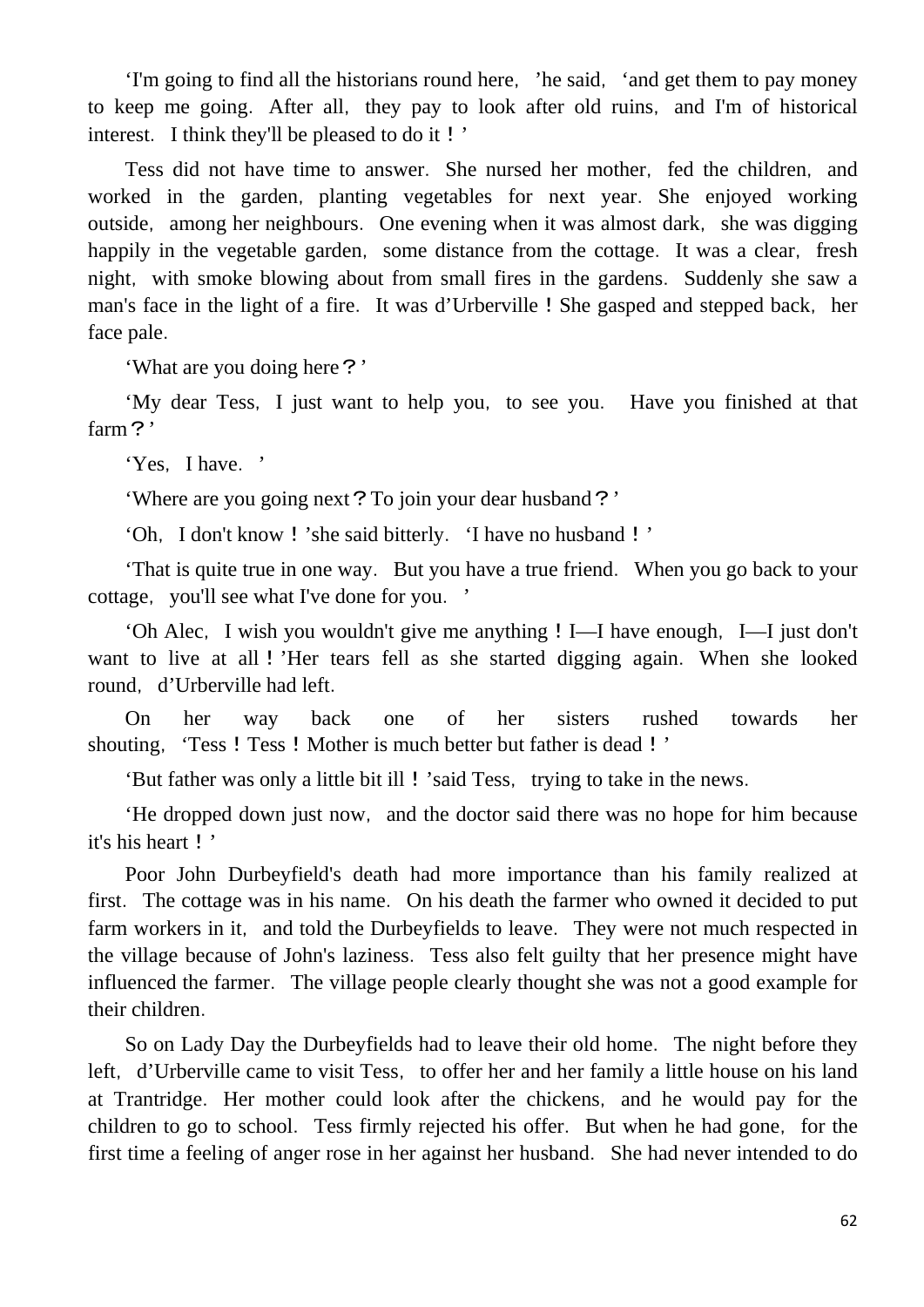wrong and he had punished her too hard! She passionately wrote these few words to him:

Oh why have you treated me so badly, Angel?I do not deserve it. You are cruel! I intend to forget you. You have been so unfair to me!

T

She ran out and posted it before she could change her mind.

'I see there's been a visitor,'said her mother,coming into the living room later. 'Your husband, was it?'

'No, it wasn't him. He'll never, never come, 'said Tess hopelessly. She had said it was not her husband, but she was feeling more and more that d'Urberville was physically her husband.

Next day their possessions were put on a waggon and taken to Kingsbere. Mrs Durbeyfield had booked rooms there, as it was the family home of the d'Urbervilles, and she still hoped some good would come of belonging to the ancient family. But as they approached Kingsbere after a long and tiring day's journey, a man came to tell them there were no rooms available. Tess and her mother unloaded the waggon, and left the children and furniture near the churchyard wall, while they looked for somewhere to stay. But all the rooms were full.

Tess looked desperately at the pile of their possessions. In the cold sunlight of this spring evening the furniture looked old and the pots looked worn.

'Tombs belong to families for ever, don't they?'asked her mother brightly, having looked round the churchyard. 'Well, that's where we'll stay, children, until the place of your ancestors finds us some shelter!'

Tess helped her mother move the big bed against the church wall. Underground were the tombs of the d'Urbervilles, and at the head of the bed was a beautiful old window, in which the symbols on the Durbeyfield seal and spoon could be seen. The children were put to bed all together for warmth and comfort.

'Tomorrow we'll find somewhere better!'said Joan cheerfully. 'But Tess, what's the good of you playing at marrying gentlemen, if it leaves us like this!'

Tess went inside the ancient church and stared sadly at the tombs of her ancestors. She thought she saw a movement and turned to look again at a stone figure lying on a tomb. When she saw it was Alec d'Urberville lying there, she almost fainted.

'I'm going to help you, 'he said, jumping up and smiling at her. 'You'll see that I'm more useful than a real d'Urberville. I'll see your mother. You'll thank me for this! 'As he brushed past her, she dropped her head on to the cold stone of the tomb.

'Why am I on the wrong side of this stone?'she whispered.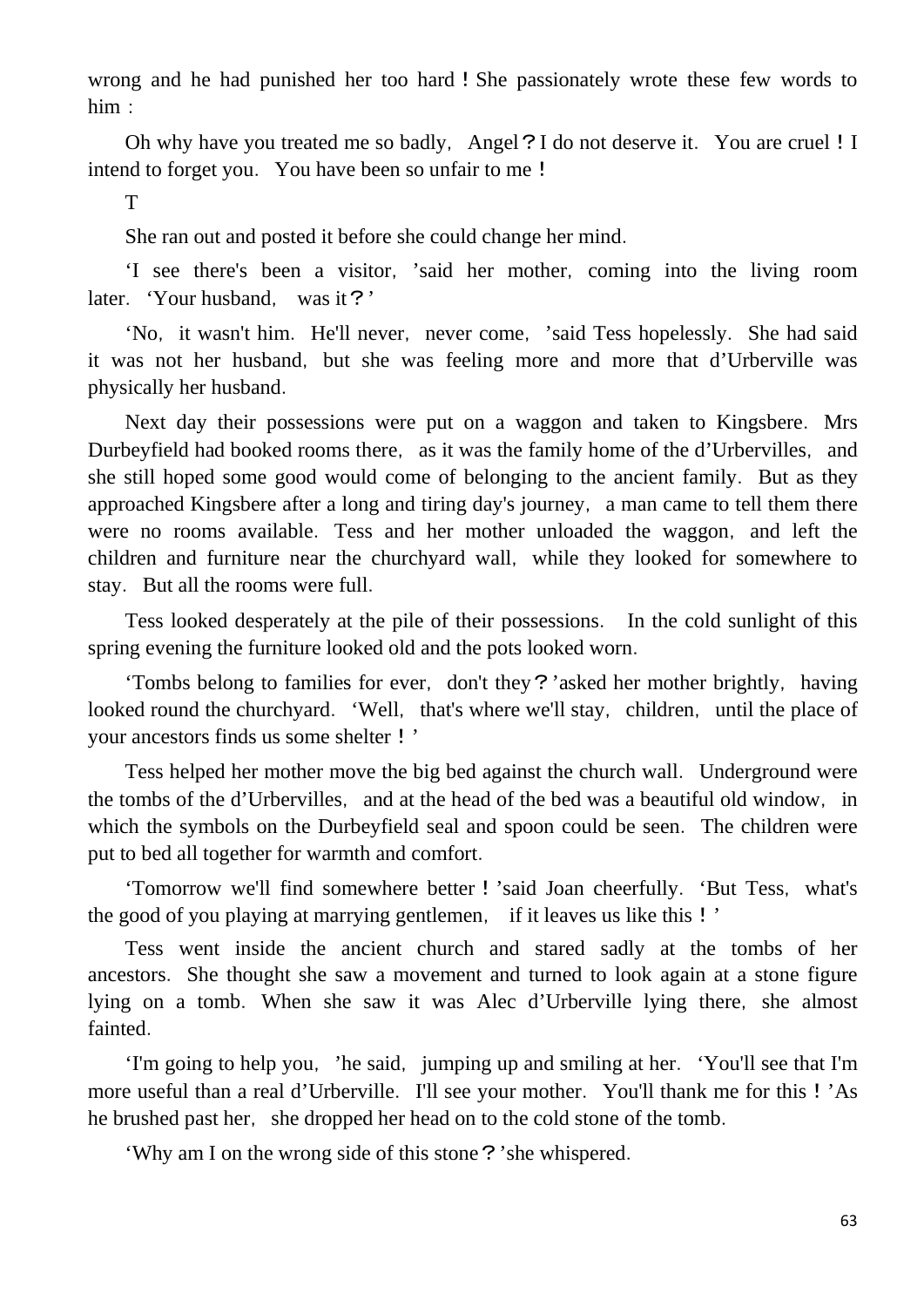Marian and Izz had seen Tess moving house with her family, and knew what a difficult position she was in. They generously hoped she would one day be happy with Angel again, and were afraid for her, knowing that Alec d'Urberville was constantly tempting her. They decided to write a letter to Angel Clare, to inform him of the dangerous situation his wife was in. This is what they wrote:

Dear Sir,

Watch out for your wife if you love her as much as she loves you. She is in danger from an enemy in the shape of a friend. A woman's strength cannot last for ever, and water, if it drops continually, will wear away a stone—yes, even a diamond.

From two well-wishers

#### **■ The End**

#### **■ 19**

It was evening in the parson's house at Emminster. Mr and Mrs Clare were waiting anxiously for Angel's return.

'He won't be here yet, my dear, 'said old Mr Clare, as his wife went to the front door for the tenth time. 'Remember his train doesn't come in till six o'clock, and then he has to ride ten miles on our old horse. '

'But he used to do it in an hour, 'said his wife impatiently. Both knew it was useless to talk about it, and the only thing to do was wait.

When they heard footsteps they rushed outside to meet the shape in the darkness.

'Oh my boy, my boy, home at last!' cried Mrs Clare, who at that moment cared no more for Angel's lack of religion than for the dust on his clothes. What woman, in fact, however firm her beliefs, would not sacrifice her religion for her children? Nothing was more important to Mrs Clare than Angel's happiness.

But as soon as they reached the living room, she saw his face clearly in the light of the candles. She gave a cry and turned away in sorrow. 'Oh, it's not the Angel who went away ! '

Even his father was shocked to see the change in his son.They would not have recognized him if they had passed him in the street. The cruel climate and hard work had aged him by twenty years. He was like a shadow, thin and bony, with no spring in his step and no enthusiasm in his eyes.

'I was ill over there, 'he said, noticing his parents concern. He had to sit down, being weak after his journey.

'Has any letter come for me?'he asked eagerly. 'The last one...'

'From your wife?'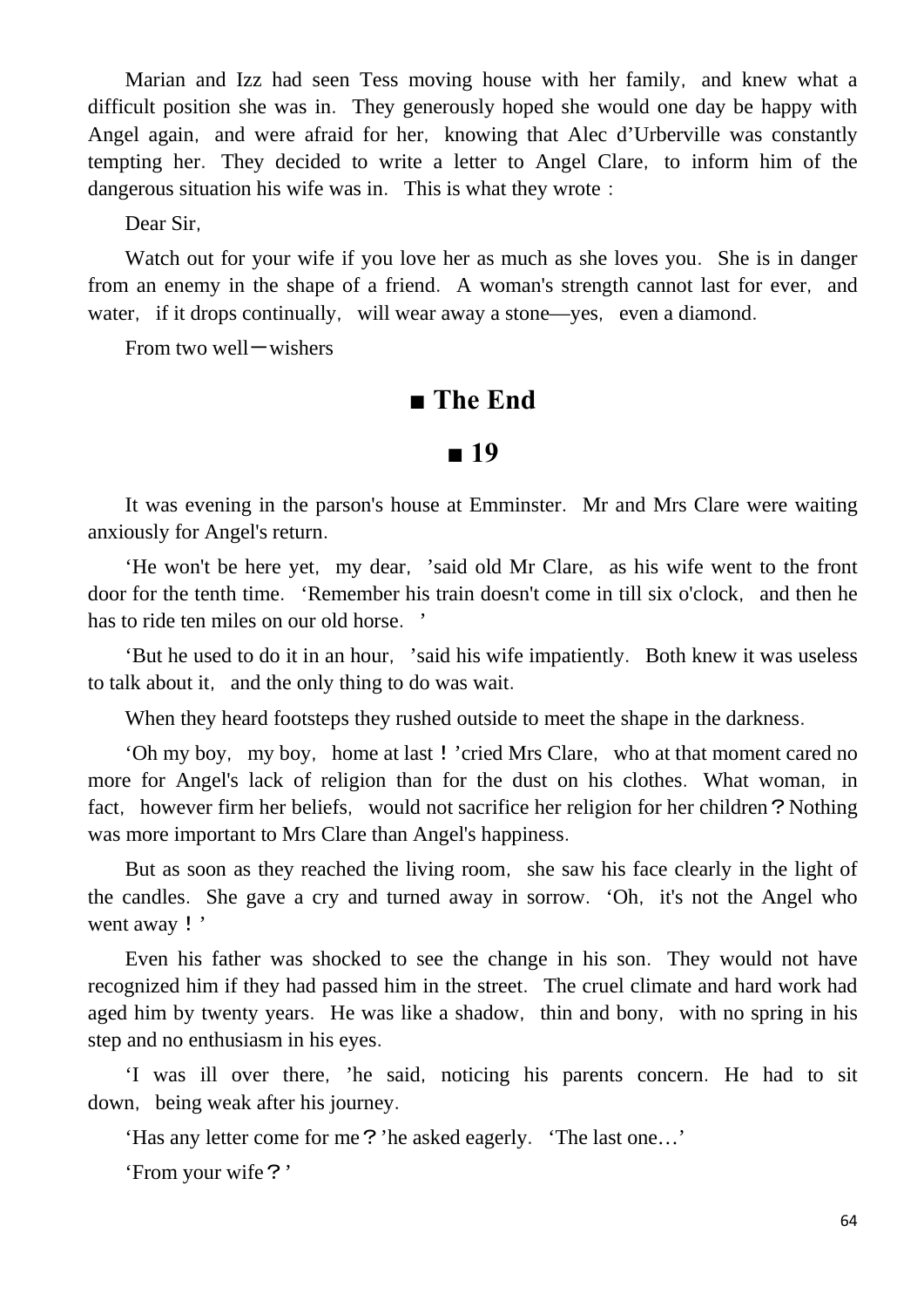'Yes. I didn't get it until very recently, as I was travelling. If I had received it earlier. I would have come sooner. '

They gave him a letter that had been waiting for his arrival. Angel read it rapidly. It was Tess's last letter, short and desperate:

Oh why have you treated me so badly, Angel? I do not deserve it. You are cruel! I intend to forget you. You have been so unfair to me!

T

'It is all quite true! 'cried Angel hopelessly, throwing down the letter. 'Perhaps she will never take me back ! '

'Angel, don't worry so much about a country girl, 'said his mother, anxious about her son's state of mind.

'You know, I've never told you, but she is actually a descendant of one of the oldest, noblest families in England, a d'Urberville in fact. And do you know why I left her? How could I be so narrow-minded! I left her because I discovered she was not the pure country girl I thought. She had been seduced by a so-called gentleman. But it wasn't her fault. And I Know now that her whole character is honest and faithful. I must get her back!'

After this outburst Angel went to bed early and thought about the situation. In Brazil it had seemed easy to rush straight back into Tess's loving arms whenever he chose to forgive her. However, now he knew she was angry with him for leaving her for so long. He admitted she was right to be angry. So he decided to give her time to think about their relationship, and wrote to her, at Marlott, instead of going to see her. To his surprise he received in reply a note from her mother.

Dear Sir,

My daughter is not with me at the moment and I don't know when she'll come back. I will let you know when she does. I cannot tell you where she is staying. We don't live in Marlott any more.

Yours

J. Durbeyfield

At first Clare decided to wait for further information from Tess's mother, but then he  $re$  read the letter sent on to him in Brazil, written from Flintcomb  $-$  Ash: I live only for you. Don't think I shall be bitter because you left me. I am so lonely without you, my darling !

Haven't you ever felt one little bit of your love for me at the dairy?I am the same woman you fell in love with then, the very same. As soon as I met you, the past was dead for me…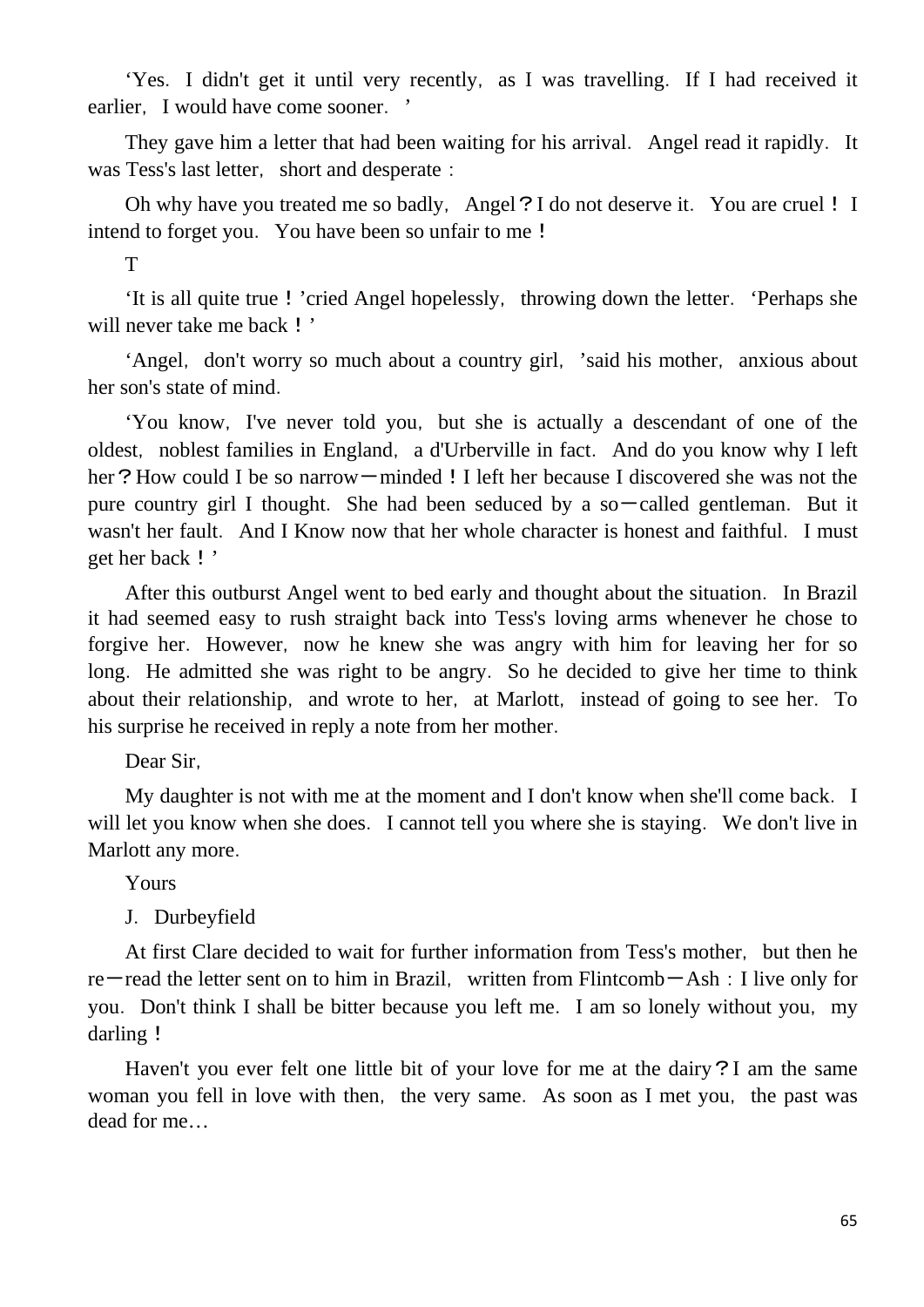He was so touched he felt he must go immediately to find her, however angry she and her family might be with him. While he was packing, the letter from Izz and Marian arrived, and made him hurry even more.

His search for Tess took him first to Flintcomb $-Ash$ , where he discovered she had never used her married name. He began to realize, too, what hardship she had suffered rather than ask his family for money. Next he travelled to Marlott, but found the Durbeyfield cottage occupied by others. As he left the village he passed the field where he had first seen Tess at the dance. He could not bear to see it, because Tess was not there. In the churchyard he saw a new headstone, on which was written:

In memory of John Durbeyfield, rightly d'Urberville, of the once powerful family of that name, and direct descendant of Sir Pagan d'Urberville. Died March 10th,  $18-$ 

A gravedigger noticed Clare looking at it, and called to him, 'Ah sir, that man didn't want to be buried here, but in his ancestors' tombs at Kingsbere. '

'So why wasn't he buried there?'

'No money. In fact, sir, even this headstone has not been paid for.'

Clare went immediately to pay the bill for the stone, and set out towards Shaston, where he found Mrs Durbeyfield and her children living in a small house. She seemed embarrassed to see him.

'I'm Tess's husband,'he said awkwardly.'I want to see her at once.You were going to write and tell me where she is.Is she well?'

'I don't know, sir, but you ought to. '

'You're right. I ought to know that about my own wife. Where is she?'

Mrs Durbeyfield would not reply.

'Do you think Tess would want me to try and find her?'

'I don't think she would.'

He was turning away, and then he thought of Tess's letter: If you would come, I could die in your arms! I live only for you...I am so lonely without you, my darling! He turned back.

'I'm sure she would!'he said passionately.'I know her better than you do!'

'I expect you do, sir, for I have never really known her. '

'Please, Mrs Durbeyfield, please tell me where she is! Please be kind to a miserable lonely man!'

There was a pause after this cry from the heart. Finally Tess's mother replied in a low voice. 'She is at Sandbourne.'

'Thank you, 'he said, relieved. 'Do you need anything?'

'No, thank you, sir, 'said Joan Durbeyfield. 'We are well provided for.'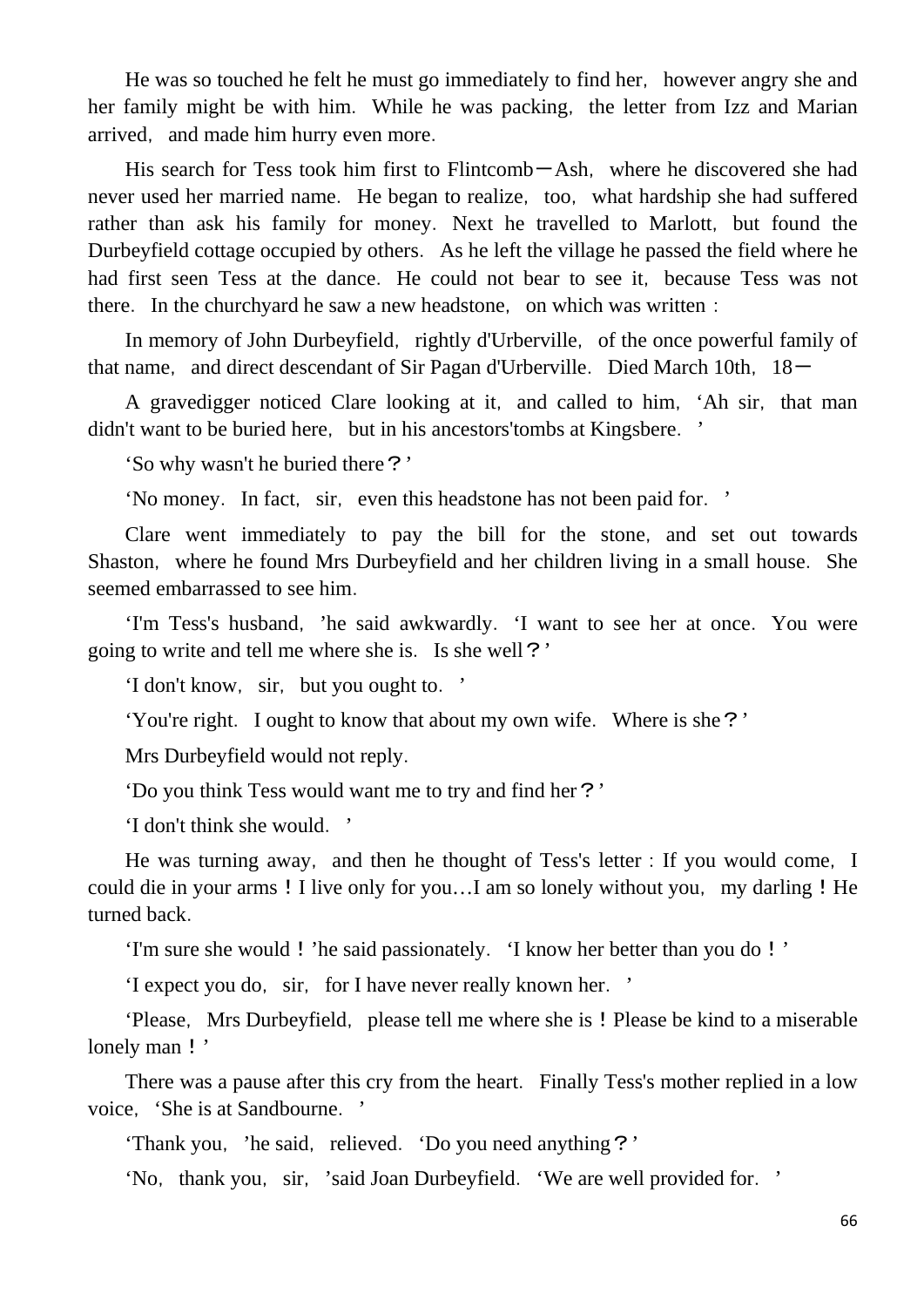Clare took the train to Sandbourne. On his arrival at eleven o'clock in the evening he took a room in a hotel, and walked around the streets, in the hope of meeting Tess. But it was too late to ask anybody.

It seemed a strange place to Clare. It was a bright, fashionable holiday town, with parks, flowerbeds and amusements. This new town, a product of modern civilization, had grown up near the ancient Egdon Woods, where the paths over the hills had not changed for a thousand years.

He walked up and down the wide streets, trying to admire the modern buildings. He felt confused. The sea murmured, and he thought it was the trees. The trees murmured, and he thought it was the sea. He could not understand what had brought Tess here. This was a town for relaxation, for pleasure, not for a working girl like Tess. There were no cows to milk here, and no vegetables to dig. He looked at the lights in the bedroom windows, and wondered which one was hers.

Before going to bed he re-read Tess's passionate letter. He could not sleep that night.At the post office next morning they knew nothing of the names of Clare or Durbeyfield.

'But there is the name of d'Urberville at Mrs Brooks', 'said the postman.

'That's it!'cried Clare, pleased to think she had taken her ancestors' name, as he had suggested.

He made his way quickly to Mrs Brooks' house, following the postman's directions. It was a large, impressive house, and he wondered if he should go to the back door, as Tess was probably a servant here. But he rang at the front. Mrs Brooks herself appeared.

'Is Teresa d'Urberville here?'he asked.

'Mrs d'Urberville?'

'Yes.'He felt pleased that she was known there as a married woman.'Please tell her that a relation wants to see her. Say it's Angel. '

'Mr Angel?'

'No, just Angel. She'll know.'

Angel waited in the sitting room, his heart beating painfully.

'Whatever will she think of me?'he thought. 'I look so different, so much older! 'He was still weak after his illness. He could hardly stand, and held on to the back of a chair, as she entered the room.

He was not prepared for what he saw. Tess was wearing fashionable clothes, and looked even more beautiful than he remembered. He had held out his arms, but they fell to his side, because she stood still in the doorway. He thought she could not bear his changed appearance.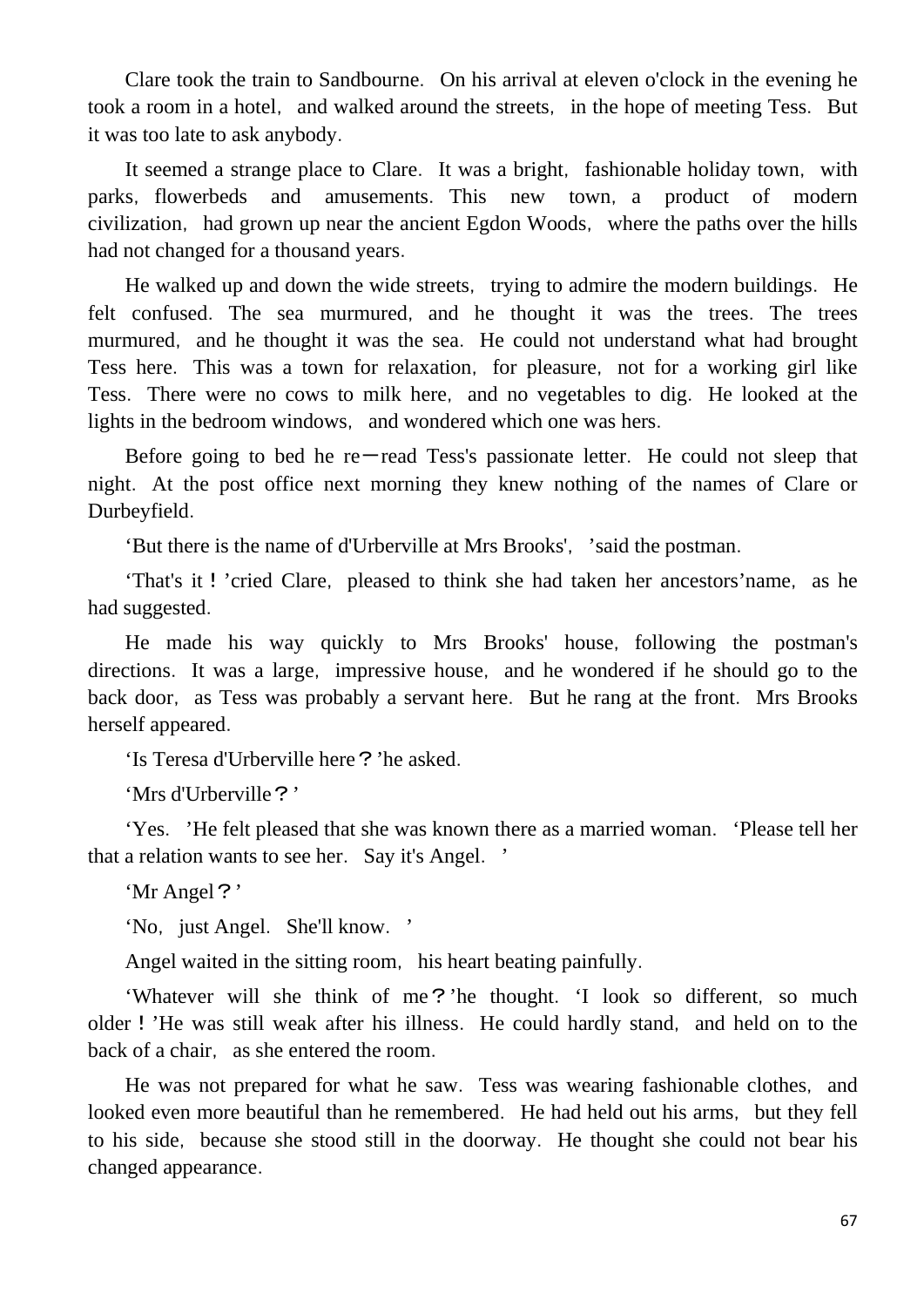'Tess!'he whispered.His voice was low and breaking with emotion.'Can you forgive me for going away?Can't you…come to me?Why are you… so beautiful?'

'It is too late, 'she said, her voice hard and her eyes shining unnaturally.

'I didn't see you as you really were!Please forgive me,Tessy!'he begged. 'Too late, too late! 'she said, waving her hand impatiently.

'Don't come close, Angel! Keep away!'

'But is it that you don't love me, my dear wife, because I've been ill? I've come to find you. My parents will welcome you! I've told them everything!'

'Yes, yes! But it is too late. 'Every moment seemed like an hour to her. She felt as if she was in a dream, trying to escape, but unable to. 'Don't you know what has happened?I waited and waited for you. But you didn't come! And I wrote to you, and you didn't come! He kept on saying you would never come back again, and he was very kind to my family after father's death. He...'

'I don't understand.'

'He has won me back to him.'

Clare stared at her. He saw her fashionable clothes. He saw her relaxed, well-fed body. He saw her white, delicate hands. At last he understood, and fell into a chair, as if hit on the head.

She continued, 'He is upstairs. I hate him now, because he told me a lie, that you would never return, and you have returned! Will you go away now, Angel, please, and never come back?'

They looked at each other without joy and without hope, desperately wanting to be sheltered from reality.

'It's my fault! said Clare. But talking did not help. The Tess he had first loved had separated her body from her soul. Her soul remained and would remain faithful to him for ever. But what happened to her body no longer interested her after he had rejected it.

After a few moments of confused reflection. he realized Tess had left the room. His mind was in a fog. He felt very cold and very ill. Somehow he found himself in the street, walking, although he did not know where.

Mrs Brooks was not usually curious about her guests. She was too interested in the money they paid her, to ask many questions. However, Angel Clare's visit to her wealthy guests, Mr and Mrs d'Urberville, as she knew them, was unusual enough to interest her. She could hear parts of the conversation between the two lost souls, and when Tess went back upstairs. Mrs Brooks crept quietly up to listen outside the bedroom door. She heard Tess sobbing, and through the keyhole could see her half lying over the breakfast table.

'And then my dear husband came home to me…And it's too late!Because you persuaded me, you with your fine words as you did when you seduced me ! You told me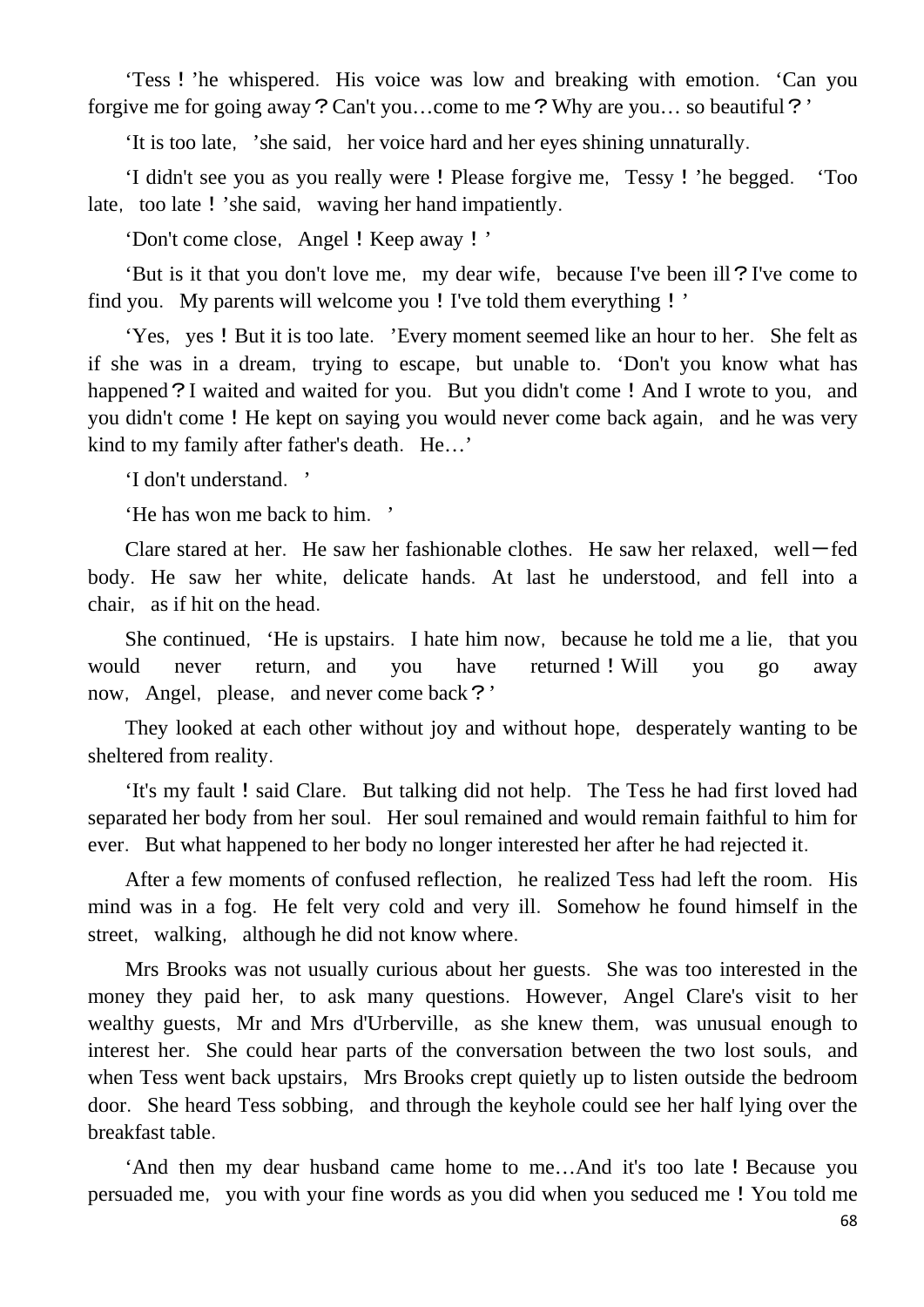he would never come back! But he did! And you helped my family—that's how you persuaded me so cleverly. But when I believed you and came to live with you, he came back! And now I've lost him a second time, and this time for ever! He will hate me now!'She turned her tear-stained face and Mrs Brooks could see how she was suffering. 'And he's dying, he looks as if he's dying! It will be my fault if he dies! You have destroyed my life and his! I can't bear it, I can't! 'The man spoke sharply, and after that there was silence.

Mrs Brooks went back downstairs to wait until she was called to take their breakfast away. She could hear Tess moving about, and then saw Tess leave the house, fully dressed in her fashionable clothes. Perhaps Mr d'Urberville was still asleep, as he did not like getting up early. Mrs Brooks wondered who this morning's visitor was, and where Mrs d'Urberville had gone so early.

Just then she noticed a mark on the ceiling. It seemed to be spreading. It was red, and when she stood on the table and touched it, it looked like blood. She ran up to listen at the bedroom door again. The dead silence was broken only by a regular drip, drip, drip. She ran wildly out into the street and begged a man she knew to come back with her. Together they hurried upstairs and pushed open the bedroom door. The breakfast lay untouched on the table, but the large knife was missing. They found it in Alec d'Urberville's heart. He lay on the bed, pale, fixed, dead, still bleeding. Soon the news spread all over Sandbourne that Mrs Brooks' guest had been killed by his young wife.

#### **■ 20**

Meavwhile Angel Clare returned to his hotel, and sat for a while over breakfast, staring into space. A note arrived from his mother, saying that his brother Cuthbert was going to marry Mercy Chant. Clare threw away the paper. At last he got up, paid the bill and went to the railway station But he could not sit patiently and wait for the next train, in an hour's time. He had nothing to wish for in life, and nobody to love He was in no hurry, but just wanted to get out of that town as soon as possible.

So he started walking along the road out of town. The road was open, and dropped down to cross a valley. When he was climbing the far side of the valley, he stopped for breath, and something made him turn round. There was a small black figure in the  $distance - a$  human figure, running Clare waited. It looked like a woman, but he never imagined that it could be his wife until she came close and he saw it was less.

'I saw you—turn on to the road-from the station—and I've been following you all this way! 'She was pale, breathless and trembling. He did not question her but took her arm and helped her along. They took a footpath under some trees, to avoid being seen.

'Angel, 'she said, 'do you know why I've been running after you? To tell you that I've killed him!'There was a pitiful smile on her white face as she spoke.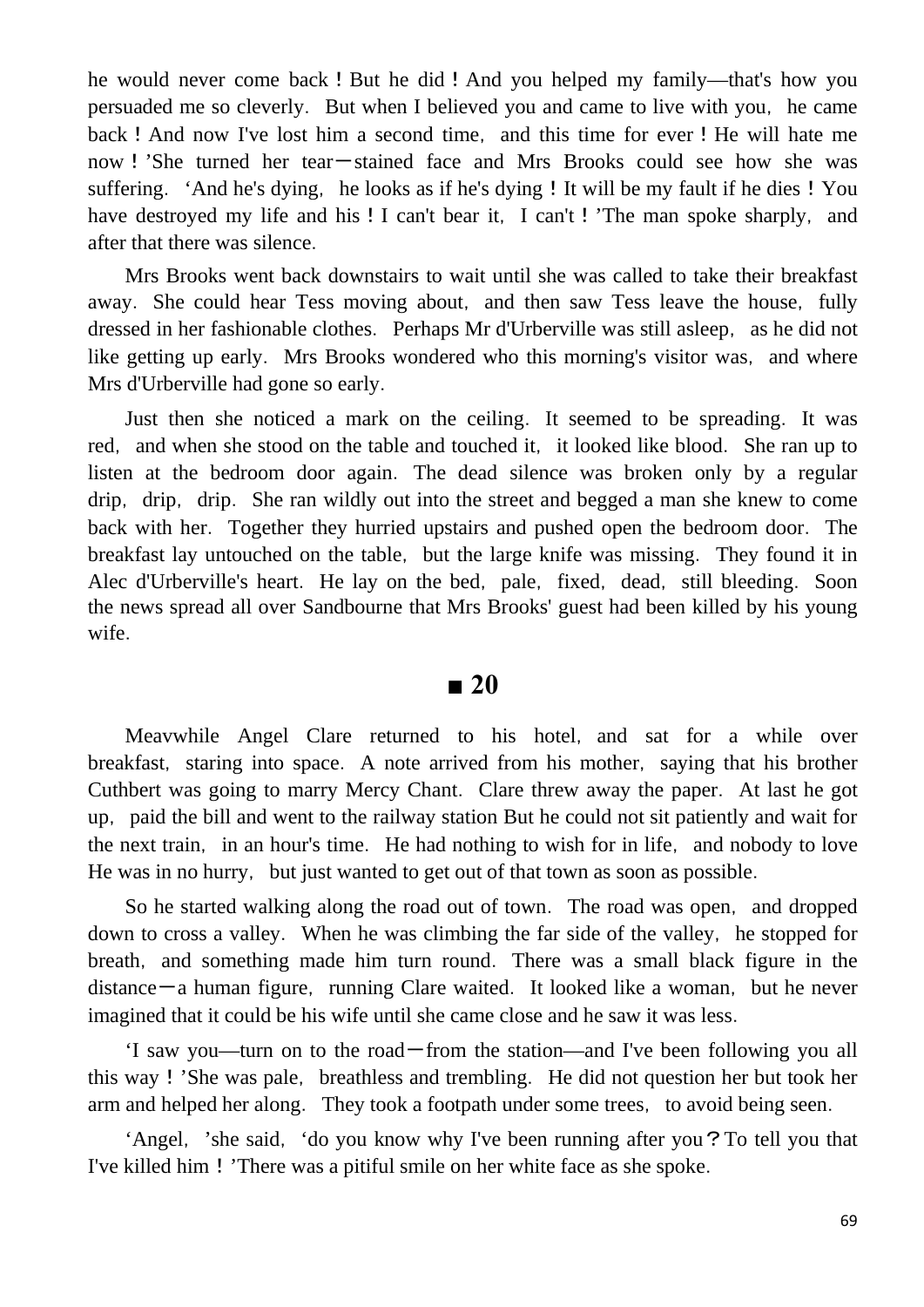'What!'he cried, thinking her mind was disturbed.

'I don't know how I did it, 'she said. 'I had to do it, for you and me, Angel. I was afraid long ago, when I hit him in the mouth with that heavy glove, that I might kill him one day.He has come between us and ruined our lives.I never loved him at all, Angel. You believe me, don't you? Oh, why did you go away, when I loved you so much? But I don't blame you, Angel. Only, will you forgive me now? I could not bear losing you any longer. I had to kill him. Say you love me now, say you do!'

'Oh, I do love you, Tess, I do. It has all come back! 'he said, holding her tightly in his arms. 'But what do you mean, you've killed him?'

'He is dead. He heard me crying about you, and he called you rude names. I couldn't bear it. So I killed him.

Eventually Angel came to believe that she probably had killed d'Urberville. He was amazed at the strength of her feeling, and this, it seemed, had made her forget the difference between right and wrong. She did not seem to realize what she had done, and laid her head on his shoulder, crying with happiness. He wondered if the bad blood of the d'Urbervilles was to blame for this moment of madness.

However, he knew he could not leave her now. She expected him to protect her. And at last, Clare felt nothing but love for this passionate, loving wife of his. He kissed her again and again, and held her hand.

'I won't leave you! I'll protect you as well as I can, my dearest love, whatever you may or may not have done ! '

They walked on, less turning her head occasionally to look at him. For her he was still perfection, despite his thinness and pale face. He was the one man who had loved her purely, and who believed in her as pure. Their arms around each other's waists, they walked through the woods on lonely footpaths, taking care not to meet anybody. They did not talk much, being content to be together at last.

'Where shall we go?'asked Tess.

'I don't know.Perhaps we could find a cottage to stay in tonight.Can you walk a long way, Tessy?'

'Oh yes!I could walk for ever with your arm around me!' At midday Angel went to a public house and brought food and wine back to where Tess was waiting in the woods for him. Her clothes were so fashionable that the country people would have noticed her.

'I think we should keep walking inland, away from the coasts, said Clare, as they finished eating. 'We can hide there for a while. Later on, when they stop looking for us, we can go to a port and get right out of the country. '

But their plans were vague. They were like two children, who think only of the moment. The weather was warm and they enjoyed walking together. However, in the afternoon they did nut find any suitable cottages to stay in, and it was too cold to sleep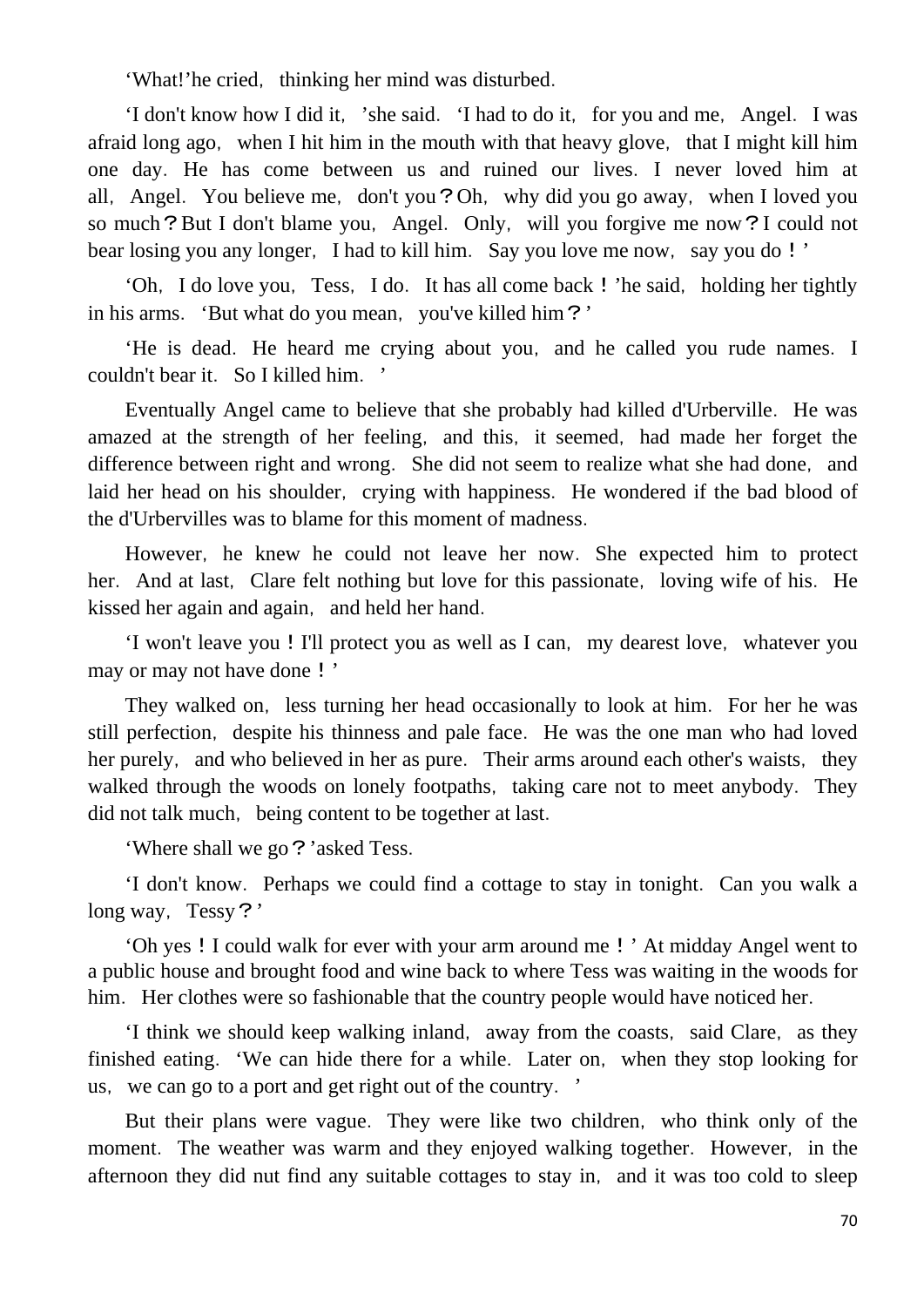outside. They had walked about fifteen miles, when they passed a large empty house in the middle of the woods.

'All those rooms empty ! 'said Tess, 'and we have no shelter!'

'We can stay the night there, 'said Clare. 'Look, there's a window open. The caretaker probably airs the rooms in the daytime. We can climb in. Nobody will know.'

And so they did. They chose a bedroom with heavy old-fashioned furniture and a huge old bed. They kept quiet while the caretaker came to shut the windows in the evening. Then the house was theirs. They ate some of the food they had brought, and went to bed in total darkness.

During the night she told him about his sleepwalking just after their wedding.

'You should have told me at the time!'

'Don't think of the past!Think of the present.Tomorrow may mean the end of our happiness. '

But when tomorrow came it was wet and foggy. It seemed that the caretaker only came on fine days, so they were alone in the house. They had enough food and wine, and stayed there for the next five days. It was the honeymoon they had never had. They had no contact with people, and only noticed changes in the weather. Neither mentioned the depressing period from their wedding $-day$  to the present. They lived for the moment, and were completely happy. When Angel suggested leaving their shelter and travelling to a port like Southampton or London, Tess was unwilling.

'Why put an end to sweetness and happiness? Outside, everything is confused and sad. Here, we are quite content.

Angel agreed. Inside was forgiveness and love: outside was eventual punishment.

'And...'she said, putting her cheek against his, 'I want you to go on loving me. I'm afraid you might reject me one day for what I've done. Then I would rather be dead. I must have been mad to kill him! But I don't want to be alive when you reject me for it. '

They stayed for one more day, but the caretaker came early that fine sunny morning. She wanted to open the windows in the bedrooms, which she did not usually do, and opened their bedroom door. She saw the young couple lying in the big bed, fast asleep, and hurried away to tell her neighbours.

Tess and Angel woke soon after, and decided to leave immediately. They dared not stay any longer. When they were in the woods Tess turned to look at the house.

'So much happiness in that house!'she whispered.'My life can only be a question of a few weeks. Why couldn't we have stayed there?'

'Don't say that, Tess! We'll go northwards and get to a port. They won't find us.'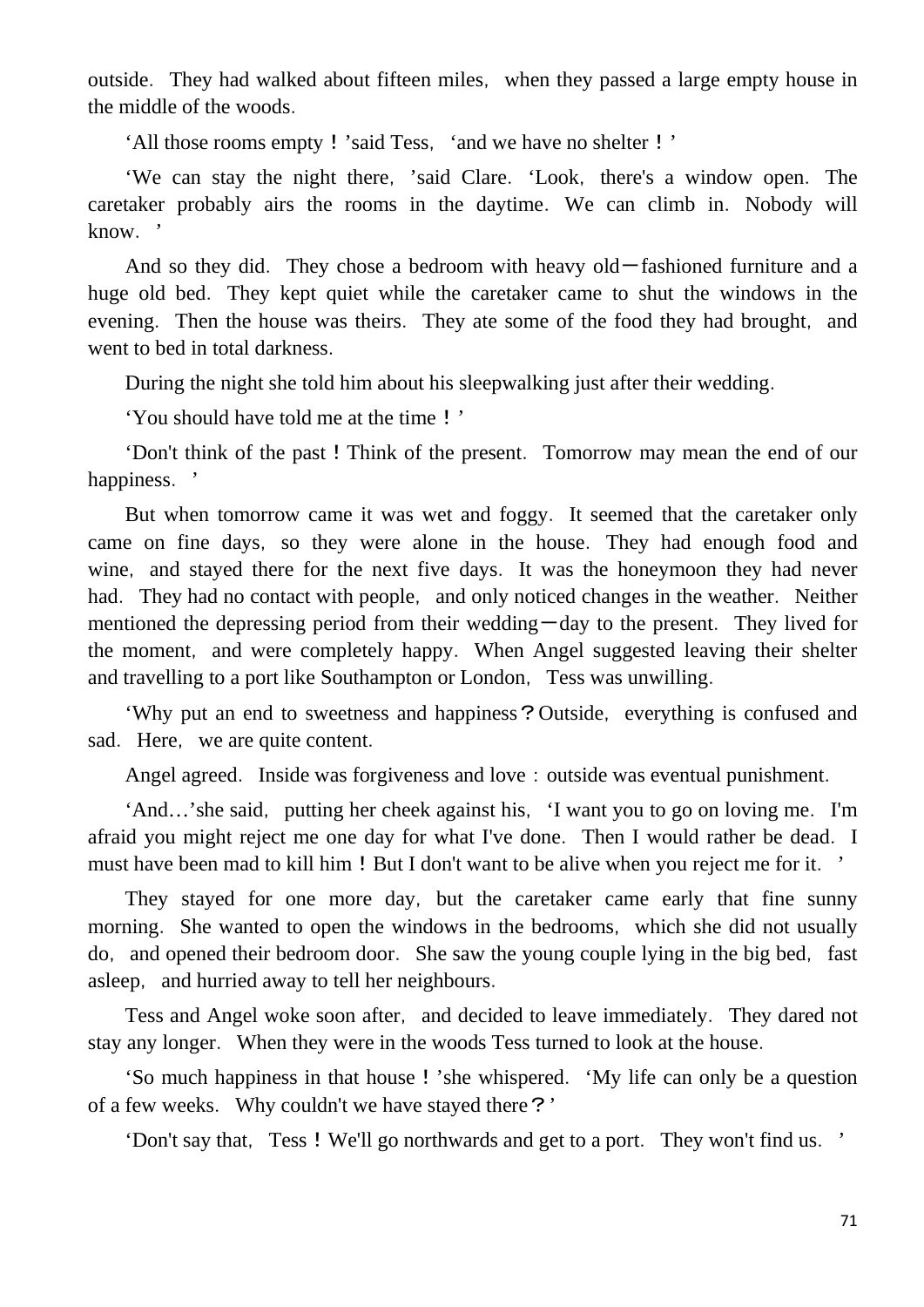They kept going all day and most of the night, passing the cathedral city of Melchester and reaching open land. It was a windy, cloudy night. They walked on grass, so as not to make any noise on the road. They were alone and in darkness. Suddenly, Clare almost bumped into a great stone rising up in front of him. Moving forwards carefully, they found other stones, standing tall and black against the night sky.

'What on earth is this place?'Clare asked.

'Listen! 'cried Tess.

The wind, playing on the huge stones, produced a strange tune, like the notes of a great harp. The couple walked slowly into the middle of the great circle of stones.

'It's Stonehenge!'cried Clare.

'The pagan temple?'

'Yes. Older than the centuries: Older than the d'Urbervilles!'

'Let's stay here tonight, Angel, 'said Tess, lying down on a flat stone which was still warm from the day's sunshine.

'We'd better not. This place can be seen for miles in daylight. '

'I feel at home here,'murmured Tess.'You used to say at Talbothays that I was a pagan, do you remember?'

He bent over her and kissed her.

'Sleepy, are you, dearest?'

'I love it here, 'she said. 'I have been so happy with you. And here I have only the sky above my face. There is nobody in the world except us two. '

Clare thought she could rest a while here. He put his coat over her, and lay down beside her.

'Angel, 'she asked presently, as they listened to the wind among the stones, 'if anything happens to me, will you take care of Liza $-Lu$ ?'

'I will. '

She is so good and pure. Oh Angel, I wish you would marry her if you lose me, as you will do soon 'If I lose you, I lose everything. '

'She has all the best of me without my bad side, and if she were yours, it would almost seem as if we were not separated by death. Well, I won't mention it again. '

There was silence for a while. Angel could see the first light in the east. They had not much time.

'Did they sacrifice to God here?'she asked

'No, to the sun.'